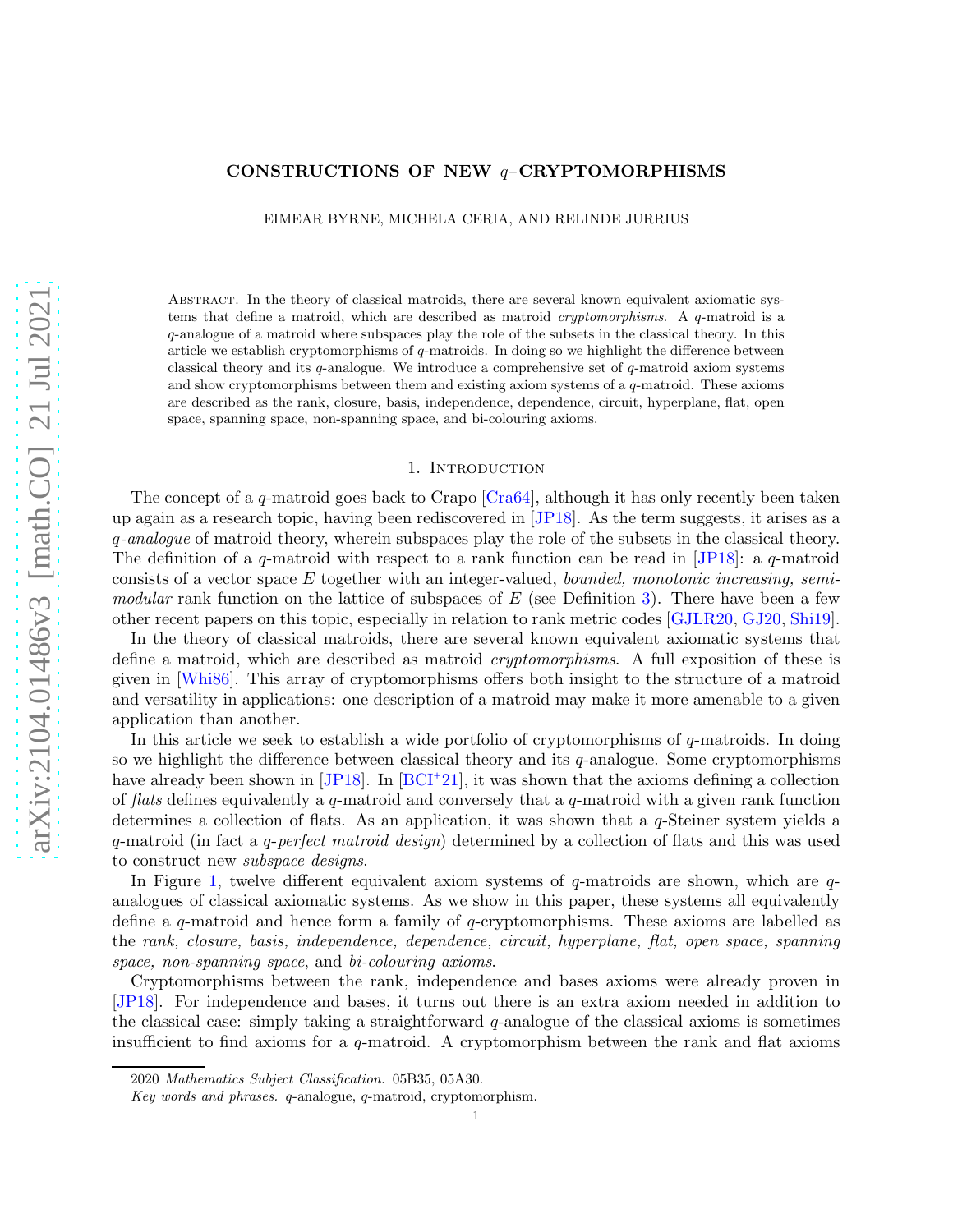<span id="page-1-0"></span>

Figure 1. Cryptomorphisms

was shown in [\[BCI](#page-29-3)<sup>+</sup>21] and that q-matroidal bi-colourings and the rank axioms equivalently define a q-matroid was shown in [\[BCJ17\]](#page-29-6). That the rank axioms imply the closure axioms was shown in [\[JP18\]](#page-30-0), while at that time it was not clear that those closure axioms were sufficient to define a q-matroid. We answer this question affirmatively by showing that the closure and independence axioms are cryptomorphic.

It was shown that the circuit axioms proposed in [\[JP18\]](#page-30-0) can be deduced from the independence axioms. Here we establish the converse by proving that the circuit and dependence axioms are cryptomorphic and that the dependence and independence axioms are cryptomorphic. However, we need a different axiom for the circuits than the one proposed in [\[JP18\]](#page-30-0). This is again an illustration that taking straightforward q-analogues of classical axioms is sometimes insufficient. We see this problem also arising in the case of the open space axioms. We furthermore show that the flat and hyperplane axioms are equivalent, from which we easily obtain cryptomorphisms with the open space axioms and the circuit axioms by dualization (and also via equivalence with the rank axioms).

In [\[Whi86\]](#page-30-2), various families are defined with respect to a given family of subsets, such as its *upper cone*, *lower cone*, *dual, opposite, max* and *min* families (see Definition [1\)](#page-2-1). In Figure [2,](#page-2-2) we illustrate the relations between the different axiom systems in the context of these notions. These follow exactly as for subsets, although for the dual of a family, we take the orthogonal complement with respect to an inner product. Another difference to note is that for the left side of the diagram — bases, independence and spanning — four axioms are needed, contrary to the three axioms in the classical case. This difference between the classical case and the  $q$ -analogue does not appear for the other axiom systems in the diagram.

This paper is organised as follows. In Section [2](#page-2-3) we outline all the different axiomatic systems that we will consider in this work. In Section [3](#page-5-0) we present an infinite family of representable  $q$ -matroids derived from an  $\mathbb{F}_{q^m}$ -linear code and explicitly describe its bases, independent spaces, flats, circuits etc. In Section [4](#page-11-0) we describe some variations on the independence, hyperplane and rank axiom systems. The remaining sections go through the various pairwise cryptomorphisms in turn. In Section [5](#page-14-0) we show that the independence and closure axioms are cryptomorphic. In Sections [6](#page-16-1) and [7](#page-18-1) we prove cryptomorphisms between the closure function axioms and the independence and rank function axioms, respectively. In Sections [8](#page-20-1) and [12](#page-27-1) we establish the equivalence of the flat axioms and the hyperplane and open space axioms respectively. In Sections [9](#page-23-1) and [10,](#page-25-1) the dependence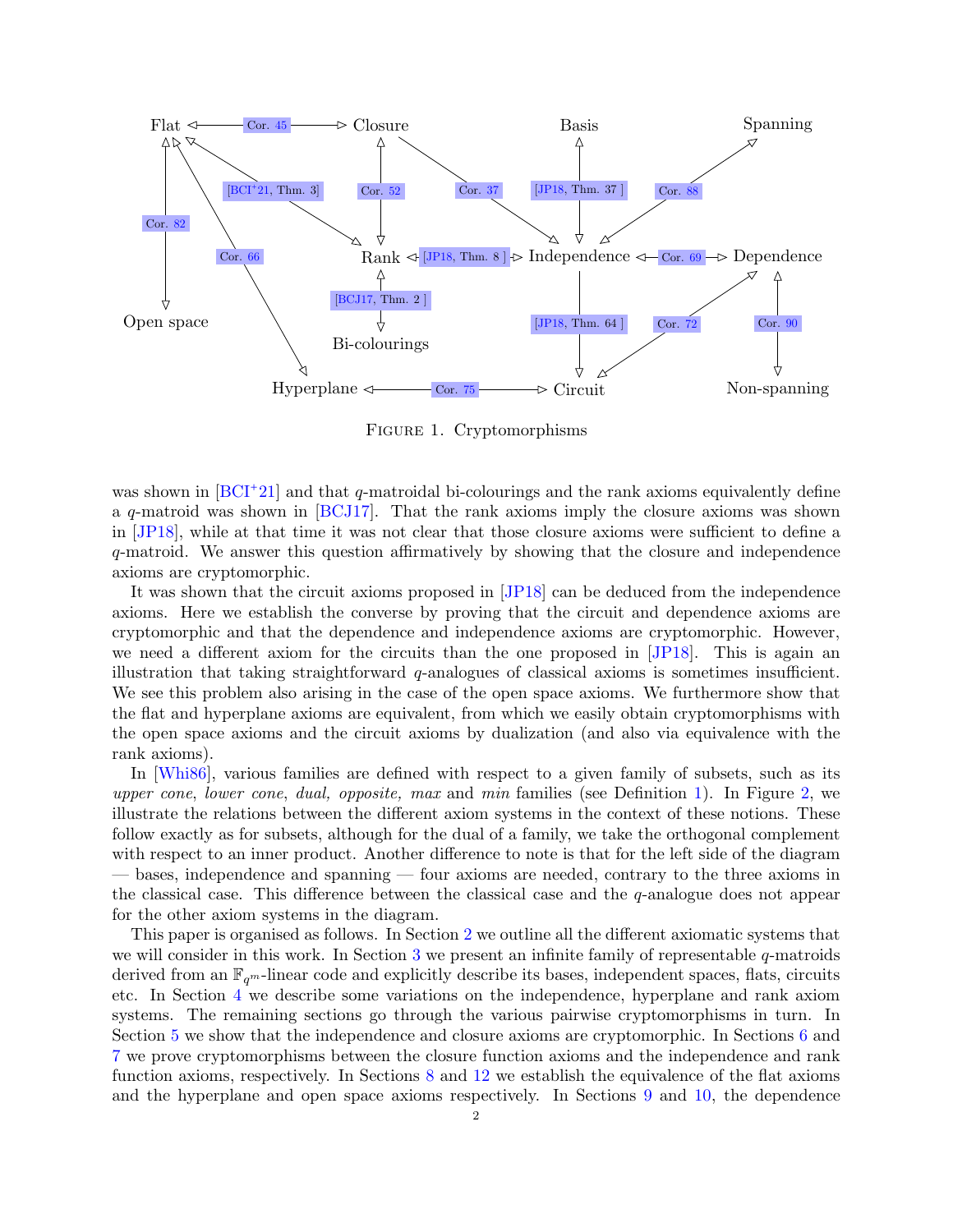<span id="page-2-2"></span>

Figure 2. Cryptomorphisms with Duality

axioms are shown to be cryptomorphic to the independence and the circuit axioms, respectively. In Section [11](#page-25-2) we note the cryptomorphism between the hyperplanes axioms and circuit axioms and discuss cocircuits of a matroid. Finally, in Section [13,](#page-28-0) we deduce the spanning and non-spanning space axioms from the other axiom systems.

## 2. Preliminaries

<span id="page-2-3"></span>Throughout this paper, n denotes a fixed positive integer and we denote by  $E$  a fixed ndimensional vector space over an arbitrary field  $\mathbb F$ . We denote by  $\mathcal L(E)$  the lattice of subspaces of E. For any  $A, B \in \mathcal{L}(E)$  with  $A \subseteq B$  we denote by  $[A, B]$  the interval between A and B, that is, the lattice of all subspaces X with  $A \subseteq X \subseteq B$ . For  $A \subseteq E$  we use the notation  $\mathcal{L}(A)$  to denote the interval  $[\{0\}, A]$ .

For any subspace  $X \in \mathcal{L}(E)$  we denote by  $X^{\perp}$  the orthogonal complement of X in E with respect to the standard dot product:

$$
X^\perp\coloneqq\{y\in E:x\cdot y=0\;\forall x\in X\},
$$

where  $x \cdot y = \sum_{j=1}^{n} x_i y_i$  for any  $x = (x_1, ..., x_n), y = (y_1, ..., y_n) \in E$ .

<span id="page-2-1"></span>**Definition 1.** Let  $A \subseteq \mathcal{L}(E)$ . We define the following families of subspaces of E.

$$
\text{upp}(\mathcal{A}) \coloneqq \{ X \in \mathcal{L}(E) : \exists A \in \mathcal{A}, A \subseteq X \},
$$
\n
$$
\text{low}(\mathcal{A}) \coloneqq \{ X \in \mathcal{L}(E) : \exists A \in \mathcal{A}, X \subseteq A \},
$$
\n
$$
\text{max}(\mathcal{A}) \coloneqq \{ X \in \mathcal{A} : X \notin A \text{ for any } A \in \mathcal{A}, A \neq X \},
$$
\n
$$
\text{min}(\mathcal{A}) \coloneqq \{ X \in \mathcal{A} : A \notin X \text{ for any } A \in \mathcal{A}, A \neq X \},
$$
\n
$$
\text{opp}(\mathcal{A}) \coloneqq \{ X \in \mathcal{L}(E) : X \notin \mathcal{A} \},
$$
\n
$$
\mathcal{A}^{\perp} \coloneqq \{ X^{\perp} : X \in \mathcal{A} \}.
$$

**Definition 2.** Let A be a collection of subspaces of E. For any subspace  $X \in \mathcal{L}(E)$ , we define the collection of **maximal subspaces of** X in  $\mathcal A$  to be the collection of subspaces

$$
\max(X, \mathcal{A}) \coloneqq \{ A \in \mathcal{A} : A \subseteq X \text{ and } B \subset X, B \in \mathcal{A} \implies \dim(B) \le \dim(A) \}.
$$

In other words,  $\max(X, \mathcal{A})$  is the set of subspaces of X in A that have maximal dimension over all such choices of subspaces.

The following defines a  $q$ -matroid in terms of a rank function (see [\[JP18\]](#page-30-0)).

<span id="page-2-0"></span>**Definition 3.** A q-matroid M is a pair  $(E, r)$  where r is an integer-valued function defined on the subspaces of  $E$  with the following properties: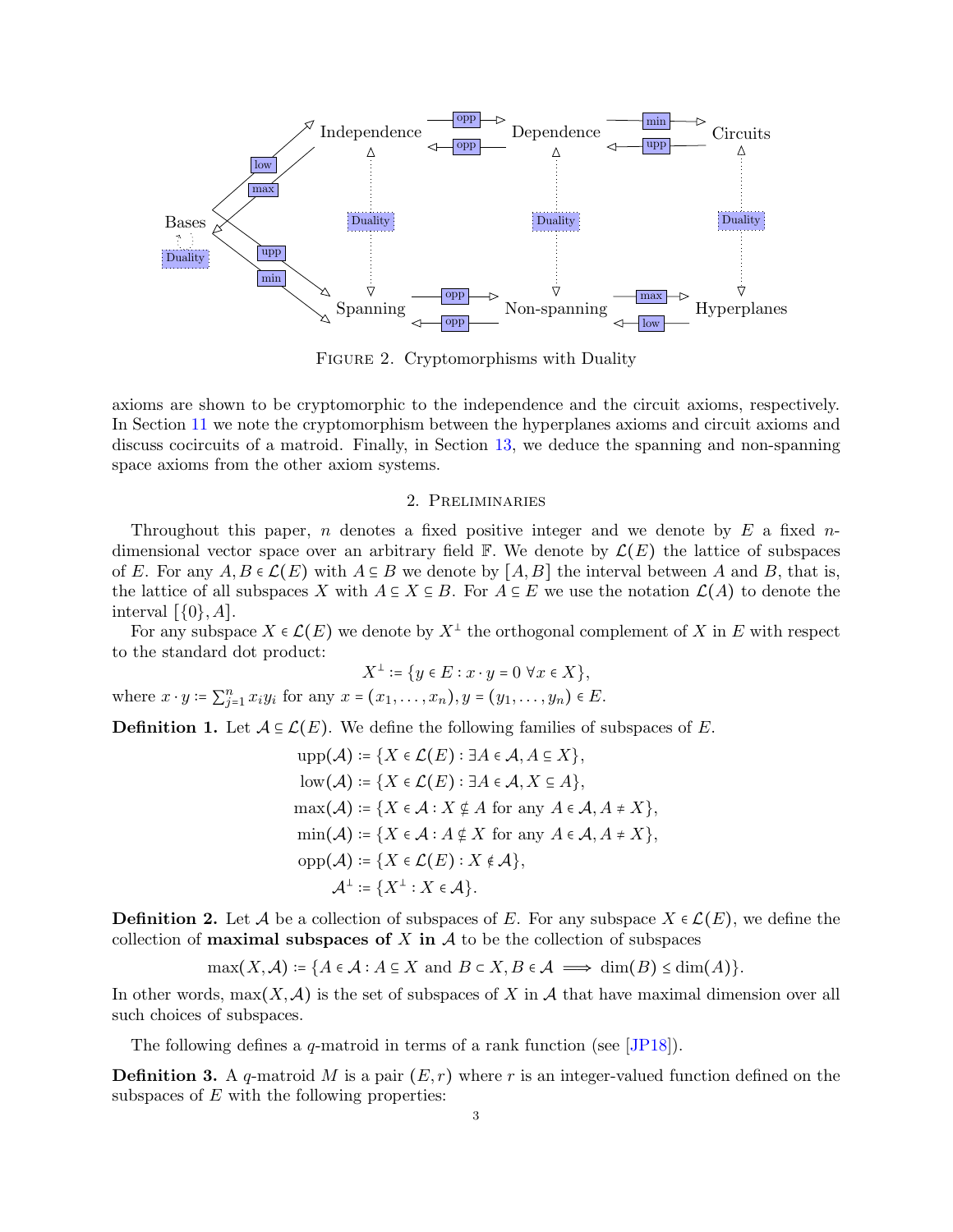- (R1) For every subspace  $A \in \mathcal{L}(E)$ ,  $0 \le r(A) \le \dim A$ .
- $(R2)$  For all subspaces  $A \subseteq B \in \mathcal{L}(E)$ ,  $r(A) \leq r(B)$ .
- (R3) For all  $A, B, r(A + B) + r(A \cap B) \le r(A) + r(B)$ .

The function  $r$  is called the **rank function** of the  $q$ -matroid.

**Definition 4.** Let  $(E, r)$  be a q-matroid. A subspace A of E is called an **independent** space of  $(E, r)$  if

$$
r(A) = \dim A.
$$

We write  $\mathcal{I}_r$  to denote the set of independent spaces of the q-matroid  $(E, r)$ :

$$
\mathcal{I}_r \coloneqq \{I \in \mathcal{L}(E) : \dim(I) = r(I)\}.
$$

A subspace that is not an independent space of  $(E, r)$  is called a **dependent space** of the q-matroid  $(E, r)$ . We call  $C \in \mathcal{L}(E)$  a **circuit** if it is itself a dependent space and every proper subspace of C is independent. A **spanning space** of the q-matroid  $(E, r)$  is a subspace S such that  $r(S) = r(E)$ . A non-spanning space of the q-matroid  $(E, r)$  is a space that is not a spanning space. We write  $S_r$  to denote the set of spanning spaces of  $(E, r)$  and we write  $\mathcal{N}_r$  to denote its set of non-spanning spaces. A subspace is called an **open space** of  $(E, r)$  if it is a (vector space) sum of circuits. We write  $\mathcal{O}_r$  to denote the set of open spaces of  $(E, r)$ .

<span id="page-3-1"></span>**Definition 5.** Let  $(E, r)$  be a q-matroid. For each  $A \in \mathcal{L}(E)$ , define  $C_r(A) = \{x \in \mathcal{L}(E) : r(A+x) =$  $r(A)$ , dim(x) = 1. The closure function of a q-matroid  $(E, r)$  is the function defined by

$$
\mathrm{cl}_r : \mathcal{L}(E) \to \mathcal{L}(E) : A \mapsto \mathrm{cl}_r(A) = \sum_{x \in C_r(A)} x.
$$

<span id="page-3-2"></span>**Definition 6.** A subspace A of a q-matroid  $(E, r)$  is called a flat if for all 1-dimensional subspaces  $x \in \mathcal{L}(E)$  such that  $x \notin A$  we have

$$
r(A+x) > r(A).
$$

We write  $\mathcal{F}_r$  to denote the set of flats of the q-matroid  $(E, r)$ , that is

$$
\mathcal{F}_r \coloneqq \{ A \in \mathcal{L}(E) : r(A + x) > r(A) \ \forall x \in \mathcal{L}(E), x \notin A, \dim(x) = 1 \}.
$$

A subspace H is called a **hyperplane** if it is a maximal proper flat, i.e., if  $H \neq E$  and the only flat that properly contains H is E. We write  $\mathcal{H}_r$  to denote the set of hyperplanes of the q-matroid  $(E, r)$ , that is

$$
\mathcal{H}_r = \{A \in \mathcal{L}(E) : r(A) = r(M) - 1 \text{ and } r(A + x) > r(A) \ \forall x \in \mathcal{L}(E), x \notin A, \dim(x) = 1\}.
$$

We now present several axiom systems. Some of these, such as the *independence axioms, flat axioms, circuit axioms* and *closure axioms* have been presented before, while others (namely the axioms of *open spaces* and *dependent spaces*) have not. In later sections we will establish that these are all cryptomorphisms of a q-matroid.

<span id="page-3-0"></span>**Definition 7.** Let  $\mathcal{I} \subseteq \mathcal{L}(E)$ . We define the following **independence axioms.** 

- $(I1)$   $\mathcal{I} \neq \emptyset$ .
- (I2) For all  $I, J \in \mathcal{L}(E)$ , if  $J \in \mathcal{I}$  and  $I \subseteq J$ , then  $I \in \mathcal{I}$ .
- (I3) For all  $I, J \in \mathcal{I}$  satisfying dim  $I <$  dim  $J$ , there exists a 1-dimensional subspace  $x \in J$ ,  $x \notin I$ such that  $I + x \in \mathcal{I}$ .
- (I4) For all  $A, B \in \mathcal{L}(E)$  and  $I, J \in \mathcal{L}(E)$  such that  $I \in \max(\mathcal{I} \cap \mathcal{L}(A))$  and  $J \in \max(\mathcal{I} \cap \mathcal{L}(B))$ , there exists  $K \in \max(\mathcal{I} \cap \mathcal{L}(A + B))$  such that  $K \subseteq I + J$ .

If I satisfies the independence axioms (I1)-(I4) we say that  $(E,\mathcal{I})$  is a collection of **independent** spaces.

**Definition 8.** Let  $\mathcal{B} \subseteq \mathcal{L}(E)$ . We define the following basis axioms.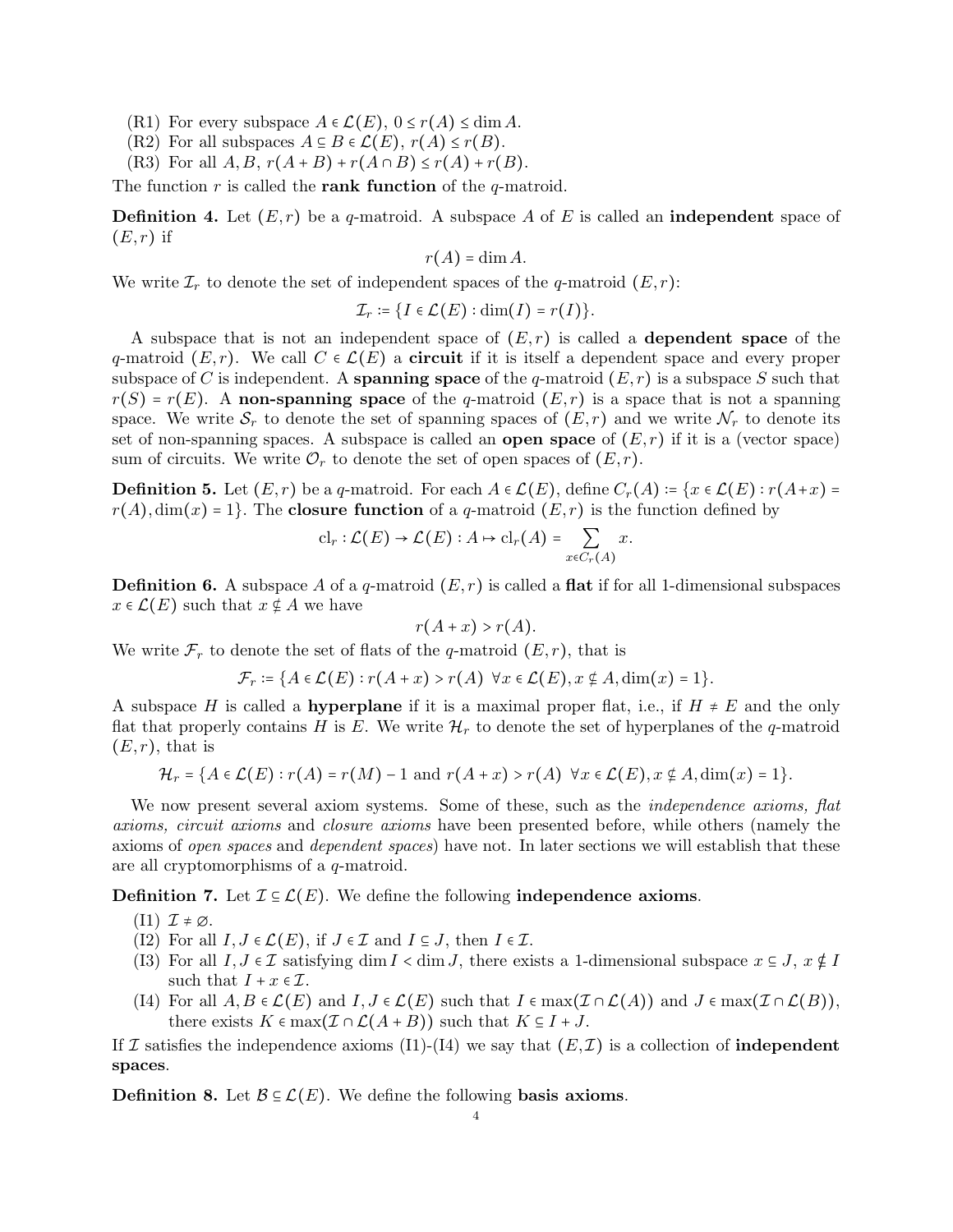- $(B1)$   $\mathcal{B} \neq \emptyset$
- (B2) For all  $B_1, B_2 \in \mathcal{B}$ , if  $B_1 \subseteq B_2$  then  $B_1 = B_2$ .
- (B3) For all  $B_1, B_2 \in \mathcal{B}$  and for every subspace A of codimension 1 in  $B_1$  satisfying  $B_1 \cap B_2 \subseteq A$ , there is a 1-dimensional subspace y of  $B_2$  such that  $A + y \in \mathcal{B}$ .
- (B4) For all  $A, B \in \mathcal{L}(E)$ , if I and J are maximal intersections of some members of B with A and B, respectively, there exists a maximal intersection of a basis and  $A + B$  that is contained in  $I + J$ .

If B satisfies the bases axioms (B1)-(B4) we say that  $(E, \mathcal{B})$  is a collection of **bases**.

**Definition 9.** Let  $A \subseteq \mathcal{L}(E)$ . Let  $A, B \in \mathcal{A}$ . We say that B covers A in A if  $A \subseteq B$  and for any  $C \in \mathcal{A}$  such that  $A \subseteq C \subseteq B$  then either  $A = C$  or  $B = C$ .

**Definition 10.** Let  $\mathcal{F} \subseteq \mathcal{L}(E)$ . We define the following flat axioms.

- $(F1)$   $E \in \mathcal{F}$ .
- (F2) If  $F_1 \in \mathcal{F}$  and  $F_2 \in \mathcal{F}$ , then  $F_1 \cap F_2 \in \mathcal{F}$ .
- (F3) For all  $F \in \mathcal{F}$  and  $x \in \mathcal{L}(E)$  a 1-dimensional subspace not contained in F, there is a unique cover of  $F$  in  $\mathcal F$  that contains  $x$ .

If F satisfies the flat axioms (F1)-(F3) we say that  $(E, \mathcal{F})$  is a collection of **flats**.

<span id="page-4-0"></span>**Definition 11.** Let  $\mathcal{O} \subseteq \mathcal{L}(E)$ . We define the following open space axioms.

- $(01)$   $\{0\}$   $\in \mathcal{O}$ .
- (O2) For all  $O_1, O_2 \in \mathcal{O}$  it holds that  $O_1 + O_2 \in \mathcal{O}$ .
- (O3) For each  $O \in \mathcal{O}$  and each  $X \in \mathcal{L}(E)$  such that  $O \notin X$  and  $\text{codim}_E(X) = 1$ , there exists a unique  $O' \subseteq X \cap O$  such that O is a cover of  $O'$  in  $O$ .

If O satisfies the open space axioms (O1)-(O3) we say that  $(E, \mathcal{O})$  is a collection of **open spaces**.

**Definition 12.** Let  $\mathcal{H} \subseteq \mathcal{L}(E)$ . We define the following hyperplane axioms.

- (H1)  $E \notin \mathcal{H}$ .
- (H2) For all  $H_1, H_2 \in \mathcal{H}$ , if  $H_1 \subseteq H_2$  then  $H_1 = H_2$ .
- (H3) For all distinct  $H_1, H_2 \in \mathcal{H}$ , for each 1-dimensional space  $x \in \mathcal{L}(E)$  there exists  $H_3 \in \mathcal{H}$  such that  $(H_1 \cap H_2) + x \subseteq H_3$ .

If H satisfies the axioms (H1)-(H3) then we say that  $(E, \mathcal{H})$  is a collection of hyperplanes.

**Definition 13.** Let  $\mathcal{D} \subseteq \mathcal{L}(E)$ . We define the following dependence axioms.

- (D1)  $\{0\} \notin \mathcal{D}$ .
- (D2) For all  $D_1, D_2 \in \mathcal{L}(E)$ , if  $D_1 \in \mathcal{D}$  and  $D_1 \subseteq D_2$  then  $D_2 \in \mathcal{D}$ .
- (D3) For all  $D_1, D_2 \in \mathcal{D}$  satisfying  $D_1 \cap D_2 \notin \mathcal{D}$ , if D is a space of codimension one in  $D_1 + D_2$ then  $D \in \mathcal{D}$ .

If D satisfies the dependence axioms (D1)-(D3) we say that  $(E, D)$  is a collection of dependent spaces.

**Definition 14.** Let  $\mathcal{C} \subseteq \mathcal{L}(E)$ . We define the following **circuit axioms**.

- $(C1) \{0\} \notin \mathcal{C}.$
- (C2) For all  $C_1, C_2 \in \mathcal{C}$ , if  $C_1 \subseteq C_2$  then  $C_1 = C_2$ .
- (C3) For distinct  $C_1, C_2 \in \mathcal{C}$  and any  $X \in \mathcal{L}(E)$  of codimension 1 there is a circuit  $C_3 \subseteq \mathcal{C}$  such that  $C_3 \subseteq (C_1 + C_2) \cap X$ .

If C satisfies the circuit axioms (C1)-(C3), we say that  $(E, C)$  is a collection of **circuits**.

Note that the axiom (C3) listed here is different from the axiom (C3) as defined in [\[JP18,](#page-30-0) Theorem 64]. We will explain this in Section [11.](#page-25-2)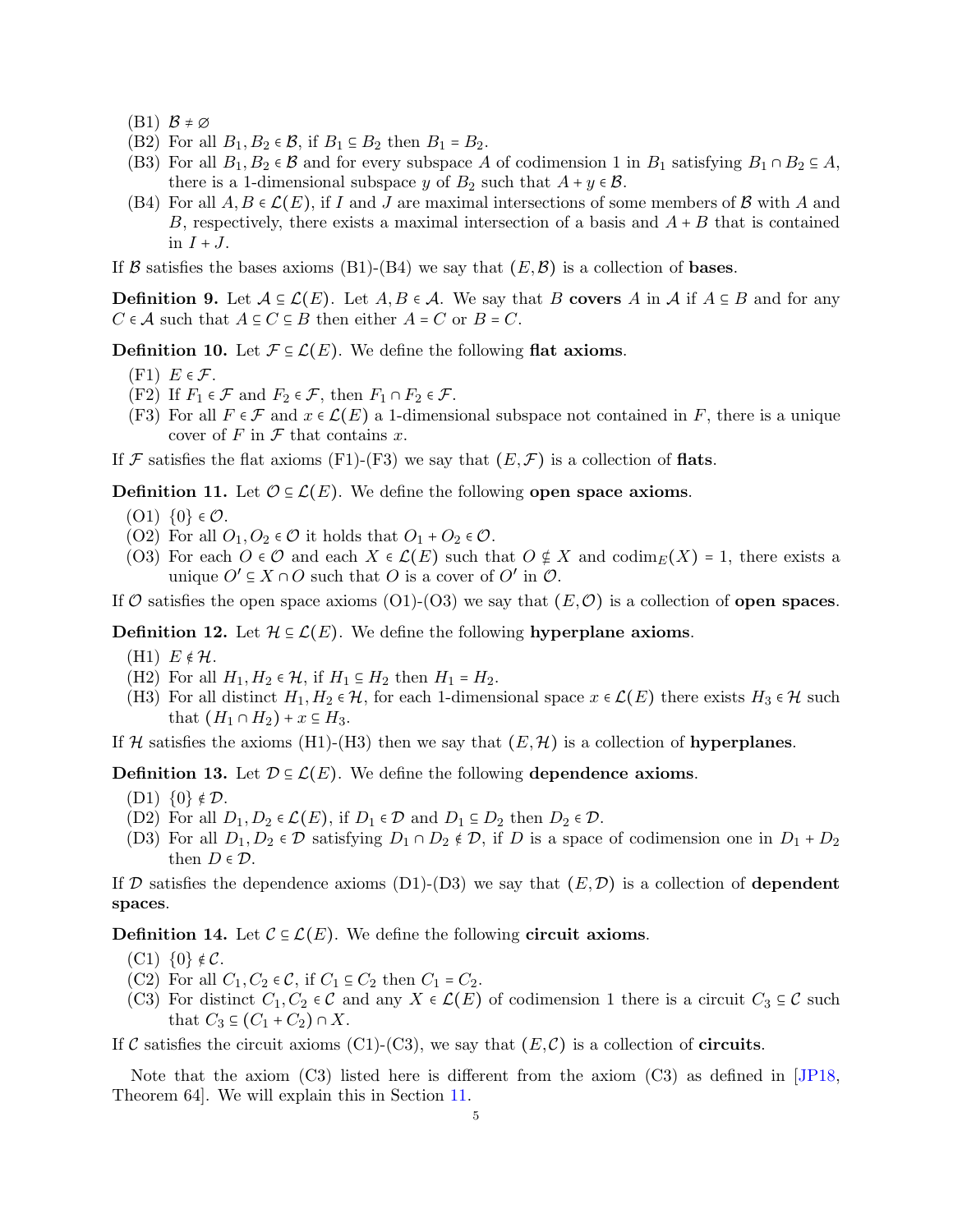<span id="page-5-1"></span>**Definition 15.** Let  $cl : \mathcal{L}(E) \to \mathcal{L}(E)$  be a map. We define the following **closure axioms**.

- (Cl1) For every  $A \in \mathcal{L}(E)$  it holds that  $A \subseteq \text{cl}(A)$ .
- (Cl2) For all  $A, B \in \mathcal{L}(E)$ , if  $A \subseteq B$  then  $\text{cl}(A) \subseteq \text{cl}(B)$ .
- (Cl3) For every  $A \in \mathcal{L}(E)$  it holds that  $\text{cl}(A) = \text{cl}(\text{cl}(A)).$
- (Cl4) For all  $x, y, A \in \mathcal{L}(E)$  such that  $\dim(x) = \dim(y) = 1$ , if  $y \in cl(A + x)$  and  $y \notin cl(A)$ , then  $x \subseteq cl(A+y)$ .

If  $cl: \mathcal{L}(E) \to \mathcal{L}(E)$  satisfies the closure axioms (Cl1)-(Cl4) then we call it a **closure function**. We write  $(E, c)$  to denote a vector space E together with a function cl satisfying the closure axioms.

**Definition 16.** Let  $S \subseteq \mathcal{L}(E)$ . We define the following spanning space axioms.

- $(S1)$   $E \in \mathcal{S}$ .
- (S2) For all  $I, J \in \mathcal{L}(E)$ , if  $J \in \mathcal{S}$  and  $J \subseteq I$  then  $I \in \mathcal{S}$ .
- (S3) For all  $I, J \in \mathcal{S}$  such that dim  $J \lt \dim I$ , there exists some  $X \in \mathcal{L}(E)$  of codimension 1 in E satisfying  $J \subseteq X$ ,  $I \not\subseteq X$ , and  $I \cap X \in \mathcal{S}$ .
- (S4) For all  $A, B \in \mathcal{L}(E)$  and  $I, J \in \mathcal{L}(E)$  such that  $I \in \min(\mathcal{S} \cap [A, E])$  and  $J \in \min(\mathcal{S} \cap [B, E])$ , there exists  $K \in \min(\mathcal{S} \cap [A \cap B, E])$  such that  $I \cap J \subseteq K$ .

If S satisfies the independence axioms (S1)-(S4) we say that  $(E, S)$  is a collection of spanning spaces.

**Definition 17.** Let  $\mathcal{N} \subseteq \mathcal{L}(E)$ . We define the following non-spanning space axioms.

- $(N1) E \notin \mathcal{N}$ .
- (N2) For all  $N_1, N_2 \in \mathcal{L}(E)$ , if  $N_1 \in \mathcal{N}$  and  $N_2 \in N_1$  then  $N_2 \in \mathcal{N}$ .
- (N3) For all  $N_1, N_2 \in \mathcal{N}$  satisfying  $N_1 + N_2 \notin \mathcal{N}$ , if N is a space such that  $N_1 \cap N_2$  has codimension one in N then  $N \in \mathcal{N}$ .

If N satisfies the dependence axioms (N1)-(N3) we say that  $(E, \mathcal{N})$  is a collection of **non-spanning** spaces.

We conclude this section with the notion of a *dual matroid*, which we will use in Sections [11,](#page-25-2) [12](#page-27-1) and [13.](#page-28-0)

**Definition 18.** Let  $M = (E, r)$  be a q-matroid. Then  $M^* = (E, r^*)$  is also a q-matroid, called the dual  $q$ -matroid, with rank function

$$
r^*(A) = \dim(A) - r(E) + r(A^{\perp}).
$$

We recall the following theorem from [\[JP18,](#page-30-0) Theorem 45].

<span id="page-5-2"></span><span id="page-5-0"></span>**Theorem 19.** The subspace  $B \in \mathcal{L}(E)$  is a basis of the q-matroid M if and only if  $B^{\perp}$  is a basis of *the dual* q*-matroid* M<sup>∗</sup> *.*

# 3. AN INFINITE FAMILY OF REPRESENTABLE  $q$ -MATROIDS

We present a construction of an infinite family of  $q$ -matroids. For a specific choice of parameter sets, we will identify its independent and dependent spaces, spanning and non-spanning spaces, its circuits, hyperplanes, open spaces, bases, flats and characterize the rank and closure of each subspace.

We first recall a standard construction of a representable  $q$ -matroid over a finite field (see [\[JP18\]](#page-30-0)). Let  $E = \mathbb{F}_q^n$  and let  $k,m$  be positive integers. Let  $h: \mathbb{F}_{q^m}^n \longrightarrow \mathbb{F}_{q^m}^k$  be an  $\mathbb{F}_{q^m}$ -epimorphism. We define the function

$$
r:\mathcal{L}(E)\longrightarrow \mathbb{N}_0:A\mapsto r(A)\coloneqq \dim_{\mathbb{F}_{q^m}}(h(A)).
$$

Then  $(E, r)$  is a q-matroid with rank function r; the rank of a subspace A is the dimension of its image under the epimorphism h. We have  $r(E) = k$ . The epimorphism h can be equivalently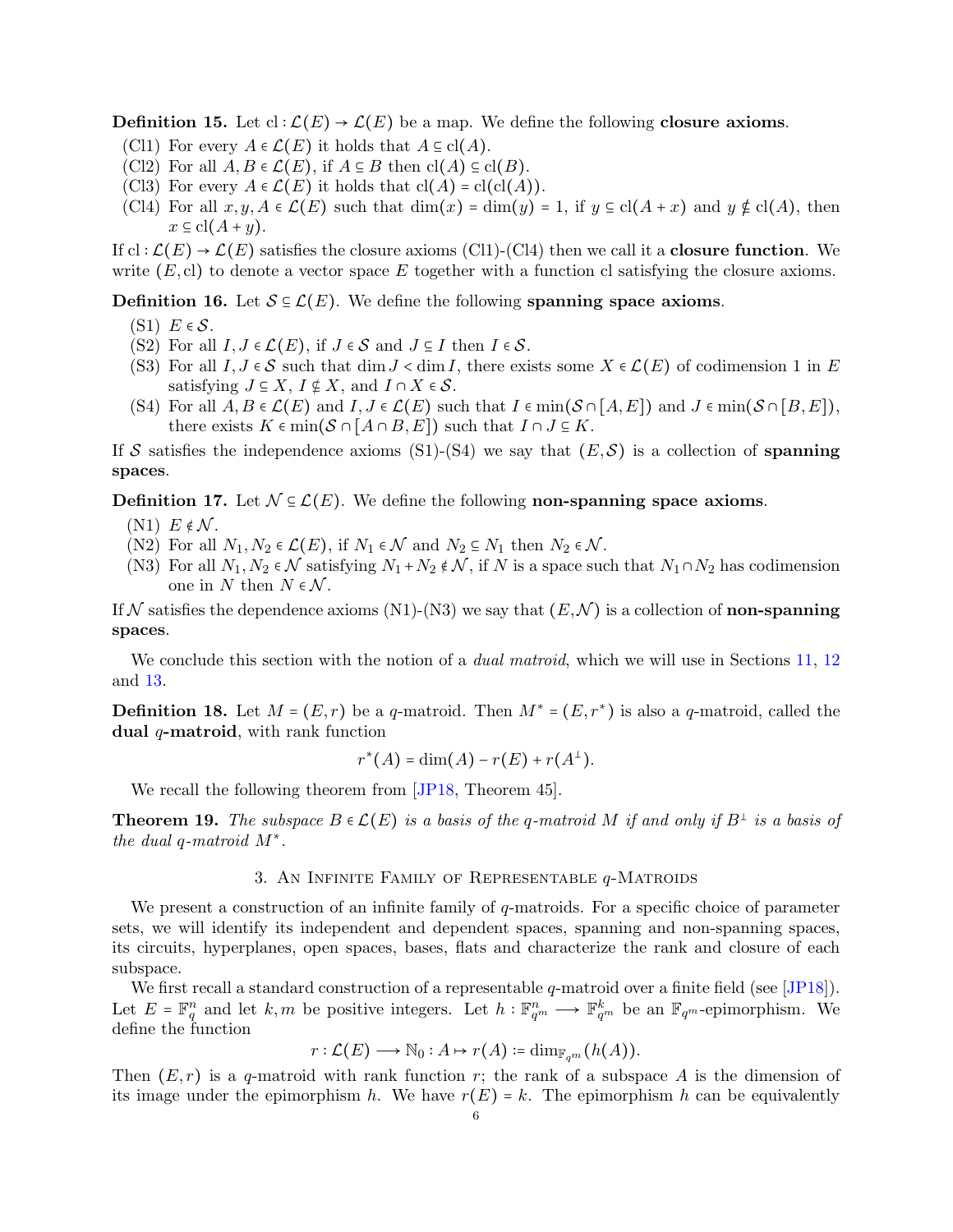represented by a matrix G with respect to some choice of basis for  $\mathbb{F}_{q^m}^n$  and  $\mathbb{F}_{q^m}^k$ , while for each subspace  $A \in \mathcal{L}(E)$ , we have that  $r(A)$  is the  $\mathbb{F}_{q^m}$ -rank of the matrix product GY for any matrix Y whose columns form a basis of A. We will denote this q-matroid by  $M[G]$ .

As a preparation for our construction, we describe the following setting. Let  $m = ps$  for coprime integers p and s and let  $\alpha$  be a primitive element of  $\mathbb{F}_{q^m}$ . Define  $e := \frac{q^m-1}{q^s-1}$  $\frac{q^m-1}{q^s-1}$ , so that  $\alpha^e$  has order  $q^s - 1$  in  $\mathbb{F}_{q^m}^{\times}$  and in particular is a generator of the subfield  $\mathbb{F}_{q^s}$ . Consider the  $\mathbb{F}_q$ -spaces  $G_i = \langle \alpha^i, \alpha^{i+e}, \dots, \alpha^{i+(s-1)e} \rangle \subseteq \mathbb{F}_{q^m}$ , defined for  $1 \leq i \leq e$ . There exist  $f_j \in \mathbb{F}_q$  such that s−1 ∑  $\overline{j=0}$  $f_j \alpha^{i+je} = 0,$ if and only if  $\alpha^e$  is a root of a polynomial of degree at most  $s-1$ . This is clearly impossible, since  $\alpha^e$  is a primitive element of  $\mathbb{F}_{q^s}$ , and so its minimal polynomial over  $\mathbb{F}_q$  has degree s. It follows that  $G_i$  has  $\mathbb{F}_q$ -dimension equal to s. Moreover, the spaces  $G_i$  have trivial intersection. Indeed, for  $1 \le i, j \le e$ , there exist  $f_k, g_k \in \mathbb{F}_q$  satisfying s−1 ∑  $\bar{k}=0$  $f_k \alpha^{i+ek} =$ s−1 ∑  $\overline{k=0}$  $g_k \alpha^{j+ek}$  if and only if  $\alpha^{i-j} = \frac{g(\alpha^e)}{f(\alpha^e)}$  $f(\alpha^e)$ for some polynomials  $f(x), g(x) \in \mathbb{F}_q[x]$ . This holds only if  $\alpha^{i-j} \in \mathbb{F}_{q^s}$ , which holds if and only if  $(i-j)(q^s-1) \equiv 0 \mod q^m-1$ , in which case we must have  $i = j$ . Therefore, the collection of spaces  $\mathcal{G} = \{G_i : 1 \leq i \leq e\}$  form a spread in  $\mathbb{F}_{q^m}$ . In fact  $\mathcal{G}$  is a *Desarguesian spread* and this construction is well-known [\[Seg64\]](#page-30-3). We will use  $\mathcal G$  to characterise the ranks of spaces associated with an infinite family of representable q-matroids. Before we characterise this family, we will consider a particular example.

<span id="page-6-0"></span>**Example 20.** Let  $s \in \mathbb{N}$  be an odd integer and let  $m = 2s$ . Let  $\alpha \in \mathbb{F}_{q^m}$  a primitive element. Take as a basis for  $\mathbb{F}_{q^m}$  over  $\mathbb{F}_q$  the elements  $1, \alpha, \alpha^2, \ldots, \alpha^{2s-1}$  and consider the matrix

$$
G=\begin{bmatrix} 1&\alpha&\alpha^2&\dots&\alpha^{2s-1}\\ 1&\alpha^{q^s}&(\alpha^{q^s})^2&\dots&(\alpha^{q^s})^{2s-1}\end{bmatrix}.
$$

As outlined above, G determines a q-matroid  $(\mathbb{F}_q^n, r)$ , which clearly supports only the possible ranks  $0, 1, 2$ , as G itself has rank 2, so in particular,  $r(\mathbb{F}_{q^m}^n) = 2$ . As G has no all-zero columns, every 1-dimensional space of  $\mathbb{F}_{q^m}$  over  $\mathbb{F}_q$  has rank 1. Let  $e = \frac{q^m-1}{q^s-1}$  $q^{m-1} = q^{s} + 1$ . The collection of s-dimensional subspaces  $G_i = \langle \alpha^i, \alpha^{e+i}, \dots, \alpha^{(s-1)e+i} \rangle_{\mathbb{F}_q}$ , for  $1 \leq i \leq e$  form a spread of  $\mathbb{F}_{q^m}$  as a vector space over  $\mathbb{F}_q$ . As will be shown in Theorem [22,](#page-9-0)  $r(G_i) = 1$  for each i, while every other s-dimensional space has rank 2. Let us specify our example in a very small case. For  $m = 6, q = 2$  we get a q-matroid  $M_6$ with ground space  $\mathbb{F}_{2^6}$  over  $\mathbb{F}_2$ . The spread G is a collection of  $e = 2^3 + 1 = 9$  spaces of  $\mathbb{F}_2$ -dimension 3 and rank 1, which we denote by  $G_1, \ldots, G_9$ . We list these as the following binary vector spaces.

$$
G_1 = \langle (0, 1, 0, 0, 0, 0), (0, 0, 0, 0, 1, 1), (0, 1, 1, 1, 1, 0) \rangle_{\mathbb{F}_2},
$$
  
\n
$$
G_2 = \langle (0, 0, 1, 0, 0, 0), (1, 1, 0, 0, 0, 1), (0, 0, 1, 1, 1, 1) \rangle_{\mathbb{F}_2},
$$
  
\n
$$
G_3 = \langle (0, 0, 0, 1, 0, 0), (1, 0, 1, 0, 0, 0), (1, 1, 0, 1, 1, 1) \rangle_{\mathbb{F}_2},
$$
  
\n
$$
G_4 = \langle (0, 0, 0, 0, 1, 0), (0, 1, 0, 1, 0, 0), (1, 0, 1, 0, 1, 1) \rangle_{\mathbb{F}_2},
$$
  
\n
$$
G_5 = \langle (0, 0, 0, 0, 0, 1), (0, 0, 1, 0, 1, 0), (1, 0, 0, 1, 0, 1) \rangle_{\mathbb{F}_2},
$$
  
\n
$$
G_6 = \langle (1, 1, 0, 0, 0, 0), (0, 0, 0, 1, 0, 1), (1, 0, 0, 0, 1, 0) \rangle_{\mathbb{F}_2},
$$
  
\n
$$
G_7 = \langle (0, 1, 1, 0, 0, 0), (1, 1, 0, 0, 1, 0), (0, 1, 0, 0, 0, 1) \rangle_{\mathbb{F}_2},
$$
  
\n
$$
G_8 = \langle (0, 0, 1, 1, 0, 0), (0, 1, 1, 0, 0, 1), (1, 1, 1, 0, 0, 0) \rangle_{\mathbb{F}_2},
$$
  
\n
$$
G_9 = \langle (0, 0, 0, 1, 1, 0), (1, 1, 1, 1, 0, 0), (0, 1, 1, 1, 0, 0) \rangle_{\mathbb{F}_2}.
$$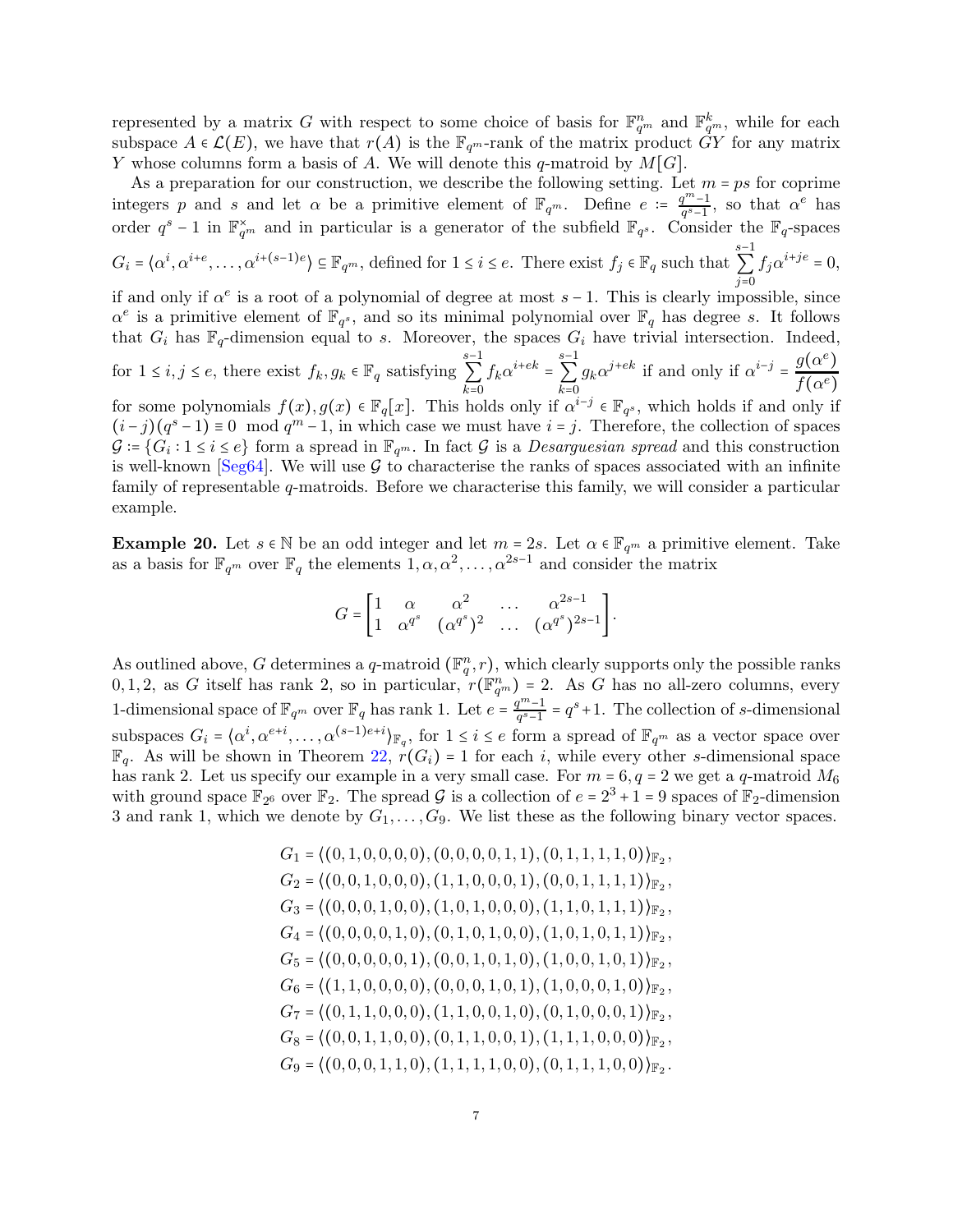<span id="page-7-0"></span>

| dim<br>crypt                  | $\mathbf{0}$           | $\mathbf{1}$                           | $\mathbf{2}$                                                                            | 3                                                                               | $\overline{\mathbf{4}}$ | 5              | 6                      |
|-------------------------------|------------------------|----------------------------------------|-----------------------------------------------------------------------------------------|---------------------------------------------------------------------------------|-------------------------|----------------|------------------------|
| Rank                          | $\theta$               | $\mathbf{1}$                           | 2 except<br>$r(D_1) = \cdots = r(D_{63}) = 1$                                           | 2 except<br>$r(G_1) = \cdots = r(G_9) = 1$                                      | $\overline{2}$          | $\overline{2}$ | $\overline{2}$         |
| Closure<br>of a Space         | $\overline{0}$         | cl(x) = $G_i$<br>for $x \subseteq G_i$ | $cl(T) = \begin{cases} G_i & \text{if } T \subseteq G_i \\ E & \text{else} \end{cases}$ | $cl(T) = \begin{cases} G_i & \text{if } T = G_i \\ E & \text{else} \end{cases}$ | E                       | E              | E                      |
| Independent<br><b>Spaces</b>  | yes                    | all                                    | all except<br>$D_1, \ldots, D_{63}$                                                     | none                                                                            | none                    | none           | no                     |
| <b>Bases</b>                  | no                     | none                                   | all except<br>$D_1, \ldots, D_{63}$                                                     | none                                                                            | none                    | none           | no                     |
| Spanning<br><b>Spaces</b>     | no                     | none                                   | all except<br>$D_1, \ldots, D_{63}$                                                     | all except<br>$G_1,\ldots,G_9$                                                  | all                     | all            | yes                    |
| Circuits                      | no                     | none                                   | $D_1, \ldots, D_{63}$                                                                   | T such that $D_i \notin T$                                                      | none                    | none           | no                     |
| Dependent<br><b>Spaces</b>    | no                     | none                                   | $D_1, \ldots, D_{63}$                                                                   | all                                                                             | all                     | all            | yes                    |
| Non-spanning<br><b>Spaces</b> | yes                    | all                                    | $D_1, , D_{63}$                                                                         | $G_1, , G_9$                                                                    | none                    | none           | no                     |
| Flats                         | yes                    | none                                   | none                                                                                    | $G_1,\ldots,\overline{G_9}$                                                     | none                    | none           | yes                    |
| <b>Open Spaces</b>            | <b>ves</b>             | none                                   | $D_1, \ldots, D_{63}$                                                                   | $G_1, \ldots, G_9$ and<br>T such that $D_i \notin T$                            | all                     | all            | yes                    |
| <b>Hyperplanes</b>            | $\mathbf{n}\mathbf{o}$ | none                                   | none                                                                                    | $G_1,\ldots,G_9$                                                                | none                    | none           | $\mathbf{n}\mathbf{o}$ |

TABLE 1. Defining Spaces of the *q*-Matroid.

Each space  $G_i$  contains 7 distinct 2-dimensional spaces and no space is contained in two spread elements, so in total we have 63 2-dimensional spaces contained some  $G_i$ , which we denote by  $D_1, \ldots, D_{63}$ . Clearly  $r(D_i) = 1$  for each  $i \in \{1, \ldots, 63\}$ .

In Table [1,](#page-7-0) we tabulate how the subspaces of each dimension in  $\mathbb{F}_2^6$  are distributed, according to the different cryptomorphic definitions of a  $q$ -matroid. The closure function, independent spaces, circuits etc are all defined with respect to the given rank function.

As can be seen in Table [1,](#page-7-0) every space of dimension at most 1 has rank equal to its dimension, and so is independent. The zero space is also a flat, being equal to its closure, and is also a non-spanning space. The closure of a one dimensional space is exactly one space from among the  $G_1, \ldots, G_9$ , namely the specific spread element  $G_i$  that contains it.

As regards the spaces of dimension 2, they all have rank 2 and are independent, bases and spanning spaces, except for the 63 subspaces of the spread,  $D_1, \ldots, D_{63}$ , which are circuits and so are dependent, non-spanning, and open spaces.

Every 3-dimensional space is dependent, having dimension exceeding its rank. In particular, as noted before, each  $G_i$  has rank 1, while the remaining 3-spaces have rank 2. Among the 1395 spaces of dimension 3, 1332 are circuits except those 63 spaces that contain some  $D_i$  as a subspace. All spaces apart from  $G_1, \ldots, G_9$  are spanning spaces. The spaces  $G_1, \ldots, G_9$  are flats, non-spanning and are also the only hyperplanes of  $M_6$ . Any open space of dimension 3, begin a sum of circuits, is either a circuit of dimension 3 or has the form  $D_i + D_j$ , which must therefore be a spread element since any two  $D_i, D_j$  are either contained in the same spread element, or have trivial intersection.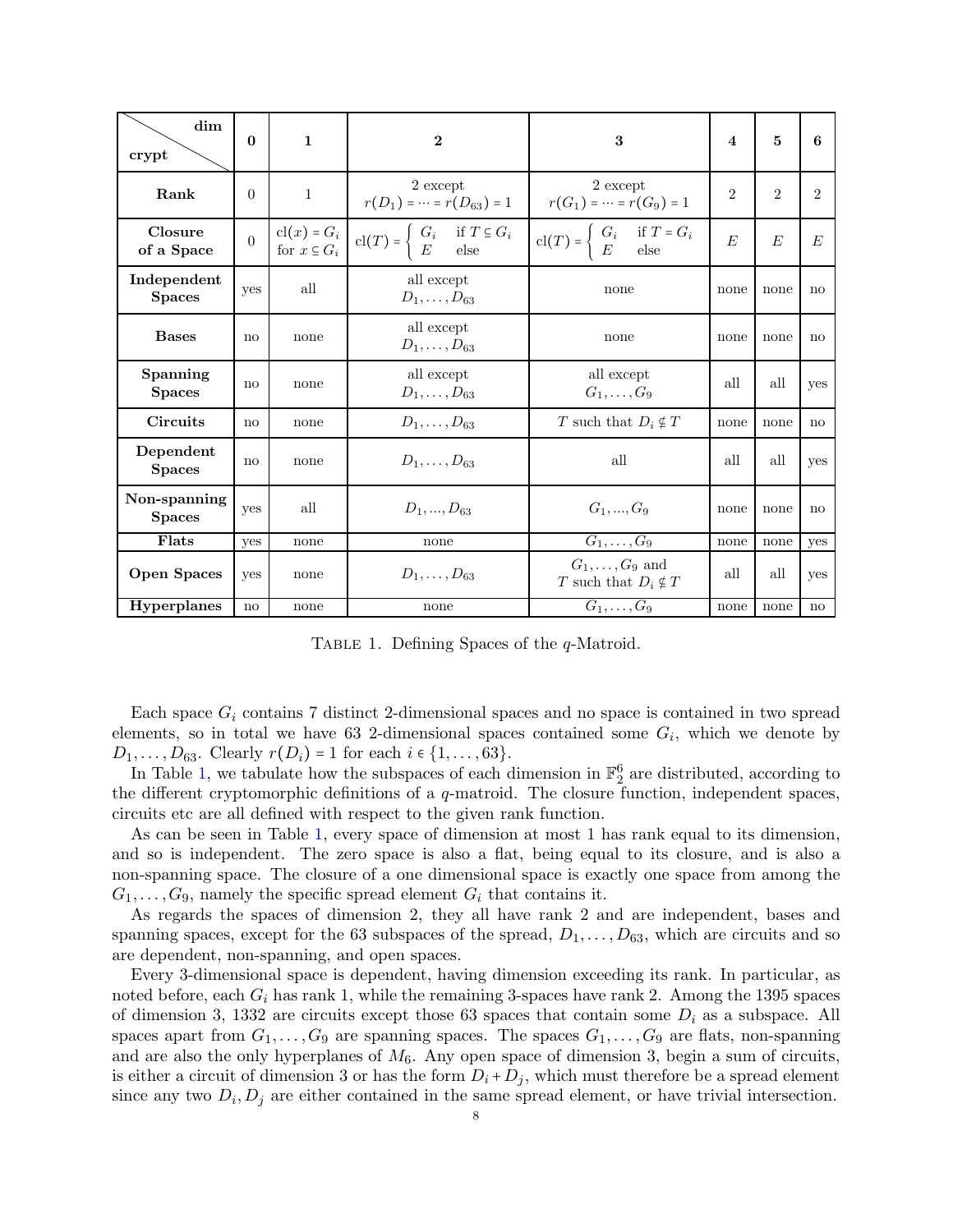The 4- and 5-dimensional spaces are all dependent of rank 2 and there are no circuits nor flats among them. They are all spanning spaces. The 4-dimensional open spaces are the sum of open spaces of dimension 2 and 3. Each one contain some  $D_i$  since every 4-space intersects some spread element in dimension at least 2, so all 4-dimensional sets are open. The five dimensional spaces are also all open, because they are sums of open spaces of dimension 2 and 3. Finally, the whole ground space is a dependent space of rank 2 and is not a circuit, but is a flat, a spanning space and an open space.

We will now illustrate the multiple axiom systems for this example. Some axioms are straightforward to check directly for all possibilities, but we do not go through all the details. In other cases we pick some of the more illuminating examples.

**Rank:** (R1) and (R2) clearly hold. Let us see an example for (R3), using  $G_1$  and  $G_2$ . We know that  $G_1+G_2 = E$  and  $G_1 \cap G_2 = \{0\}$ . Therefore,  $r(G_1+G_2)+r(G_1 \cap G_2) = 2+0 = 2 \le r(G_1)+r(G_2) = 1+1=2$ .

Closure: That axioms (Cl1)-(Cl3) hold is immediate, as we can see from the table shown in Table [1.](#page-7-0) We'll show that (Cl4) holds. Let  $A, x, y$  be subspaces of  $\mathbb{F}_2^6$  such that  $\dim(x) = \dim(y) = 1$ . Suppose that  $y \in cl(x + A)$  and that  $y \notin cl(A)$ . As observed in Table [1,](#page-7-0) for any subspace T we have  $cl(T) = E$  unless T is contained in a spread element G, in which case we have  $cl(T) = G$ . Therefore, since  $y \notin cl(A)$ , y and A are not both contained in the same spread element and hence  $cl(y + A) = E$ . It follows that  $x \in cl(y + A)$ .

Independence: It is clear from Table [1](#page-7-0) that (I1) and (I2) hold. We'll show that (I3) holds. All the independent spaces determined by the rank function of  $M_6$  have dimension at most 2, so we need only consider some 1-dimensional subspace  $I$  and and a two-dimensional space  $J$ , different from  $D_1, \ldots, D_{63}$ . Since  $J \neq D_i$  for any i, it is not contained in any spread element. In particular,  $J \notin G$ where  $G$  is the unique spread element containing  $I$ . Therefore, there exists a 1-dimensional space  $x \in J$ ,  $x \notin G$  and  $x + I$  is a 2-dimensional space not contained in G, which is therefore independent.

Consider now (I4). Let A, B be subspaces of  $\mathbb{F}_2^6$  and let I, J be maximal independent subspaces of A and B, respectively. Then  $r(A) = \dim(I)$  and  $r(B) = \dim(J)$ . Any independent subspace of  $A + B$  has dimension at most 2. If  $\dim(I) = \dim(J) = 1$  then  $r(A) = r(B) = 1$ , so from Table [1,](#page-7-0) A and B are each contained in some spread element.

We have  $\dim(I+J) = 2$  and further,  $I+J$  is independent if and only if  $I+J \neq D_{\ell}$  for any  $\ell$ . If A and B are contained in distinct spread elements then  $I + J \neq D_{\ell}$  for any  $\ell$  and so  $I + J$  gives the required maximal independent subspace of  $A + B$ . If  $A, B \subseteq G$  for a spread element G then  $r(A+B) = 1$  and both I and J are a maximal independent subspaces of  $A+B$ . If  $\dim(I) = 2$ , then I is a maximal independent subspace of  $A + B$ . This proves that (I4) holds for the independent spaces of the q-matroid  $M_6$ .

**Bases:** That (B1) and (B2) hold is easy to see. Let  $B_1 \neq B_2$  be a pair of distinct bases of the q-matroid  $M_6$ . Then the  $B_i$  are 2-dimensional spaces different from  $D_1, \ldots, D_{63}$ . Let  $I = B_1 \cap B_2$ . If  $\dim(I) = 1$  then I is the only space of codimension 1 in  $B_1$  that contains I, so set  $A = I$ . Otherwise, let A be any 1-dimensional space in  $B_1$ . In order to find a basis and see that (B3) holds, it is enough to add any 1-dimensional space not contained in the same spread element as A.

We illustrate an instance of  $(B4)$ . Let  $A = \langle (1,0,0,1,0,0) \rangle$  and let  $B = \{(1, 0, 0, 1, 0, 0), (1, 0, 0, 0, 0, 1), (1, 0, 0, 0, 0, 0)\}.$  The maximal intersection of A with a basis is  $I = A$ , while the maximal intersection of B with a basis is  $J = \langle (1, 0, 0, 1, 0, 0), (1, 0, 0, 0, 0, 1) \rangle$  (J is a basis since it is a space of dimension 2 not contained in a spread element). Then  $I + J = J$ , which gives the required maximal intersection of a basis with  $A + B = I + B = B$ .

Circuits: The axioms (C1) and (C2) are trivially satisfied. We'll show an example of the axiom (C3). Let  $C_1 = \{(0,0,0,0,0,1), (0,0,1,0,1,0) \}$  and  $C_2 = \{(0,0,0,0,0,1), (1,0,0,1,0,0) \}$ . Let  $H =$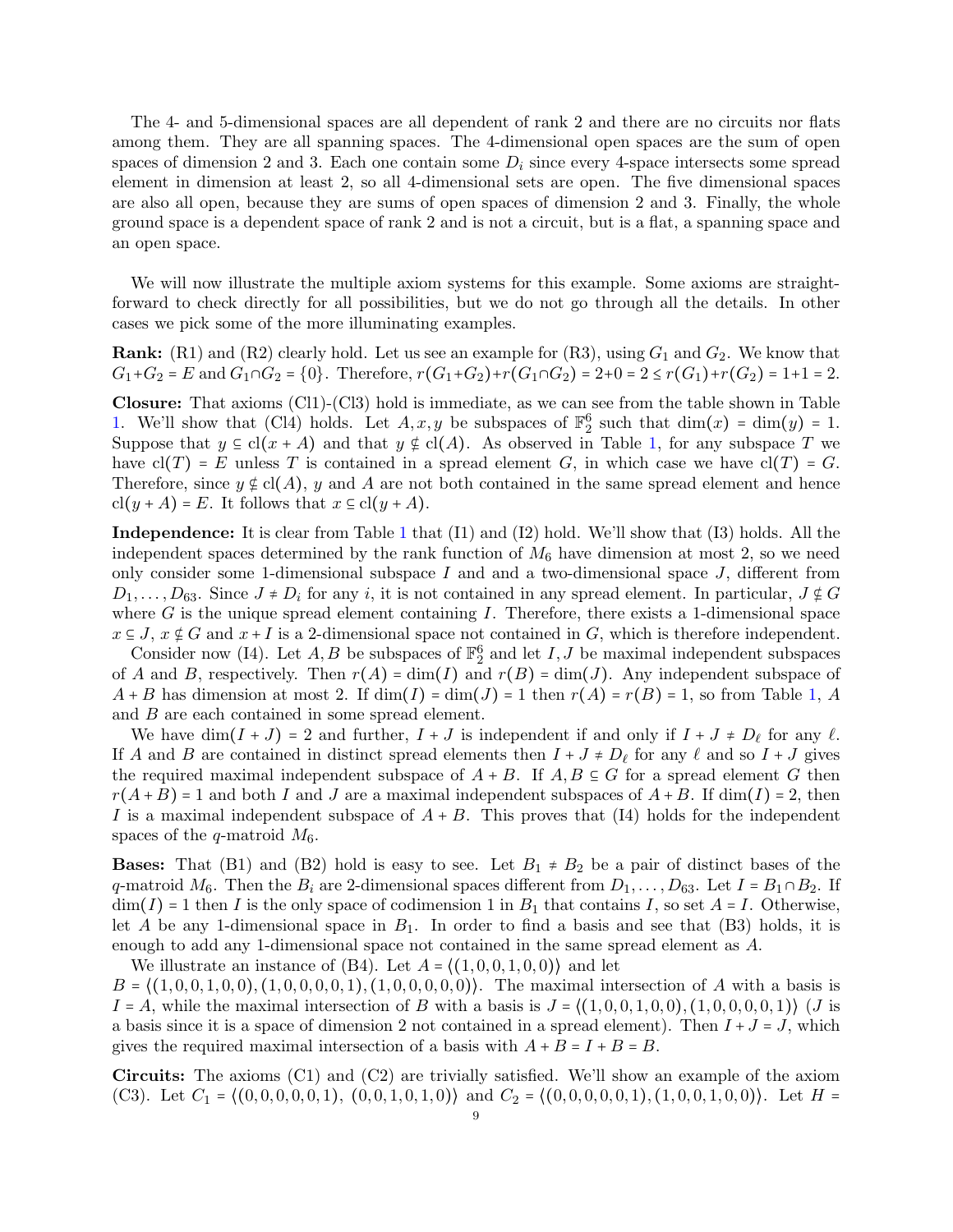$\langle (0,0,0,0,0,1) \rangle^{\perp}$ . Then  $(C_1 + C_2) \cap H$  contains the circuit,  $C_3 = \langle (0,0,1,0,1,0), (1,0,0,1,0,0) \rangle$ , as required.

Dependence: (D1) and (D2) hold trivially. To illustrate (D3), take for example, two dependent spaces  $D_i, D_j, 1 \le i, j \le 63$ . Being circuits, their intersection is independent. If  $D_i, D_j$  come from the same spread element  $G_l$ , then their sum is  $G_l$  itself and any codimension one space in such a sum is dependent. If they come from two different spread elements  $G_l, G_m$ , their intersection is {0}, which is independent. Their sum has dimension 4 and hence any subspace of codimension 1 in  $D_i$  +  $D_j$  is dependent.

**Flats:** From Table [1,](#page-7-0) E is a flat (so (F1) holds),  $\{0\}$  is a flat and  $G_1, \ldots, G_9$  are flats. This makes (F2) direct: the intersection of a flat F with E is F itself, the intersection with  $\{0\}$  or between two spread elements is  $\{0\}$ . As regards (F3), if  $F = \{0\}$  and we take a 1-dimensional space x, the unique cover of  $F + x = x$  is the unique spread element containing x. If we choose F from among the spread elements  $G_1, \ldots, G_9$  and pick any 1-dimensional space  $x \notin F$  the cover of  $x + F$  is E.

**Hyperplanes:** Since the only hyperplanes of the q-matroid  $M_6$  are the spread elements  $G_1, \ldots, G_9$ , which are pairwise disjoint, axioms  $(H1)$  and  $(H2)$  hold vacuously. For any 1-dimensional space x and any  $i, j$  we have  $(G_i \cap G_j) + x = x$ , which is contained in some spread element  $G_\ell$ .

Open Spaces: It is easy to see that (O1) and (O2) hold. As regards (O3), consider an open space O of dimension 3. Let  $X \subseteq E$  of codimension 1. If  $O = G_i$  then  $O \cap X = D_j$ , which is an open space covered by O. Otherwise, O does not contain any  $D_i$ , hence  $O \cap X$  also does not. In that case we have that  $\{0\} \subseteq O \cap X$  and O covers  $\{0\}.$ 

Spanning Spaces: (S1) and (S2) are easy to verify by looking at Table [1.](#page-7-0) Let us look at (S3). We verify it in the case  $J = \{(0, 1, 0, 0, 0, 0), (0, 0, 1, 0, 0, 0)\}\$  and  $I = J + \{(0, 0, 0, 1, 0, 0)\}\$ . It is enough to take, as an example,  $X = J + \{(0, 0, 0, 0, 1, 0), (0, 0, 0, 0, 0, 1), (0, 1, 1, 1, 0, 0)\}\)$ . Of course  $J \subseteq X$  and  $I \notin X$ . Since  $X \cap I = J$  we actually have a spanning space, as required by (S3). A very easy example for (S4) is given by taking  $A = \{(0, 1, 0, 0, 0, 0)\}, B = \{(0, 0, 1, 0, 0, 0)\},$  which are both contained in  $J = \{(0, 1, 0, 0, 0, 0), (0, 0, 1, 0, 0, 0)\}\,$ , their minimal containing spanning space. Their intersection is  $\{0\}$  and the required minimal space is J itself.

**Non-spanning Spaces:**  $(N1)$ ,  $(N2)$  are easily read from the table. For  $(N3)$ , we have that the only way for two non-spanning spaces  $N_1, N_2$  to have  $N_1 + N_2 \notin \mathcal{N}$  is if  $N_1$  and  $N_2$  are in different spread elements. So  $N_1 \cap N_2 = \{0\}$  and N is a 1-dimensional space, which is a non-spanning space.  $\diamond$ 

We now continue with the characterization of our infinite family of representable q-matroids. First we require a well-known lemma [\[LN96,](#page-30-4) Lemma 3.51].

<span id="page-9-1"></span>**Lemma 21.** *Let*  $\alpha_1, ..., \alpha_\ell \in \mathbb{F}_{q^m}$ *. We have:* 

$$
\left|\begin{array}{cccc} \alpha_1 & \alpha_2 & \cdots & \alpha_\ell \\ \alpha_1^q & \alpha_2^q & \cdots & \alpha_\ell^q \\ \vdots & \cdots & \vdots & \vdots \\ \alpha_1^{q^{(\ell-1)}} & \alpha_2^{q^{(\ell-1)}} & \cdots & \alpha_\ell^{q^{(\ell-1)}} \end{array}\right| = \alpha_1 \prod_{j=1}^{\ell-1} \prod_{c_1, \ldots, c_j \in \mathbb{F}_q} \left( \alpha_{j+1} - \sum_{k=1}^j c_k \alpha_k \right).
$$

*In particular, this determinant is nonzero if and only if*  $\alpha_1, \ldots, \alpha_\ell$  *are linearly independent over*  $\mathbb{F}_q$ .

We now describe the q-matroid  $M[G] = (E,r)$  with rank function defined by  $r(A) = \text{rank}(GY)$ for any matrix  $Y$  with column space equal to  $A$ .

<span id="page-9-0"></span>**Theorem 22.** Let p, s be a pair of coprime positive integers and let  $m = ps$ . Let  $E = \mathbb{F}_{q^m}$  and let

$$
G=\left(\begin{array}{cccccc} 1 & \alpha & \alpha^2 & \cdots & \alpha^{m-1} \\ 1 & \alpha^{q^s} & \alpha^{2q^s} & \cdots & \alpha^{(m-1)q^s} \\ \vdots & \vdots & \vdots & \vdots & \vdots \\ 1 & \alpha^{q^{(p-1)s}} & \alpha^{2q^{(p-1)s}} & \cdots & \alpha^{(m-1)q^{(p-1)s}} \end{array}\right).
$$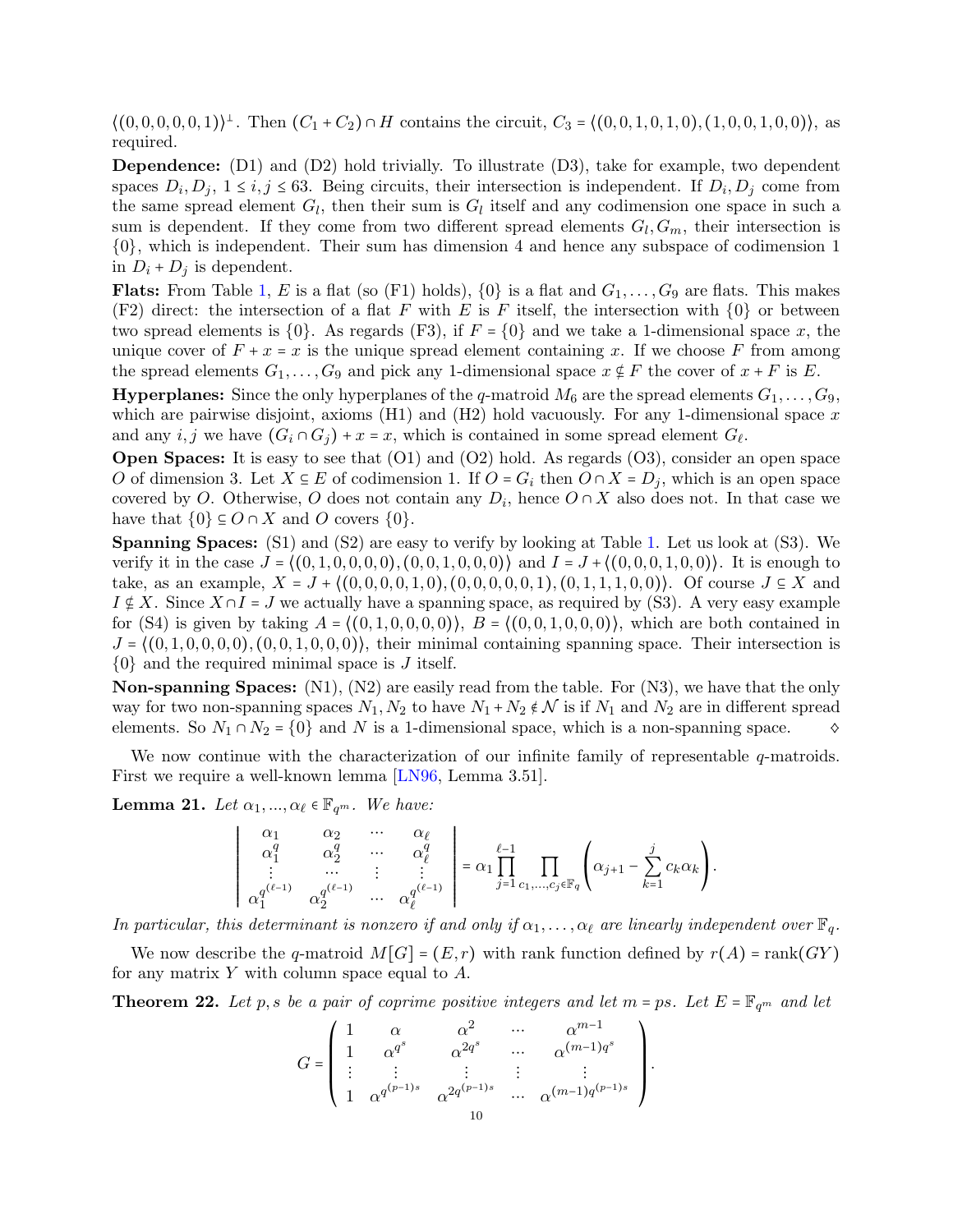*Let*  $e := (q^m - 1)/(q^s - 1)$  and for each  $i \in \{1, ..., e\}$ , let  $G_i := \{\alpha^i, \alpha^{e+i}, ..., \alpha^{(s-1)e+i}\}_{\mathbb{F}_q}$ . Let  $(E, r)$ *be the q-matroid*  $M[G]$ *. Let* A *be a subspace of*  $\mathbb{F}_{q^m}$  *over*  $\mathbb{F}_q$ *, let* B *be a basis of* A *over*  $\mathbb{F}_q$ *, and let*  $\mathcal{S} \coloneqq \{j \in \{1, \ldots, e\} : B \cap G_j \neq \varnothing\}$ . Let  $\mu \coloneqq \dim_{\mathbb{F}_{q^s}}(\langle \alpha^\ell : \ell \in \mathcal{S} \rangle)$ . Then  $r(A) = \min(p, \mu)$ .

*Proof.* For each element  $\theta \in \mathbb{F}_{q^m}$ , we write  $\Gamma(\theta)$  to denote the expression of  $\theta$  as a vector of length m in  $\mathbb{F}_q$  with respect to the basis  $\{1, \alpha, \ldots, \alpha^{m-1}\}$ . We also define  $\Gamma(S) = \{\Gamma(s) : s \in S\}$  for any  $S \subseteq \mathbb{F}_{q^m}$ . Let  $f(x) = \sum_{k=0}^{m-1} f_i x^i \in \mathbb{F}_q[x]$ . Then  $f(\alpha^t) = (1, \alpha^t, \dots, \alpha^{t(m-1)}) \cdot (f_0, \dots, f_{m-1})$  for any integer t. In particular, for the vector  $f \in \mathbb{F}_q^m$ ,  $(Gf)_j = f(\alpha^{q^{(j-1)s}})$  for  $1 \leq j \leq p$ . Now consider the space  $G_i = \langle \alpha^i, \alpha^{i+e}, \ldots, \alpha^{i+(s-1)e} \rangle \subseteq \mathbb{F}_{q^m}$ . Let Y be the  $m \times s$  matrix whose j-th column is  $\Gamma(\alpha^{i+(j-1)e})$ . Then, using the fact that  $(\alpha^e)^{q^s} = \alpha^e$ , we have

$$
GY = \begin{pmatrix} \alpha^{i} & \alpha^{i+e} & \cdots & \alpha^{i+(s-1)e} \\ \alpha^{iq^{s}} & \alpha^{(i+e)q^{s}} & \cdots & \alpha^{(i+(s-1)e)q^{s}} \\ \vdots & \vdots & \cdots & \vdots \\ \alpha^{iq^{(p-1)s}} & \alpha^{(i+e)q^{(p-1)s}} & \cdots & \alpha^{(i+(s-1)e)q^{(p-1)s}} \end{pmatrix} = \begin{pmatrix} \alpha^{i} & \alpha^{i+e} & \cdots & \alpha^{i+(s-1)e} \\ \alpha^{iq^{s}} & \alpha^{iq^{s}+e} & \cdots & \alpha^{iq^{s}+(s-1)e} \\ \vdots & \vdots & \cdots & \vdots \\ \alpha^{iq^{(p-1)s}} & \alpha^{iq^{(p-1)s}} & \cdots & \alpha^{iq^{s}} \\ \vdots & \vdots & \cdots & \vdots \\ \alpha^{iq^{(p-1)s}} & \alpha^{iq^{(p-1)s}} & \cdots & \alpha^{iq^{(p-1)s}} \end{pmatrix} \operatorname{diag}(1, \alpha^{e}, \alpha^{2e}, \ldots, \alpha^{(s-1)e}),
$$

which clearly has rank 1 over  $\mathbb{F}_{q^m}$ . Let V be an  $\mathbb{F}_{q^-}$ subspace of  $\mathbb{F}_{q^m}$  of dimension  $\ell$  and let B be a basis of V over  $\mathbb{F}_q$ . Each element of B is contained in exactly one spread element  $G_i \in$ G. Write  $B = B_{i_1} \cup \cdots \cup B_{i_t}$ , where  $B_{i_k} \subset G_{i_k}$  and the  $G_{i_k}$  are distinct. In particular, we have  $S = \{i_1, \ldots, i_t\}$ . Each element of  $B_{i_k}$  has the form s−1 ∑  $\overline{p=0}$  $f_p \alpha^{i_k+p_e} = \alpha^{i_k} f(\alpha^e)$  for some  $f(x) \in \mathbb{F}_q[x]$ . Let  $B_{i_k} = {\alpha^{i_k} f^{k,1}(\alpha^e), \ldots, \alpha^{i_k} f^{k,\ell_k}(\alpha^e)}$  for some  $f^{k,j}(x) \in \mathbb{F}_q[x]$  where  $B_{i_k}$  has order  $\ell_k$ . Let  $Y_k = \left[ \Gamma(\alpha^{i_k} f^{k,1}(\alpha^e)), \ldots, \Gamma(\alpha^{i_k} f^{k,t_k}(\alpha^e)) \right]$ , for each k. Then

$$
(GY_k)_{j,h} = \alpha^{i_k q^{(j-1)s}} f^{k,h} (\alpha^{eq^{(j-1)s}}) = \alpha^{i_k q^{(j-1)s}} f^{k,h} (\alpha^e).
$$

Now let Y be the  $m \times \ell$  matrix in  $\mathbb{F}_q$  defined by  $Y = [Y_1] \cdots [Y_t]$ , so that  $GY = [GY_1] \cdots [GY_t]$ . We have

$$
GY = \begin{pmatrix} \alpha^{i_1} f^{1,1}(\alpha^e) & \cdots & \alpha^{i_1} f^{1,1}(\alpha^e) \\ \alpha^{i_1 q^s} f^{1,1}(\alpha^e) & \cdots & \alpha^{i_1 q^s} f^{1,1}(\alpha^e) \\ \vdots & \vdots & \vdots \\ \alpha^{i_1 q^{(p-1)s}} f^{1,1}(\alpha^e) & \cdots & \alpha^{i_1 q^{(p-1)s}} f^{1,1}(\alpha^e) \end{pmatrix} \cdots \begin{pmatrix} \alpha^{i_t} f^{1,1}(\alpha^e) & \cdots & \alpha^{i_t} f^{1,\ell_1}(\alpha^e) \\ \vdots & \vdots & \vdots \\ \alpha^{i_k q^s} f^{1,1}(\alpha^e) & \cdots & \alpha^{i_k q^s} f^{1,\ell_k}(\alpha^e) \\ \vdots & \vdots & \vdots \\ \alpha^{i_k q^{(p-1)s}} f^{1,1}(\alpha^e) & \cdots & \alpha^{i_t q^{(p-1)s}} f^{1,\ell_k}(\alpha^e) \end{pmatrix}
$$

Since  $f^{k,h}(\alpha^e) \neq 0$  for all  $k, h, GY$  is column equivalent to the matrix:

$$
\left(\begin{array}{cccc|cccc} \alpha^{i_1} & 0 & \cdots & 0 & \alpha^{i_2} & 0 & \cdots & 0 & \cdots & \alpha^{i_t} & 0 & \cdots & 0 \\ \alpha^{i_1q^s} & 0 & \cdots & 0 & \alpha^{i_2q^s} & 0 & \cdots & 0 & \cdots & \alpha^{i_tq^s} & 0 & \cdots & 0 \\ \vdots & \vdots & \cdots & \vdots & \vdots & \vdots & \cdots & \vdots & \vdots & \vdots & \vdots & \cdots & \vdots \\ \alpha^{i_1q^{s(p-1)}} & 0 & \cdots & 0 & \alpha^{i_2q^{s(q-1)}} & 0 & \cdots & 0 & \cdots & 0 & \cdots & 0 \end{array}\right).
$$

Now let  $S = \{s_1, \ldots, s_\mu\} \subseteq S$  such that  $\{\alpha^{s_1}, \ldots, \alpha^{s_\mu}\}\$ is a basis of  $\{\alpha^\ell : \ell \in S\}_{\mathbb{F}_{q^s}}\$ . Then by Lemma [21,](#page-9-1) RR

$$
\begin{array}{ccc}\n\alpha^{s_1} & \alpha^{s_2} & \cdots & \alpha^{s_\ell} \\
\alpha^{s_1 q^s} & \alpha^{s_2 q^s} & \cdots & \alpha^{s_\ell q^s} \\
\vdots & \cdots & \vdots & \vdots \\
\alpha^{s_1 q^{s(\ell-1)}} & \alpha^{s_2 q^{s(\ell-1)}} & \cdots & \alpha^{s_\ell q^{s(\ell-1)}}\n\end{array}\n\bigg| \neq 0,
$$

R where  $\ell = \min(p, \mu)$ . The result now follows.

R R RR R  $\overline{\phantom{a}}$ R R RR R  $\overline{\phantom{a}}$ R R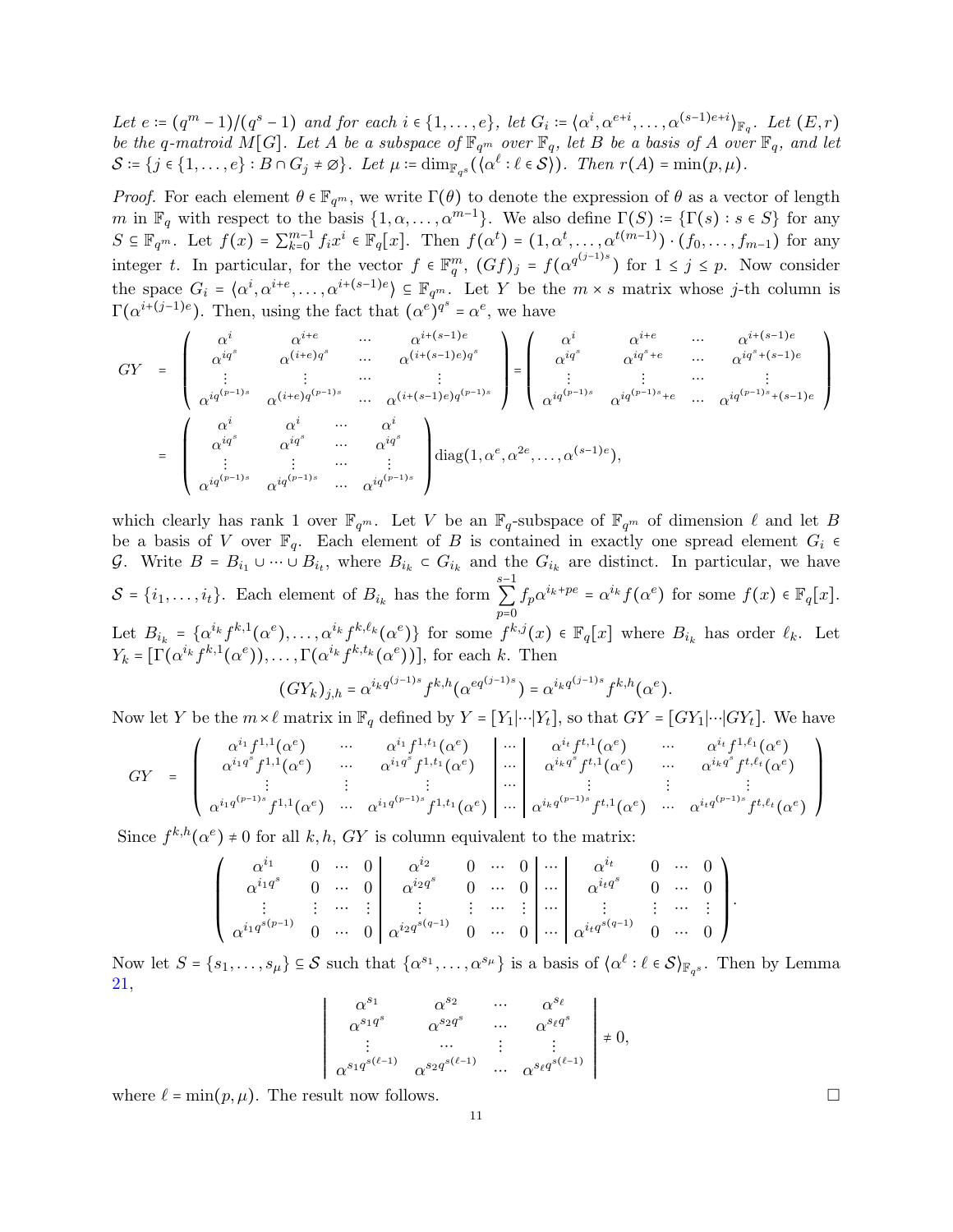### 4. Equivalent Axiom Systems

<span id="page-11-0"></span>In a number of cases a particular axiom system may have more than one equivalent set of axioms. This is certainly the case for the rank axioms, the hyperplane axioms and the independence axioms. Identifying these equivalences can be convenient for various proofs. Alternative axiom systems for the independent spaces and the bases were already given in [\[JP18,](#page-30-0) Propositions 16 and 40].

4.1. Independent spaces. We start with equivalent formulations of the independence axioms: we will show that (I4) can be replaced by either of the following alternative axioms.

- (I4') Let  $A \in \mathcal{L}(E)$  and let  $I \in \max(A,\mathcal{I})$ . Let  $B \in \mathcal{L}(E)$ . Then there exists  $J \in \max(A+B,\mathcal{I})$ such that in  $J \subseteq I + B$ .
- (I4") Let  $A \in \mathcal{L}(E)$  and let  $I \in \max(A,\mathcal{I})$ . Let  $x \in \mathcal{L}(E)$  be a 1-dimensional space. Then there exists  $J \in \max(x + A, \mathcal{I})$  such that in  $J \subseteq x + I$ .

These statements are Propositions 14 and 13 of [\[JP18\]](#page-30-0), respectively. The proofs in that paper assume the rank axioms, while here we will only use the independence axioms.

<span id="page-11-2"></span>Theorem 23. *Let* I *be a collection of subspaces satisfying (I1)-(I3). Then the axioms systems*  $(I1)-(I4)$ ,  $(I1)-(I4')$  and  $(I1)-(I4'')$  are pairwise equivalent.

*Proof.* Note first that by (I3), if  $A \in \mathcal{L}(E)$  and  $I, J \in \max(\mathcal{L}(A) \cap \mathcal{I})$ , then  $\dim(I) = \dim(J)$ . Therefore,  $\max(\mathcal{L}(U) \cap \mathcal{I}) = \max(U, \mathcal{I})$  for all  $U \in \mathcal{L}(E)$ . It is thus clear that (I4) implies (I4'), which implies (I4"). Suppose that (I4") holds. We will show that (I4") holds. Let  $A, B \in \mathcal{L}(E)$ and let  $I \in \max(A, \mathcal{I})$ . Suppose that (I4') holds for all subspaces of dimension less than  $\dim(B)$ . Let C be a subspace of B of codimension 1 in B and write  $B = x + C$ . By hypothesis, there exists  $J \in \max(A+C, \mathcal{I})$  such that  $J \subseteq I+C$ . By  $(I4^{\prime\prime})$  there exists  $J' \in \max(A+C+x, \mathcal{I}) = \max(A+B, \mathcal{I})$ such that  $J' \subseteq J + x \subseteq I + C + x = I + B$ .

Now suppose that (I4') holds. Let  $A, B \in \mathcal{L}(E)$ , let  $I \in \max(A, \mathcal{I})$  and let  $J \in \max(B, \mathcal{I})$ . We claim there is member of  $\max(A + B, \mathcal{I})$  that is contained in  $I + J$ . Since  $J \in \max(B, \mathcal{I})$ , by  $(I4')$ these exists  $N \in \max(I + B, \mathcal{I})$  such that  $N \subseteq I + J$ . Again by (I4'), there exists  $M \in \max(A + B, \mathcal{I})$ such that  $M \subseteq I + B$ . But  $M \in \max(I + B, \mathcal{I})$ , and hence M and N have the same dimension. It follows that N is the required maximal subspace of  $A + B$  that is contained in  $I + J$  and so  $(I4')$ implies (I4). The result follows.  $\Box$ 

We will use (I4") to establish a cryptomorphism between the independence axioms and the closure axioms in Section [5.](#page-14-0)

The next lemma can be established by repeated applications of (I3). Its proof shows in particular that if I, J are subspaces of a collection  $\mathcal{I} \subseteq \mathcal{L}(E)$  that satisfies the first 3 independence axioms, then if  $\dim(J) > \dim(I)$  there exists a subspace  $U \subseteq J$  such that  $I + U \in \mathcal{I}$ ,  $U \cap I = \{0\}$ . This yields an axiom that is equivalent to (I3).

<span id="page-11-1"></span>**Lemma 24.** Let  $\mathcal I$  be a collection of spaces satisfying (I1)-(I3). Let  $I \subseteq A \in \mathcal L(E)$  and let  $I \in \mathcal I$ . *Then there exists a subspace* M in  $\mathcal I$  *of maximal dimension in* A, such that  $I \subseteq M$ .

*Proof.* By (I1),  $\max(A, \mathcal{I})$  is non-empty. Let  $J \in \max(A, \mathcal{I})$ . If  $\dim(I) = \dim(J)$  then I itself is the required maximal subspace of A in I, so suppose that  $\dim(I) < \dim(J)$ . Then by (I3), there exists  $x \in J$ ,  $x \notin I$  such that  $x + I \in \mathcal{I}$ . If  $\dim(x + I) = \dim(J)$ , then  $x + I$  is the required maximal subspace of A in I that contains I. Otherwise, iterative applications of  $(13)$  yields a maximal subspace  $M = I + U \in \mathcal{I}$  of A, with  $U \subseteq J$  and  $I \cap U = \{0\}.$ 

We mention another result that doesn't introduce new equivalent independence axioms, but will arise later in Sections [5](#page-14-0) and [9,](#page-23-1) when we establish cryptomorphisms between the independence and closure axioms and also between the independence and dependence axioms.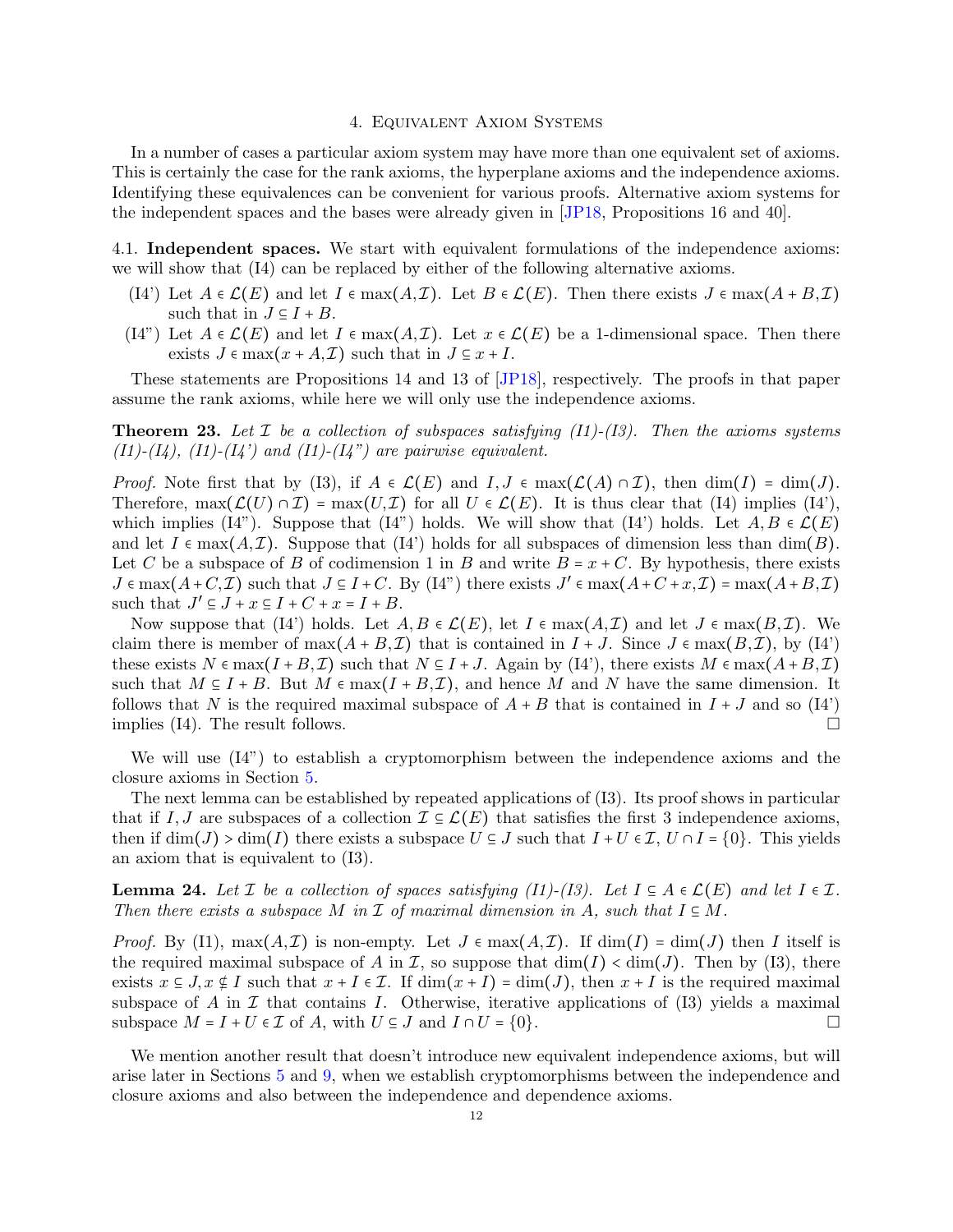<span id="page-12-0"></span>Lemma 25. *Let* I *be a collection of subspaces satisfying (I1)-(I3). Let* A *be a subspace of* E *and let*  $x \in \mathcal{L}(E), x \notin A$  *be a* 1*-dimensional space. Let*  $I \in \max(A, \mathcal{I})$  *and let*  $M \in \max(x + A, \mathcal{I})$ *. Then*  $\dim(M) \leq \dim(I) + 1$ .

*Proof.* Clearly,  $\dim(I) \leq \dim(M)$ . If  $\dim(I) = \dim(M)$  then there's nothing to prove, so suppose that  $\dim(I) < \dim(M)$ . By Lemma [24,](#page-11-1) we may assume that  $I \subseteq M$ . Let m be a 1-dimensional space such that  $m \n\t\subseteq M, m \n\t\subseteq I$ . By (I2),  $m + I \in \mathcal{I}$ . By the maximality of I in A, we must have  $m \notin A$  and so  $A \subseteq m + A \subseteq x + A$ . Therefore,  $m + A = x + A$ .

We claim that  $m + I = M$ . Suppose otherwise and let m' be a 1-dimensional subspace of M that is not contained in  $m + I$ . Again by (I2),  $m + m' + I \in \mathcal{I}$  and by the maximality of I in A we have  $m' + m \nsubseteq A$ . Then  $A \nsubseteq m' + m + A \nsubseteq x + A$ , so  $m' + m + A = x + A = m + A$  and hence  $m' \nsubseteq m + A$ . Therefore,  $m' = \langle \bar{m} + \bar{a} \rangle$  for some  $\bar{m} \in m$  and  $\bar{a} \in A$ . If  $\bar{m} = 0$  then we get the contradiction  $m' \subseteq A$ . If  $\bar{a} = 0$  then we arrive at the contradiction  $m' = m$ . Therefore,  $m + m' + I = m + a + I$ for some 1-dimensional subspace  $a \in A$ ,  $a \notin I$ , which by (I2) means that  $a + I \in \mathcal{I}$ , with contradicts  $I \in \max(A, \mathcal{I})$ . It follows that  $M = m + I$  and that  $\dim(M) = \dim(I) + 1$ .

4.2. Rank function. The following theorem gives an alternative set of axioms for the rank function. This will be used in Section [7](#page-18-1) to show the cryptomorphism between the rank and closure functions. Throughout this section, let  $r$  be an integer-valued function defined on the subspaces of E. We have the following axioms.

 $(R1')$   $r({0}) = 0$ .

 $(R2')$   $r(A) \leq r(A+x) \leq r(A)+1$ .

(R3') If  $r(A) = r(A+x) = r(A+y)$  then  $r(A+x+y) = r(A)$ .

These axioms are sometimes called *local* rank axioms, which explains why we will use a lot of mathematical induction to get to the *global* versions.

Before proving the equivalence between these axioms and the axioms of the rank function of a q-matroid, we state and prove some preliminary results. The first lemma is Proposition 6 from [\[JP18\]](#page-30-0). However, the proof in that paper assumes r satisfies (R1), (R2), (R3). Here, we want to use the lemma to prove these axioms, so we re-do the proof of the lemma using  $(R1')$ ,  $(R2')$ ,  $(R3')$ instead.

Lemma 26. *Let* r *be an integer-valued function defined on the subspaces of* E *satisfying (R1'),*  $(R2')$ ,  $(R3')$ . Let  $A, B \in \mathcal{L}(E)$ . If  $r(A + x) = r(A)$  *for all 1-dimensional spaces*  $x \subseteq B$ *, then*  $r(A) = r(A + B)$ .

*Proof.* We prove this by induction on  $k = \dim B - \dim(A \cap B)$ . For  $k = 0, 1, 2$  we have 1-dimensional spaces  $x, y \in B$  such that  $A + x + y = A + B$  (the sum does not need to be direct). Suppose  $r(A+x) = r(A)$  for all 1-dimensional spaces  $x \in B$ , so in particular,  $r(A) = r(A+x) = r(A+y)$ . By  $(R3')$ , this means  $r(A) = r(A + x + y) = r(A + B)$ . Now assume the lemma holds for all A, B with  $\dim B - \dim(A \cap B) < k$ . Suppose  $r(A + x) = r(A)$  for all 1-dimensional spaces  $x \in B$ . Let  $B' \subseteq B$ of codimension 2 and let  $x, y \in B$  1-dimensional subspaces such that  $A + B = A + B' + x + y$ . Apply the induction hypothesis to A and B': this gives  $r(A+B') = r(A)$ . Apply the induction hypothesis also to A and  $B' + x$  and to A and  $B' + y$ , this gives  $r(A) = r(A + B' + x) = r(A + B' + y)$ . Now we can use (R3') on x, y and  $A + B'$ , giving

$$
r(A) = r(A + B') = r(A + B' + x) = r(A + B' + y) = r(A + B' + x + y) = r(A + B).
$$

This proves the induction step, and thus the lemma.

The next Lemma is the q-analogue of Lemma 2.47 of [\[GM12\]](#page-29-7).

Lemma 27. *Let* r *be an integer-valued function defined on the subspaces of* E *satisfying (R1'), (R2'), (R3').* Let  $A, B \in \mathcal{L}(E)$ . If  $A \subseteq B$  then for all 1*-dimensional subspaces*  $x \in \mathcal{L}(E)$  *we have that*  $r(A + x) - r(A) \ge r(B + x) - r(B)$ .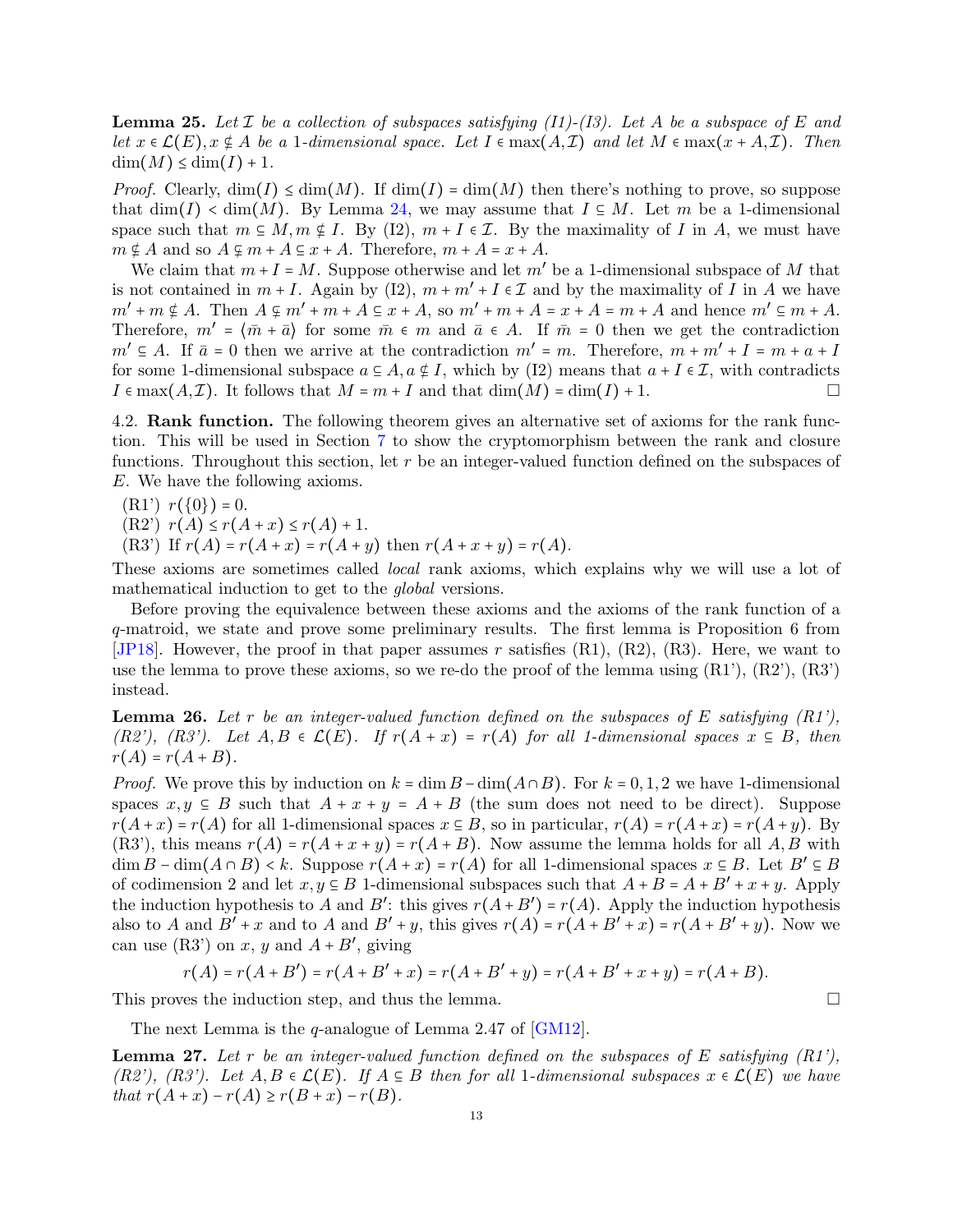*Proof.* We will prove this statement for dim  $B = \dim A + 1$ , and the general statement then follows by induction. Let  $B = A + y$ . From (R2') we know that both sides of the inequality are either 0 or 1. If the left hand side is 1, the inequality is always true, so assume  $r(A + x) = r(A)$ . We will show that  $r(A + y + x) - r(A + y) = 0$ . By (R2'),  $r(A + y)$  is equal to either  $r(A)$  or  $r(A) + 1$ . If  $r(A) = r(A+y)$ , then by  $(R3') r(A) = r(A+y+x)$  so in particular,  $r(A+y+x) - r(A+y) = 0$ . If  $r(A + y) = r(A) + 1$ , then we have  $r(A) + 1 = r(A + x) + 1 = r(A + y) \le r(A + y + x)$ . On the other hand, again by  $(R2')$ ,  $r(A+y+x)$  is either equal to  $r(A+x)$  or to  $r(A+x)+1$ . We conclude that  $r(A + y + x) = r(A + x) + 1$  and again  $r(A + y + x) - r(A + y) = 0$ .

We now prove the alternative rank axioms.

<span id="page-13-0"></span>Theorem 28. *Let* r *be an integer-valued function defined on the subspaces of* E*. Then* r *is the rank function of a q-matroid*  $(E, r)$  *if and only if* r *satisfies the axioms*  $(R1')$ *,*  $(R2')$ *,*  $(R3')$ *.* 

*Proof.* To prove this theorem, we have to prove that  $(R1)$ ,  $(R2)$ ,  $(R3) \Leftrightarrow (R1')$ ,  $(R2')$ ,  $(R3')$ . First, assume r satisfies (R1), (R2), (R3). (R1') follows directly from (R1) with  $A = \{0\}$ . From  $(R2)$  it follows that  $r(A) \le r(A+x)$ . Lemma 3 from [\[JP18\]](#page-30-0) in combination with  $(R1')$  gives that  $r(A+x) \le r(A) + 1$ . Together this proves (R2'). (R3') is Proposition 7 from [\[JP18\]](#page-30-0).

Now we consider the other implication. Assume  $r$  satisfies  $(R1')$ ,  $(R2')$ ,  $(R3')$ .

For (R1'), let  $A = x_1 + x_2 + \cdots + x_n$  with  $n = \dim A$ . Start with (R1') and apply (R2') n times. We do something similar for (R2): let  $B = A + x_1 + \cdots + x_k$  with  $k = \dim B - \dim A$ . Now apply (R2') k times.

We will prove (R3) by induction on dim  $B - \dim(A \cap B) = k$ . Denote  $A \cap B = C$ .

First, let  $k = 0$ , so  $C \subseteq A$ . Then we have  $r(A+C) + r(A \cap C) = r(A) + r(B)$  so (R3) holds. Next, assume that (R3) holds for all A and B with  $\dim B - \dim(A \cap B) < k$ . Let  $B' \subseteq B$  of codimension 1 such that  $A \cap B = A \cap B'$  and let x be a 1-dimensional subspace such that  $B' + x = B$ . Then, by the induction hypothesis and the lemma above, we have

$$
r(A+B) + r(A \cap B) = r(A+B'+x) + r(A \cap (B'+x))
$$
  
=  $r(A+B'+x) + r(A \cap B')$   
 $\leq r(A+B'+x) - r(A+B') + r(A) + r(B')$   
 $\leq r(B'+x) - r(B') + r(A) + r(B')$   
=  $r(A) + r(B)$ .

This proves (R3), and thus completes our proof.

4.3. Hyperplanes. We prove a stronger version of the hyperplane axiom (H3). We will use this axiom in Section [8](#page-20-1) when we prove the cryptomorphism between flats and hyperplanes.

Let  $\mathcal H$  be a collection of subspaces of E.

(H3') For each  $H_1, H_2 \in \mathcal{H}, H_1 \neq H_2$ , let  $x, y \in E$  be 1-dimensional spaces with  $x \notin H_1, H_2$  and  $y \in H_1$ ,  $y \notin H_2$ . Then there is an hyperplane  $H_3$  such that  $(H_1 \cap H_2) + x \in H_3$  and  $y \notin H_3$ .

<span id="page-13-1"></span>**Theorem 29.** Let  $H$  be a family of subspaces of  $E$ .

*The family* H *satisfies the axioms (H1), (H2), (H3) if and only if it satisfies (H1), (H2), (H3').*

*Proof.* One direction is clear, since (H3') implies (H3). We will show the converse. Suppose that axioms (H1), (H2), (H3) hold for H. We proceed by induction on the codimension of  $H_1 \cap H_2$ . It cannot be that  $\text{codim}(H_1 \cap H_2) = 0$  since if so then  $H_1 = H_2 = E$ , which violates (H1). Similarly, codim( $H_1 \cap H_2$ ) ≠ 1, since then one of  $H_1, H_2$  must be equal to E. The assertion holds void then in these two cases. Suppose now codim $(H_1 \cap H_2) = d \geq 2$  and that for codimension  $d-1$  the assertion holds true. Let us prove it for codimension d.

Let  $H_1, H_2 \in \mathcal{H}, H_1 \neq H_2$  and let  $x, y$  two spaces of dimension one such that  $x \notin H_1, H_2$  and  $y \in H_2$ ,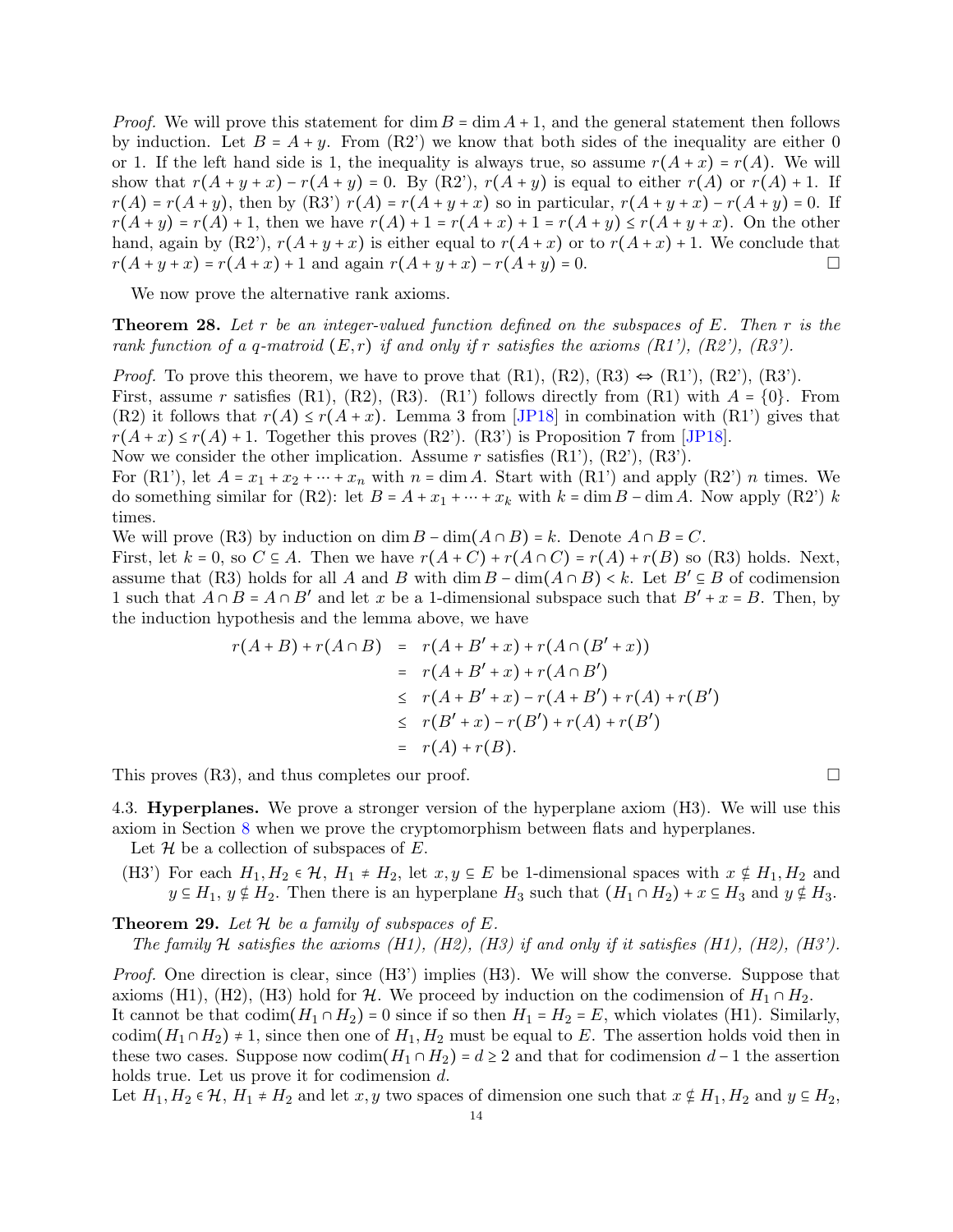$y \notin H_1$ . Using (H3) we can say that there is a hyperplane  $H_3 \supseteq (H_1 \cap H_2) + x$ . If  $y \notin H_3$  we are done, so therefore we suppose  $y \in H_3$ . This implies  $\text{codim}(H_2 \cap H_3) < \text{codim}(H_1 \cap H_2)$ . Moreover, since  $H_1 \notin H_3$ , there is a one-dimensional subspace  $z \in H_1$  such that  $z \notin H_2, H_3$ . Therefore, we can apply the induction hypothesis, finding  $H_4 \in \mathcal{H}$  such that  $x \notin H_4 \supseteq (H_2 \cap H_3) + z$ . Since  $x \notin H_1, H_4$ ,  $y \in H_4$ ,  $y \notin H_1$  and  $\text{codim}(H_1 \cap H_4) < \text{codim}(H_1 \cap H_2)$  we can use (H3') again by the induction hypothesis, and we get a new hyperplane  $H_5 \in \mathcal{H}$  such that  $y \notin H_5 \supseteq (H_1 \cap H_4) + x \supseteq (H_1 \cap H_2) + x$ , from which the result follows.

Remark 30. In the case of classical matroids, the statement of (H3') is often formulated as follows: (H3') For every  $H_1, H_2 \in \mathcal{H}$  such that  $H_1 \neq H_2$  and for every  $x \notin H_1 \cup H_2$ ,  $y \in H_2 \setminus H_1$  there exists  $H_3 \in \mathcal{H}$  such that  $y \notin H_3 \supseteq (H_1 \cap H_2) \cup x$ .

The condition  $x \notin H_1 \cup H_2$  in the classical case is equivalent to saying that  $x \notin H_1$  and  $x \notin H_2$ . However, in the q-analogue, saying that  $x \notin H_1 + H_2$  is clearly not the same as saying  $x \notin H_1$  and  $x \notin H_2$ . We point out that the latter is what we consider in the q-analogue.

### 5. Independent Spaces and the Closure Function

<span id="page-14-0"></span>The goal of this section is to prove that a function satisfying the closure axioms of Definition [15](#page-5-1) gives rise to a family of independent spaces satisfying the independence axioms of Definition [7.](#page-3-0) We use this to prove a cryptomorphic description of a  $q$ -matroid in terms of its closure function, As might be expected, the generalisation of the cryptomorphism in the q-analogue is non-trivial in this case.

<span id="page-14-1"></span>**Lemma 31.** *Let* cl *be a closure function on* E and let  $A, B \in \mathcal{L}(E)$ . If  $A \subseteq \text{cl}(B)$  *then*  $\text{cl}(A) \subseteq \text{cl}(B)$ . *In particular, if*  $B \subseteq A \subseteq cl(B)$ *, then*  $cl(A) = cl(B)$ *.* 

*Proof.* By (Cl2), we have that  $cl(A) \subseteq cl(cl(B))$ . By (Cl3),  $cl(cl(B)) = cl(B)$ . Combined with applying (Cl2) to  $A \subseteq B$ , we get equality cl(A) = cl(B).

<span id="page-14-2"></span>**Lemma 32.** Let  $x \in \mathcal{L}(E)$  be a 1-dimensional space. If  $x \in \text{cl}(A)$  then  $\text{cl}(A) = \text{cl}(A + x)$ .

*Proof.* We have  $x \in \text{cl}(A)$  and also  $A \subseteq \text{cl}(A)$ , hence  $A + x \subseteq \text{cl}(A)$ . This implies  $\text{cl}(A + x) \subseteq \text{cl}(A)$ . But since  $A \subseteq A + x$ , we have also that  $cl(A) \subseteq cl(A + x)$ . Hence equality holds.

We will apply Lemmas [31](#page-14-1) and [32](#page-14-2) frequently and not necessarily with direct reference to them.

**Definition 33.** Let cl be a closure function on E. We say that  $I \in \mathcal{L}(E)$  is an independent space of  $(E, cl)$  if, for each subspace  $A \subseteq I$  with  $\text{codim}_I(A) = 1$ , we have  $cl(A) \neq cl(I)$ . We write  $\mathcal{I}_{cl}$  to denote the set of independent spaces of  $(E, \text{cl})$ .

<span id="page-14-3"></span>**Lemma 34.** Let cl be a closure function on E and let  $I, J \in \mathcal{L}(E), I \subseteq J$  satisfy  $\dim(J) = \dim(I) + 1$ . *If*  $I \in \mathcal{I}_{\text{cl}}$  *and*  $J \notin \mathcal{I}_{\text{cl}}$  *then*  $\text{cl}(I) = \text{cl}(J)$ *.* 

*Proof.* Since  $J \notin \mathcal{I}_{\text{cl}}$ , there is a subspace  $A \subseteq J$  such that  $\text{codim}_J(A) = 1$  and  $\text{cl}(A) = \text{cl}(J)$ . If I = A we are done, so suppose therefore that  $A \neq I$  and let  $U = A \cap I$ . Then  $\text{codim}_I(U) = 2$  and codim<sub>I</sub>(U) = codim<sub>A</sub>(U) = 1, so there exist 1-dimensional spaces  $x, y \in J$  such that  $I = U + y$  and  $A = U + x$ . Now,  $y \in cl(J) = cl(A) = cl(U + x)$ . On the other hand, since I is independent, by definition we have  $cl(U) \subsetneq cl(U)$ . If  $y \subset cl(U)$  then  $cl(U) = cl(U + y) = cl(I)$ , yielding a contradiction. So  $y \notin cl(U)$ . By (Cl4) we have

$$
y \in cl(x+U)
$$
 and  $y \notin cl(U) \implies x \in cl(U+y) = cl(I)$ ,

which implies that  $cl(I) = cl(I + x) = cl(J)$ . The result follows.

Lemma 35. Let  $I \in \mathcal{L}(E)$ .

*(1)*  $I \in \mathcal{I}_{\text{cl}}$  *if and only if every proper subspace* U *of* I *satisfies*  $\text{cl}(U) \varsubsetneq \text{cl}(I)$ *.*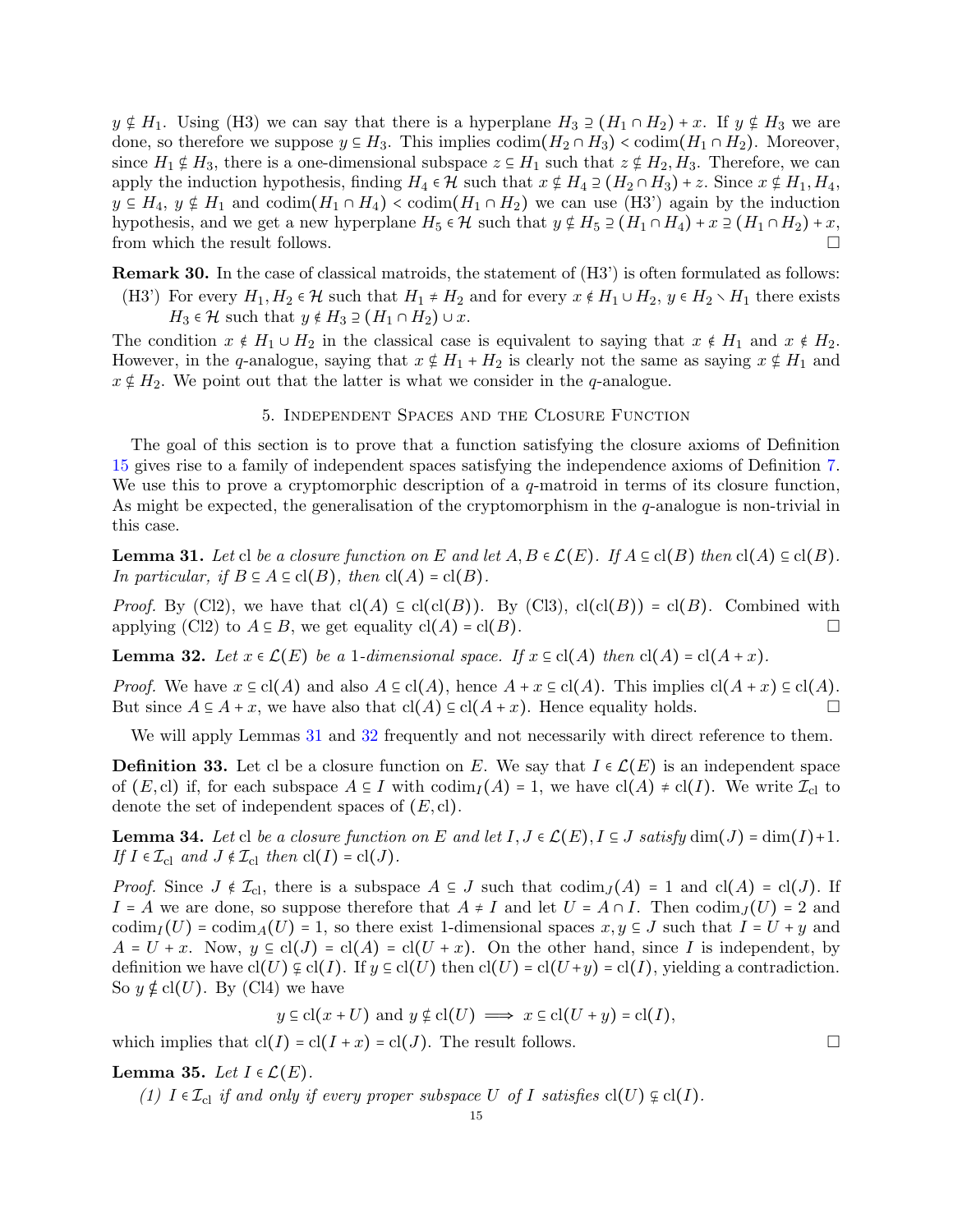*(2)* Let  $A \subseteq I$  *such that*  $\text{codim}_I(A) = 1$ *. If there exists*  $x \subseteq I$ *, satisfying*  $I = x + A$  *and*  $x \subseteq \text{cl}(A)$ *then*  $I \notin \mathcal{I}_{cl}$ *.* 

*Proof.* Let  $U \subseteq I$ . There exists a subspace W of co-dimension one in I such that  $U \subseteq W \subseteq I$ . Then by (Cl2) we have  $\text{cl}(U) \subseteq \text{cl}(W) \subseteq \text{cl}(I)$ . If  $I \in \mathcal{I}_{\text{cl}}$  then  $\text{cl}(U) \subseteq \text{cl}(W) \subseteq \text{cl}(I)$ . Conversely, if every proper subspace of I has closure strictly contained in  $cl(I)$ , then in particular this is true of every subspace of co-dimension 1 in I, and so  $I \in \mathcal{I}_{cl}$  by definition. This establishes 1.

Let x be a 1-dimensional subspace of I such that  $x + A = I$ . If  $x \in cl(A)$  then  $cl(A) = cl(x + A) =$ cl(*I*), and hence  $I \notin \mathcal{I}_{\text{cl}}$ .

<span id="page-15-0"></span>**Theorem 36.** Let  $(E, cl)$  be a closure function. Then  $(E, \mathcal{I}_{cl})$  satisfies the axioms  $(11)$ - $(14)$ .

*Proof.* Consider first (I1): the space  $\{0\}$  does not have any subspaces of codimension one, so the property in the definition of independence holds vacuously. Hence  $\{0\} \in \mathcal{I}_{\text{cl}}$  and thus (I1) holds.

We now show (I2). Let  $I \in \mathcal{I}_{\text{cl}}$  and  $I' \subseteq I$ . We will show that  $I' \in \mathcal{I}_{\text{cl}}$ . Let  $A' \subseteq I'$  be a subspace of codimension one. Let  $A \subseteq I$  be a subspace of codimension one satisfying  $A' = A \cap I'$ . There is a 1-dimensional space  $x \in I'$ ,  $x \notin A$  such that  $I' = A' + x$  and  $I = A + x$ . We claim that  $cl(A') \neq cl(I')$ . Suppose not. Then  $\text{cl}(I') = \text{cl}(A') \subseteq \text{cl}(A)$  by (Cl2). Since  $x \subseteq I'$ , it follows that  $x \subseteq \text{cl}(A)$ . But then  $\text{cl}(A) = \text{cl}(A + x) = \text{cl}(I)$ , which contradicts the fact that  $I \in \mathcal{I}_{\text{cl}}$ . Therefore,  $\text{cl}(I') \neq \text{cl}(A')$ and  $I' \in \mathcal{I}_{\text{cl}}$ .

Now Let  $I, J \in \mathcal{I}_{\text{cl}}$  such that dim  $J > \dim I$ . We will show that there exists a 1-dimensional space  $x \in J$ ,  $x \notin I$  such that  $x + I \in \mathcal{I}_{\text{cl}}$ . This will establish (I3).

Suppose that (I3) fails for the pair I, J. That is, suppose that for any 1-dimensional  $x \in J$ ,  $x \notin I$ , we have  $x + I \notin \mathcal{I}_{cl}$ . Then from (Cl1) and Lemma [34](#page-14-3) (which requires (Cl4)), we have that  $cl(x + I) = cl(I)$  and so in particular,  $x \in cl(I)$  for every  $x \in J$ ,  $x \notin I$ . It follows that  $J \subseteq cl(I)$  and hence  $cl(J) \subseteq cl(I)$ , by (Cl2). Now suppose further that  $dim(I \cap J)$  is maximal over all such pairs that fail (I3).

We first note that  $I \notin cl(U)$  for any proper subspace U of J, since otherwise by the independence of J we would have  $I \subseteq \text{cl}(U) \not\subseteq \text{cl}(J)$ , which yields the contradiction  $\text{cl}(J) \subseteq \text{cl}(I) \not\subseteq \text{cl}(J)$ . Since  $\dim(J)$  >  $\dim(I)$ , there exists a subspace A of codimension 1 in J such that  $I \cap J = I \cap A$ . Since  $I \notin cl(A)$ , there exists some  $b \subseteq I$ ,  $b \notin cl(A)$ . We claim that  $b + A \in \mathcal{I}_{cl}$ . As  $A \subseteq J$ , by (I2) A is independent. If  $b + A$  is not independent, we may apply Lemma [34](#page-14-3) to deduce that  $b \subseteq cl(b + A) = cl(A)$ , which contradicts our choice of  $b \subseteq I$ ,  $b \notin cl(A)$ . Write  $J' = b + A$ . Then as we have just shown,  $J' \in \mathcal{I}_{\text{cl}}$  and  $\dim(J') = \dim(J) > \dim(I)$ . Now  $b \notin \text{cl}(A)$ , so in particular,  $b \notin A$ and hence  $b \notin A \cap I = J \cap I$ . Moreover, we have  $b + (J \cap I) = b + (A \cap I) \subseteq (b + A) \cap I = J' \cap I$ , from which we deduce that  $\dim(J' \cap I) > \dim(J \cap I)$ . By the maximality of  $\dim(J \cap I)$  in our hypothesis, it must now be the case that  $J'$  and I satisfy (I3). That is, there exists  $x \in J'$ ,  $x \notin I$ such that  $x + I$  is independent. Now  $x \in J' = b + A$ , so  $x = \langle \bar{b} + \bar{a} \rangle$  for some  $\bar{b} \in b$ , and  $\bar{a} \in A$ . Then  $x + I = \langle \bar{b} + \bar{a} \rangle + I = a + I$  for some  $a \in A \subseteq J$ , since  $b \subseteq I$ . But this contradicts our assumption that  $(13)$  fails for I and J. We deduce that  $(13)$  holds for I and J and hence holds true in general.

We will establish that  $(I4)$ <sup>"</sup> holds. By Lemma [23,](#page-11-2) this will show that  $(Cl1)-(Cl4)$  are sufficient to prove that the axiom (I4) holds for  $\mathcal{I}_{\text{cl}}$ .

 $(14)$  Let  $A \in \mathcal{L}(E)$  and let  $I \in \max(A, \mathcal{I}_{\text{cl}})$ . Let  $x \in \mathcal{L}(E)$  be a 1-dimensional space. We will show that  $x + A$  has a maximal independent subspace contained in  $x + I$ .

If  $A = I$  then any subspace of  $x + A$  is a subspace of  $x + I$ , so the result holds. Suppose then that  $I \subseteq A$ . If  $x \subseteq A$  then  $\max(x+A, \mathcal{I}_{c}) = \max(A, \mathcal{I}_{c})$  and so I is the required member of  $\max(x+A, \mathcal{I}_{c})$ contained  $x + I$ . Therefore, for the remainder we assume that  $x \notin A$ . Again by the maximality of I in  $A, a+I \notin \mathcal{I}_{\text{cl}}$  for every 1-dimensional space  $a \in A, a \notin I$ . Therefore, by Lemma [34,](#page-14-3)  $\text{cl}(a+I) = \text{cl}(I)$ for every  $a \subseteq A$  and so by (Cl2) and (Cl3),  $A \subseteq cl(I)$ .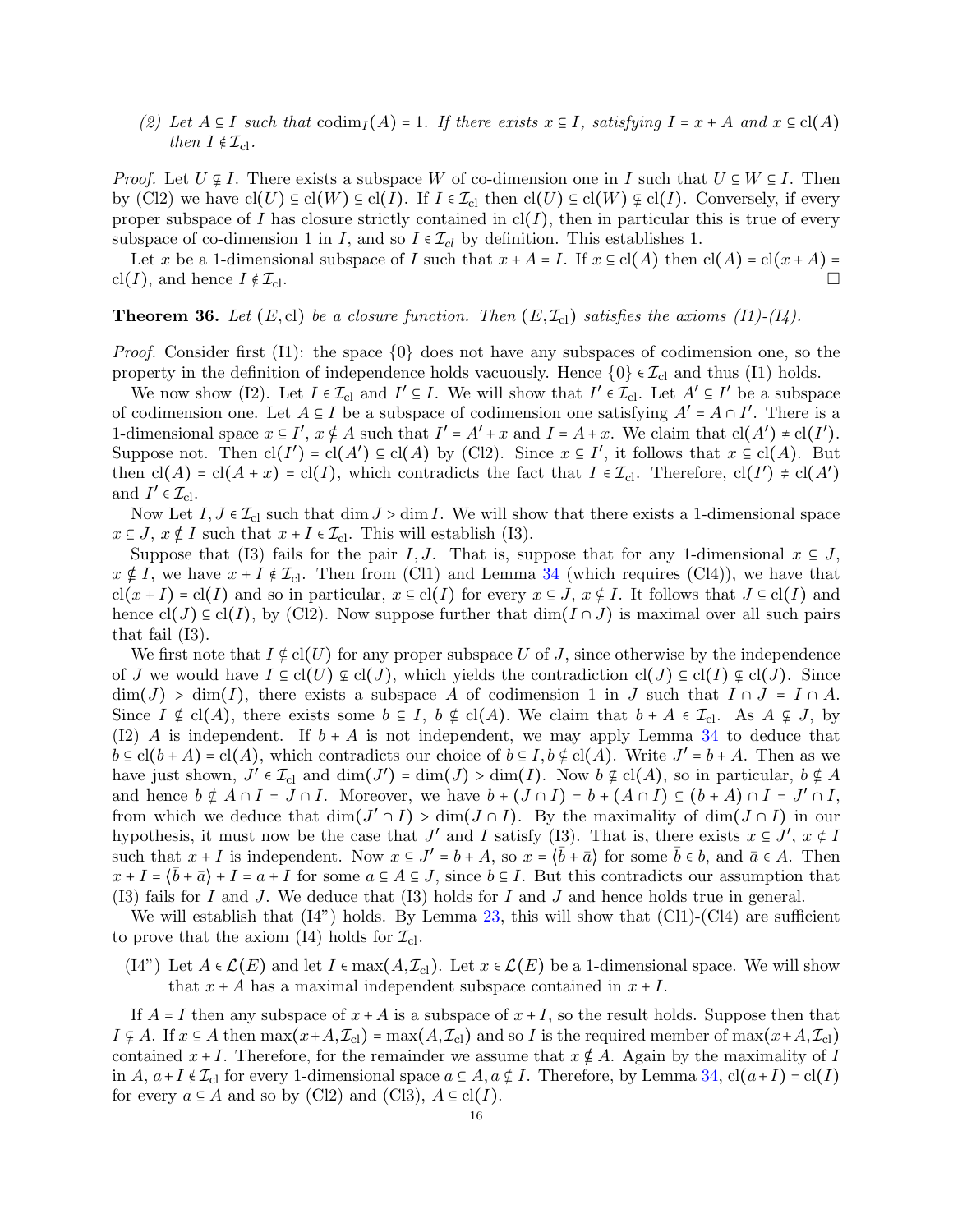Let  $M \in \max(x + A, \mathcal{I}_{\text{cl}})$ . By Lemma [24,](#page-11-1) we may choose M such that  $I \subseteq M$ . If  $M = I$  then I itself gives the required subspace of  $x + I$  in max $(x + A, \mathcal{I}_{\text{cl}})$ , so assume that  $I \subsetneq M$ , i.e. that  $\dim(M) > \dim(I)$ . In particular, this means that  $M \notin A$ , by the maximality of I in A.

By Lemma [25,](#page-12-0)  $\dim(M) = \dim(I) + 1$ . If  $x + I \in \mathcal{I}_{cl}$  then  $\dim(x + I) = \dim(M)$ , so  $x + I \in \mathcal{I}_{cl}$  $\max(x + A, \mathcal{I})$  and (I4) holds. We now assume that  $x + I \notin \mathcal{I}_{cl}$ .

Since  $x + I \notin \mathcal{I}_{\text{cl}}$ , by Lemma [34,](#page-14-3) we have  $\text{cl}(x + I) = \text{cl}(I)$ . Therefore  $x \in \text{cl}(I)$  and as we showed above,  $A \subseteq \text{cl}(I)$  and so  $x + A \subseteq \text{cl}(I)$ . In particular,  $M = m + I \subseteq x + A \subseteq \text{cl}(I)$  and so  $\text{cl}(M) = \text{cl}(I)$ , which by Lemma [34](#page-14-3) contradicts the independence of M. We deduce that  $x + I \in \mathcal{I}_{\text{cl}}$  and hence (I4) holds.  $\Box$ holds.

<span id="page-16-0"></span>**Corollary 37.** Let  $(E, cl)$  be a closure function let  $(E, \mathcal{I})$  be a collection of independent spaces.

- $(1)$  (E,cl) *determines a q-matroid* (E,r) whose set of independent spaces is  $\mathcal{I}_{\text{cl}}$  and whose *closure function satisfies*  $cl_r = cl$ *.*
- *(2) Define a function*  $r_{\mathcal{I}} : \mathcal{L}(E) \longrightarrow \mathbb{Z} : A \mapsto \max\{\dim(I) : I \in \mathcal{I}, I \subseteq A\}.$ *Then*  $(E, \mathcal{I})$  *determines a q-matroid*  $(E, r)$  *whose closure function is*  $cl_{\mathcal{I}}$  *and whose set of independent spaces is* I*.*

*Proof.* We have a closure function  $(E, cl)$ , which from Theorem [36](#page-15-0) yields a collection of independent spaces  $(E, \mathcal{I}_{\text{cl}})$ . From [\[JP18,](#page-30-0) Theorem 8],  $(E, \mathcal{I}_{\text{cl}})$  yields a q-matroid  $(E, r)$  with rank function defined by  $r(A) := \max\{\dim I : I \in \mathcal{I}_{\text{cl}}, I \subseteq A\}$  for each  $A \in \mathcal{L}(E)$ , and whose independent spaces coincide with  $\mathcal{I}_{\text{cl}}$ . Recall that the closure function of  $(E, r)$  is defined by  $\text{cl}_{r}(A) = \sum_{x \in C_r(A)} x$ , where  $C_r(A) = \{x \in \mathcal{L}(E) : \dim(x) = 1, r(A+x) = r(A)\}.$  We claim that  $\text{cl}_r(A) = \text{cl}(A)$  for each  $A \in \mathcal{L}(E)$ . Let  $A \in \mathcal{L}(E)$  and let  $I \in \max(A, \mathcal{I}_{cl})$ . Then  $r(A) = r(I) = \dim(I)$  by definition. Also,  $I + a \notin \mathcal{I}_{cl}$  for any  $a \subseteq A$ ,  $a \notin I$  and so from Lemma [34](#page-14-3) we have  $a \subseteq cl(a+I) = cl(I)$ . Since a was chosen arbitrarily in A, by (Cl2) we get  $\text{cl}(A) = \text{cl}(I)$ .

Let x be a 1-dimensional space such that  $x \in cl(A)$ ,  $x \notin A$ . Clearly  $x \in cl(I) = cl(A)$ , so  $x + I \notin \mathcal{I}_{cl}$ and hence by (I4),  $I \in \max(x + A, \mathcal{I}_{\text{cl}})$ . Then  $r(A) = r(I) = \dim I = r(A + x)$  and so  $x \in \text{cl}_r(A)$ . Therefore  $cl(A) \subseteq cl_r(A)$ . Now suppose that  $x \subseteq cl_r(A)$ ,  $x \notin A$ . Then  $r(I) = r(A) = r(A + x) \ge$  $r(I + x) \ge r(I)$  and so  $x + I \notin \mathcal{I}$ . Again by Lemma [34](#page-14-3) we have  $x \subseteq cl(x + A) = cl(I) = cl(A)$  and so  $\operatorname{cl}(A) = \operatorname{cl}_r(A)$ . This proves (1).

By [\[JP18,](#page-30-0) Theorem 8], the collection of independent spaces  $(E, \mathcal{I})$  determines a q-matroid  $(E, r)$ whose independent spaces comprise *I*. Define a map cl<sub>*I*</sub> := cl<sub>*r*</sub>. By [\[JP18,](#page-30-0) Theorem 68], cl<sub>*I*</sub> is a closure function, which proves  $(2)$ .

### 6. Flats and the Closure Function

<span id="page-16-1"></span>We now establish that the flat axioms and the closure axioms are cryptomorphic.

**Definition 38.** Let  $(E, \mathcal{F})$  be a collection of subspaces containing E. For each subspace  $A \in \mathcal{L}(E)$ , we define

$$
\mathrm{cl}_{\mathcal{F}}(A) \coloneqq \bigcap \{ F : F \in \mathcal{F}, A \subseteq F \}.
$$

<span id="page-16-2"></span>**Lemma 39.** Let  $(E, \mathcal{F})$  be a collection of subspaces satisfying  $(F1)$  and  $(F2)$  and let A be a subspace *of* E. Then  $\text{cl}_{\mathcal{F}}(A) \in \mathcal{F}$ .

*Proof.* By (F1),  $E \in \mathcal{F}$  and  $A \in \mathcal{L}(E)$ , so  $\text{cl}_{\mathcal{F}}(A)$  is well defined. Observe that  $\text{cl}_{\mathcal{F}}(A)$  is a finitedimensional subspace of E. Define  $\mathcal{F}_A \coloneqq \min(\{F \in \mathcal{F} : A \subseteq F\})$ . Clearly,

$$
\mathrm{cl}_{\mathcal{F}}(A) = \bigcap \{ F : F \in \mathcal{F}, A \subseteq F \} = \bigcap \{ F : F \in \mathcal{F}_A \}
$$

since every member of  $\{F \in \mathcal{F} : A \subseteq F\}$  contains a member of  $\mathcal{F}_A$ . Let  $F_1, F_2 \in \mathcal{F}_A$ . Then  $A, cl_{\mathcal{F}}(A) \subseteq F_1, F_2$  and by (F2),  $F_1 \cap F_2 \in \mathcal{F}$ . This implies  $F_1 = F_2$ , so  $|\mathcal{F}_A| \leq 1$ . If  $\mathcal{F}_A$  is empty, then for any subspace  $F \in \mathcal{F}$  that contains A there exists a subspace  $F' \in \mathcal{F}$ ,  $F' \subsetneq F$  and so we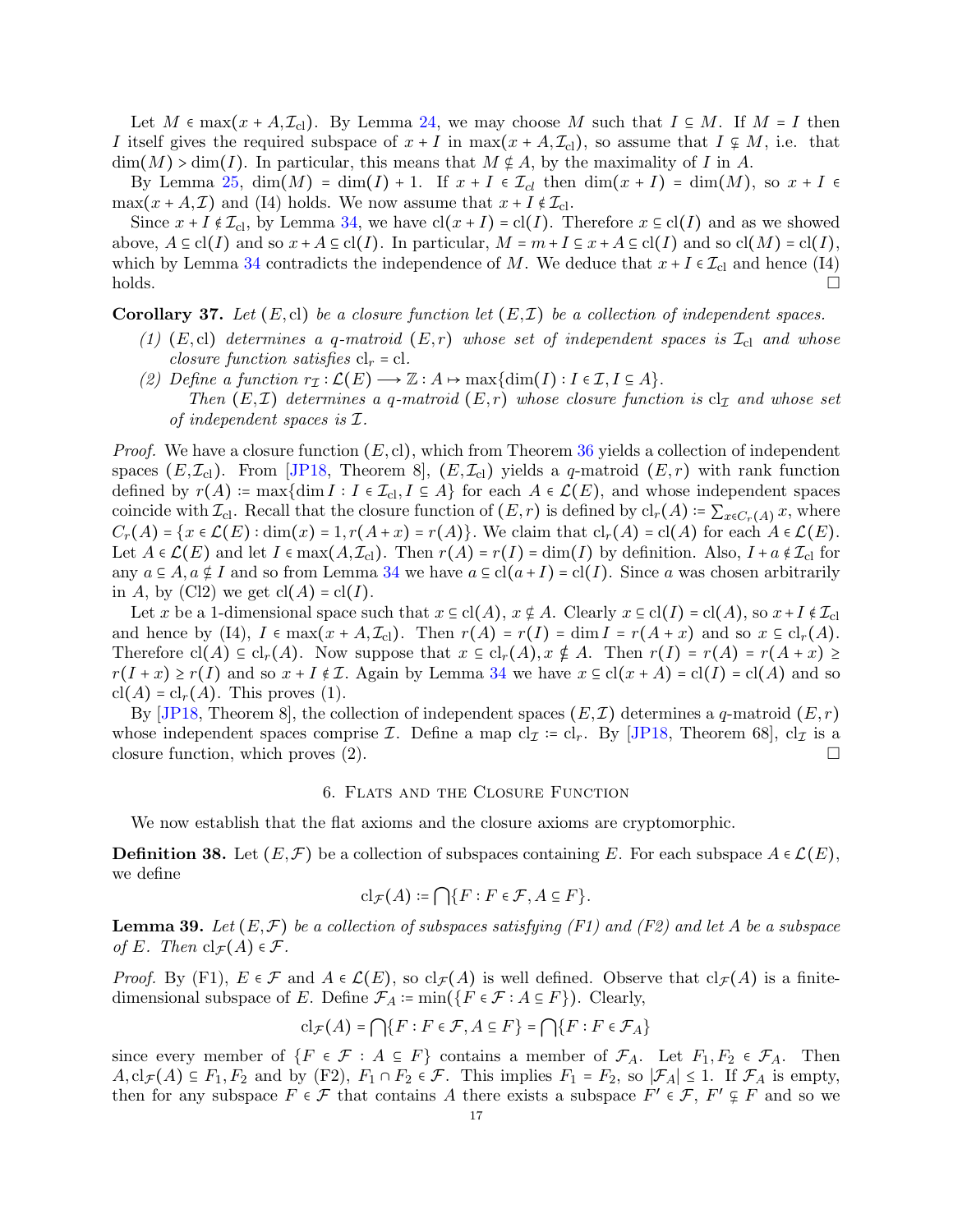could construct the infinite chain of subspaces of  $E$ , which contradicts the fact that  $E$  is finite dimensional. Therefore,  $\text{cl}_{\mathcal{F}}(A) = F$  for the unique  $F \in \mathcal{F}$  satisfying  $\mathcal{F}_A = \{F\}.$ 

Before stating and proving the cryptomorphism, we prove a result about closure that will also be used later on in the cryptomorphism between rank and closure.

<span id="page-17-0"></span>**Lemma 40.** Let cl be a closure function on E and let  $A, B \in \mathcal{L}(E)$ . If  $cl(A) \subseteq cl(B) \subseteq cl(A + x)$ *then*  $cl(A) = cl(B)$  *or*  $cl(B) = cl(A + x)$ *.* 

*Proof.* First, note that if  $x \in A$ , then  $cl(A) = cl(A + x)$  by Lemma [32.](#page-14-2) This implies  $cl(A) = cl(B)$  $cl(A + x)$  and proves the statement.

Assume  $x \notin A$  and suppose, towards a contradiction, that  $cl(A) \notin cl(B) \notin cl(A + x)$ . Assume also that  $x \in \text{cl}(B)$ . Since  $A \subseteq \text{cl}(A) \subseteq \text{cl}(B)$ , we have  $A + x \subseteq \text{cl}(B)$ . Then Lemma [31](#page-14-1) gives that  $\text{cl}(A+x) \subseteq \text{cl}(B) \not\subseteq \text{cl}(A+x)$ , a contradiction. So it needs to be that  $x \notin \text{cl}(B)$ .

Let  $y \in \mathcal{L}(E)$  be a 1-dimensional space such that  $y \in cl(B)$ ,  $y \notin cl(A)$ . Then  $y \in cl(A + x)$  and axiom (Cl4) gives that  $x \in (A + y)$ . On the other hand, since both  $A \subseteq cl(B)$  and  $y \subseteq cl(B)$ , we have that  $A + y \subseteq cl(B)$  and Lemma [31](#page-14-1) gives  $cl(A + y) \subseteq cl(B)$ . This gives a contradiction with  $x \in \text{cl}(B)$ . In the end, we conclude that it can not happen that  $\text{cl}(A) \varphi \text{cl}(B) \varphi \text{cl}(A+x)$ , hence the lemma holds.  $\square$ 

<span id="page-17-1"></span>**Theorem 41.** *Let*  $(E, cl)$  *be a closure function and let*  $\mathcal{F}_{cl}$  :=  $\{F \in \mathcal{L}(E) : cl(F) = F\}$ *. Then*  $(E, \mathcal{F}_{cl})$ *is a collection of flats.*

*Proof.* We will show that  $\mathcal{F}_{\text{cl}}$  satisfies (F1), (F2), and (F3). The condition (F1) holds trivially. Now let  $F_1, F_2 \in \mathcal{F}_{\text{cl}}$ . Clearly  $F_1 \cap F_2 \subseteq \text{cl}(F_1 \cap F_2)$ . Now  $F_1 \cap F_2 \subseteq F_1, F_2$ , so by (Cl2) and (Cl3) we have  $\text{cl}(F_1 \cap F_2) \subseteq \text{cl}(F_1) = F_1, \text{cl}(F_2) = F_2$ . It follows that  $F_1 \cap F_2 = \text{cl}(F_1 \cap F_2)$  and hence (F2) holds.

Now let  $F \in \mathcal{F}_{\text{cl}}$  and let  $x \in \mathcal{L}(E)$ ,  $x \notin F$  have dimension 1. By Lemma [40,](#page-17-0) the flat  $\text{cl}(F + x)$  is a cover of  $F$ .

We claim that cl(x + F) is unique. Let  $F_1$  be a cover of F that contains x. Let  $y \in F_1$ ,  $y \notin F$ . Then  $y + F \subseteq F_1$ , so by (Cl2) it follows that  $cl(y + F) \subseteq F_1$ , and since  $F \neq cl(y + F)$  it follows that  $F_1 = cl(y+F)$ . We now claim that  $cl(x+F) \cap cl(y+F) = F$ . Let z be a 1-dimensional subspace of  $cl(x+F)\cap cl(y+F)$  and suppose that  $z \notin F$ . Then by (Cl4) we have  $z \in cl(x+F)$  and  $z \notin F$ , which implies that  $x \in cl(z + F)$ . Similarly,  $y \in cl(z + F)$ . But then, applying (Cl2) and (Cl3), we have  $cl(z+F) \subseteq cl(x+F), cl(y+F) \subseteq cl(z+F)$ , and so  $cl(x+F) = cl(y+F) = cl(z+F)$ . We deduce that cl(x+F) is the required unique flat of  $\mathcal{F}_{\text{cl}}$  that contains x and covers F. Therefore (F3) holds.  $\Box$ 

<span id="page-17-2"></span>**Theorem 42.** Let  $(E, \mathcal{F})$  be a collection of flats and let  $cl_{\mathcal{F}} : \mathcal{L}(E) \to \mathcal{L}(E)$  be the map defined by  $cl_{\mathcal{F}}(A) = \bigcap \{F \in \mathcal{F} : A \subseteq F\}$  *for each subspace*  $A \in \mathcal{L}(E)$ *. Then*  $(E, cl_{\mathcal{F}})$  *is a closure function.* 

*Proof.* We will prove that  $cl_{\mathcal{F}}$  satisfies the axioms (Cl1)-(Cl4). For any subspace A of E, we define  $\mathcal{F}(A) \coloneqq \{F \in \mathcal{F} : A \subseteq F\}.$  Clearly  $A \subseteq \bigcap \{F \in \mathcal{F} : A \subseteq F\} = \mathrm{cl}_{\mathcal{F}}(A)$  for any subspace  $A \in \mathcal{L}(E)$ , so (Cl1) holds. If  $A \subseteq B$  are subspaces of E then any flat F containing B also contains A so  $\text{cl}_{\mathcal{F}}(A) \subseteq \text{cl}_{\mathcal{F}}(B)$  and thus (Cl2) holds. Let A be a subspace of E. We claim that  $\text{cl}_{\mathcal{F}}(\text{cl}_{\mathcal{F}}(A)) =$  $cl_{\mathcal{F}}(A)$ . By Lemma [39,](#page-16-2)  $cl_{\mathcal{F}}(A)$  is itself a flat. In particular,  $cl_{\mathcal{F}}(F) = F$  for any  $F \in \mathcal{F}$ . Therefore  $cl_{\mathcal{F}}(cl_{\mathcal{F}}(A)) = cl_{\mathcal{F}}(A)$  and so (Cl3) holds.

Let  $x, y \in \mathcal{L}(E)$  be subspaces of dimension 1. Suppose that  $y \in cl_{\mathcal{F}}(A+x)$ ,  $y \notin cl_{\mathcal{F}}(A)$ . We claim that  $x \in \text{cl}_{\mathcal{F}}(A+y)$ . Suppose to the contrary that  $x \notin \text{cl}_{\mathcal{F}}(A+y)$ . Then  $\text{cl}_{\mathcal{F}}(A) \varsubsetneq \text{cl}_{\mathcal{F}}(x+A)$  and  $cl_{\mathcal{F}}(A) \subseteq cl(\gamma + A)$ . By (F3) there is a unique flat  $F \in \mathcal{F}$  that covers A and contains x. By (Cl2) and (Cl3) we have  $A + x \in \text{cl}_{\mathcal{F}}(A + x) \in F$  and so  $F = \text{cl}_{\mathcal{F}}(A + x)$ . Similarly  $\text{cl}_{\mathcal{F}}(A + y)$  is the unique cover of A that contains y.

Now  $y \in \text{cl}_{\mathcal{F}}(A+x)$  and  $y \in \text{cl}_{\mathcal{F}}(A)$  by hypothesis and clearly  $y \in \text{cl}_{\mathcal{F}}(A+y)$ , so in particular y is contained in two flats that cover A. Again by (F3), this means that  $\text{cl}_{\mathcal{F}}(A+x) = \text{cl}_{\mathcal{F}}(A+y)$ , contradicting  $x \notin \text{cl}_{\mathcal{F}}(A+y)$ . We deduce that  $x \in \text{cl}_{\mathcal{F}}(A+y)$ . This establishes that (Cl4) holds.  $\square$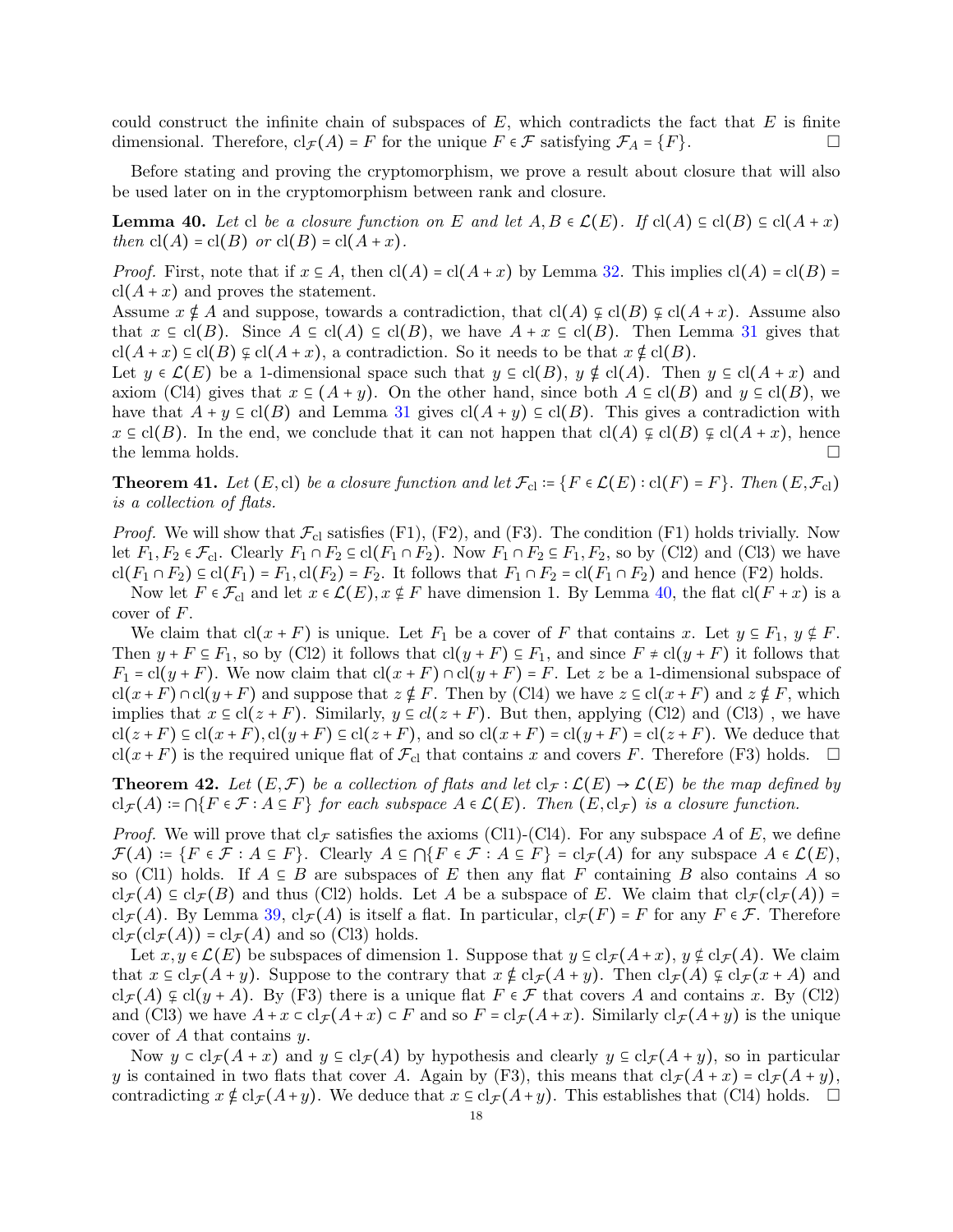<span id="page-18-2"></span>**Lemma 43.** Let  $(E, cl)$  be a closure function and let  $(E, \mathcal{F})$  be a collection of flats.

*(1) For each subspace*  $A \in \mathcal{L}(E)$ , *it holds that*  $cl(A) = \bigcap \{B \in \mathcal{L}(E) : A \subseteq B, B = cl(B)\}$ .

*(2)* For each subspace  $F \in \mathcal{L}(E)$ , it holds that  $F \in \mathcal{F} \Leftrightarrow F = \bigcap \{K \in \mathcal{F} : F \subseteq K\}$ .

*Proof.* Let A be a subspace of E. Let  $\mathcal{A} \coloneqq \{B \in \mathcal{L}(E) : A \subseteq B, B = \text{cl}(B)\}\.$  Since  $A \subseteq \text{cl}(A)$ by (Cl2), and since  $cl(cl(A)) = cl(A)$  by (Cl3), we have  $cl(A) \in \mathcal{A}$  and hence  $\bigcap \{B : B \in \mathcal{A}\}\subseteq$ cl(A). Conversely, if  $B \in \mathcal{A}$ , then  $A \subseteq B$  and cl(B) = B. Therefore, by (Cl2) and (Cl3) we have  $cl(A) \subseteq cl(B) = B$ , so  $cl(A)$  is contained in the intersection of all members of A and we have  $cl(A) = \bigcap \{ B : B \in \mathcal{A} \}.$  This shows that (1) holds.

For each subspace  $A \in \mathcal{L}(E)$ , define  $\mathcal{F}(A) := \{K \in \mathcal{F} : A \subseteq K\}$ . If  $F \in \mathcal{F}$ , then  $F \in \mathcal{F}(F)$ and so  $\bigcap\{K : K \in \mathcal{F}(F)\}\subseteq F$ . On the other hand, every member of  $\mathcal{F}(F)$  contains F, by definition, so  $F \subseteq \bigcap \{K : K \in \mathcal{F}(F)\}\$ . Therefore, if  $F \in \mathcal{F}$  then  $F = \bigcap \{K : K \in \mathcal{F}(F)\}\$ . Conversely,  $F = \bigcap \{K : K \in \mathcal{F}(F)\}\$ is a flat by Lemma [39.](#page-16-2) This shows that (2) holds.

Given a family of flats  $(E,\mathcal{F})$  the function  $r_{\mathcal{F}}:\mathcal{L}(E) \longrightarrow \mathbb{Z}$  is defined as follows. For any  $A \in \mathcal{L}(E)$ ,  $r_{\mathcal{F}}(A)$  is the length minus 1 of the longest chain between  $cl_{\mathcal{F}}({0})$  and  $cl_{\mathcal{F}}(A)$ . We recall the following result from [\[BCI](#page-29-3)<sup>+</sup>21, Theorem 3].

<span id="page-18-4"></span>**Theorem 44.** Let  $(E, \mathcal{F})$  be a family of flats and let  $(E, r)$  be a q-matroid. Then  $(E, r_{\mathcal{F}})$  is a q*-matroid whose family of flats is equal to* F*. Conversely,*

$$
\mathcal{F}_r \coloneqq \{ A \in \mathcal{L}(E) : r(A + x) > r(A) \,\forall x \in \mathcal{L}(E), \dim(x) = 1, x \notin A \},
$$

*is a collection of flats for the matroid with rank function*  $r = r_{\mathcal{F}_r}$ .

<span id="page-18-0"></span>**Corollary 45.** Let  $(E, c)$  be a closure function and let  $(E, \mathcal{F})$  be a collection of flats. Let  $\mathcal{F}_{cl}$  and  $cl_{\mathcal{F}}$  *be defined in Theorem [41](#page-17-1) and [42.](#page-17-2)* 

- (1)  $(E, c)$  *determines a q-matroid with closure function* cl *and collection of flats*  $\mathcal{F}_{c}$ .
- (2)  $(E,\mathcal{F})$  *determines* a q-matroid with collection of flats  $\mathcal F$  and closure function  $cl_{\mathcal{F}}$ *.*

*Proof.* We have a closure function  $(E, cl)$ , which from Theorem [41,](#page-17-1) yields the collection of flats  $(E, \mathcal{F}_{\text{cl}})$ . By Theorem [45](#page-18-0)  $(E, \mathcal{F}_{\text{cl}})$  determines a q-matroid  $(E, r)$  with flats  $\mathcal{F}_{r} = \mathcal{F}_{\text{cl}} = \{F \in \mathcal{L}(E)$ : cl(F) = F}. We claim that cl = cl<sub>r</sub>. Let A be a subspace of E. Recall that  $\text{cl}_r(A) = \sum_{x \in C_r(A)} x$ , where  $C_r(A) = \{x \in \mathcal{L}(E) : \dim(x) = 1, r(A+x) = r(A)\}$ . It is thus clear that  $\text{cl}_r(A) \in \mathcal{F}_r = \mathcal{F}_{\text{cl}}$ . If  $A \subseteq F \in \mathcal{F}_r$ , then  $\text{cl}_r(A) \subseteq \text{cl}_r(F) = F$ , by the definition of  $\mathcal{F}_{\text{cl}}$ . Therefore, by Lemma [43](#page-18-2) (1), we have  $\text{cl}_r(A) = \bigcap \{F \in \mathcal{F}_{\text{cl}} : \text{cl}_r(A) \subseteq F\} = \bigcap \{F \in \mathcal{F}_{\text{cl}} : A \subseteq F\}.$  On the other hand, from Lemma [43](#page-18-2) (2) we have  $\text{cl}(A) = \bigcap \{ B \in \mathcal{L}(E) : \text{cl}(B) = B, A \subseteq B \} = \bigcap \{ B \in \mathcal{F}_{\text{cl}} : A \subseteq B \}$ , and so  $\text{cl}_r(A) = \text{cl}(A)$ . This proves (1).

We have a collection of flats  $(E, \mathcal{F})$ , which by Theorem [41](#page-17-1) (2) determines a closure function  $(E, \mathrm{cl}_{\mathcal{F}})$ , with  $\mathrm{cl}_{\mathcal{F}}(A) \coloneqq \{F \in \mathcal{F} : A \subseteq F\}$  for  $A \in \mathcal{L}(E)$ . By Corollary [37,](#page-16-0)  $(E, \mathrm{cl}_{\mathcal{F}})$  determines a q-matroid  $(E, r)$  such that  $\text{cl}_r = \text{cl}_{\mathcal{F}}$ . Now any  $A \in \mathcal{F}_r$  if and only if  $A = \text{cl}_r(A) = \text{cl}_{\mathcal{F}}(A)$  and so A is a flat of  $(E, r)$  if and only if  $A = \cap \{F \in \mathcal{F} : A \subseteq F\}$ , which by Lemma [43](#page-18-2) (2) holds if and only if  $F \in \mathcal{F}$ . It follows that  $(E, \mathcal{F})$  and  $(E, cl_{\mathcal{F}})$  determine the same q-matroid with flats  $\mathcal F$  and closure function cl<sub>F</sub>. This proves (2).

# 7. The Rank and Closure Functions

<span id="page-18-1"></span>In this section we prove the cryptomorphism between rank and closure. The main task is to describe the rank function in terms of the closure function.

<span id="page-18-3"></span>**Definition 46.** Let cl be a closure function on E. Define a function  $r_{\text{cl}} : \mathcal{L}(E) \to \mathcal{L}(E)$  by

$$
r_{\mathrm{cl}}(A) = \min\{\dim(I) : \mathrm{cl}(I) = \mathrm{cl}(A), I \subseteq A\}.
$$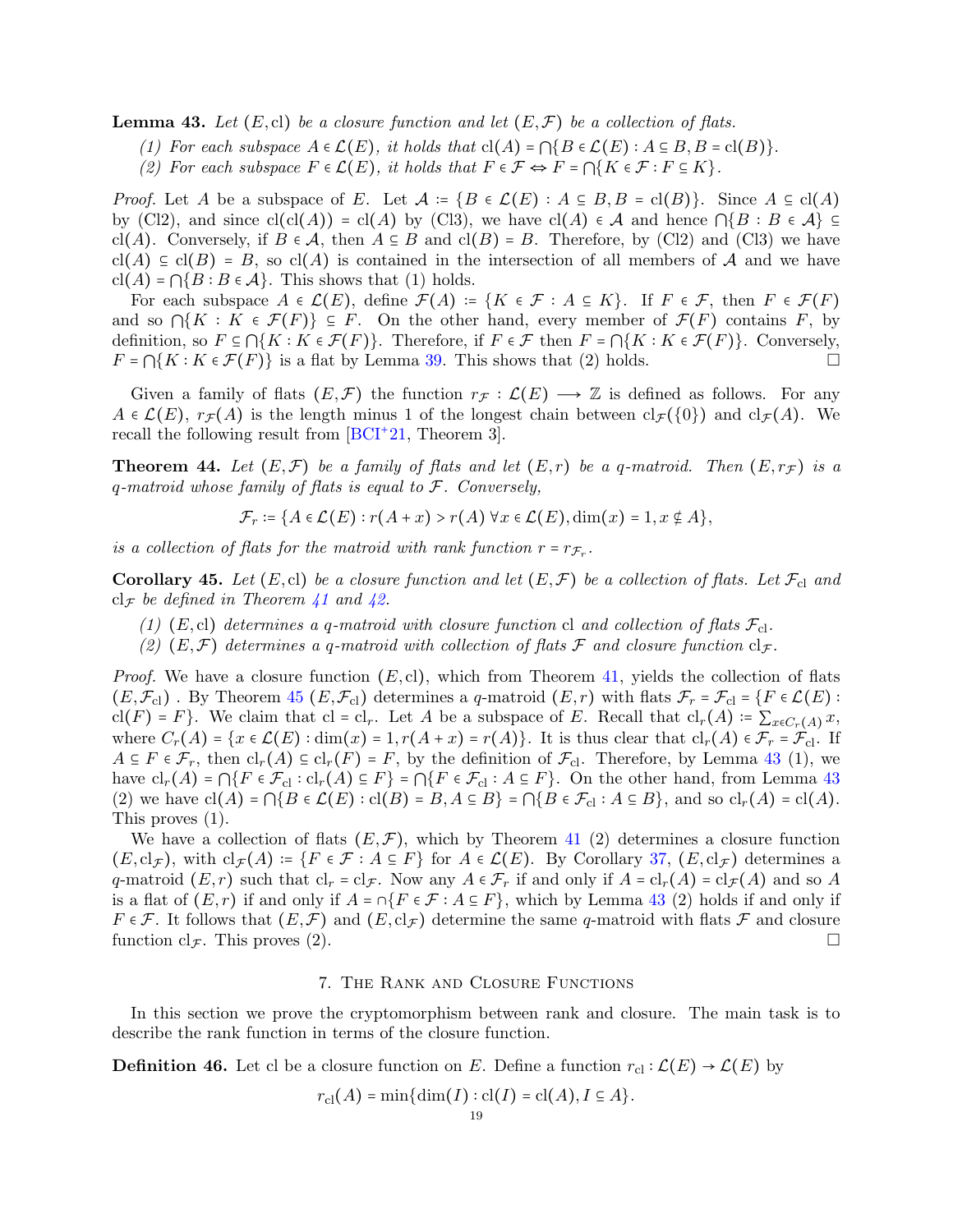**Definition 47.** Let  $A \in \mathcal{L}(E)$ . A space  $I \subseteq A$  such that  $cl(I) = cl(A)$  and  $r_{cl}(A) = dim I$  is called a *basis* for A.

Let us prove some partial results we need in the proof of the cryptomorphism.

<span id="page-19-0"></span>**Lemma 48.** Let cl be a closure function on E and let  $A \in \mathcal{L}(E)$ . Then  $r_{\text{cl}}(A) = r_{\text{cl}}(\text{cl}(A))$ .

*Proof.* We have that  $r_{\text{cl}}(\text{cl}(A)) = \min{\dim I : \text{cl}(I) = \text{cl}(\text{cl}(A)), I \subseteq \text{cl}(A)} = \min{\dim I : \text{cl}(I) = \text{cl}(A)}$ cl(A),  $I \subseteq cl(A)$ . On the other hand,  $r_{cl}(A) = \min\{\dim I : cl(I) = cl(A), I \subseteq A\}$ . The set in the definition of  $r_{\text{cl}}(A)$  is a subset of the set in the definition of  $r_{\text{cl}}(\text{cl}(A))$  and because of (Cl1), the elements of minimal dimension are the same. So  $r_{\text{cl}}(A) = r_{\text{cl}}(\text{cl}(A)).$ 

<span id="page-19-1"></span>**Lemma 49.** Let cl be a closure function on E and let  $A, B \in \mathcal{L}(E)$ . If  $A \subseteq B$  and  $cl(A) = cl(B)$ , *then* A *contains a basis for* B*.*

*Proof.* Let I be a basis for A, so  $cl(I) = cl(A)$ . Since also  $cl(A) = cl(B)$ , we have that  $cl(I) = cl(B)$ . Also, by the previous lemma,  $r_{\text{cl}}(A) = r_{\text{cl}}(B) = \dim I$ . So I is a basis of B.

<span id="page-19-2"></span>**Lemma 50.** Let cl be a closure function on E and let  $A \in \mathcal{L}(E)$ . If I is a basis for A and J is a *basis for* B, then  $A + B$  *has a basis contained in*  $I + J$ .

*Proof.* This statement follows directly from the proof of Theorem [36.](#page-15-0) There we use the closure axioms to prove  $(14)$ , which is the same statement as this lemma.

We now have all ingredients for the cryptomorphism between closure and rank.

<span id="page-19-3"></span>**Theorem 51.** Let  $(E, cl)$  be a closure function. Then  $(E, r_{cl})$  satisfies the axioms  $(R1)$ - $(R3)$ .

*Proof.* Recall that we proved in Theorem [28](#page-13-0) that the axioms  $(R1), (R2), (R3)$  are equivalent to  $(R1'), (R2'), (R3')$ . We will prove the latter.

It follows straight from the definition that  $r_{\text{cl}}(\{0\}) = 0$ , because  $\{0\}$  only has subspaces of dimension 0. This proves (R1'). For (R2') we have to show that  $r_{\text{cl}}(A) \leq r_{\text{cl}}(A + x) \leq r_{\text{cl}}(A) + 1$ .

First, suppose there is a basis J of  $A + x$  such that  $J \subseteq A$ . Then  $\text{cl}(J) \subseteq \text{cl}(A)$  because of (Cl2) but  $cl(J) = cl(A + x)$  by definition, so again by (Cl2) we have that  $cl(A) = cl(A + x)$ . This means that also  $r_{\text{cl}}(\text{cl}(A)) = r_{\text{cl}}(\text{cl}(A + x))$  and because of Lemma [48](#page-19-0) we have that  $r_{\text{cl}}(A) = r_{\text{cl}}(A + x)$ .

Next, assume that there is no basis J of  $A + x$  such that  $J \subseteq A$ . Then, without loss of generality, we can write  $J = J' + x$  with  $J' = J \cap A$ . We claim that  $J'$  is a basis for A. Assuming this claim, we have that  $r_{\text{cl}}(A+x) = \dim J = \dim(J') + 1 = r_{\text{cl}}(A) + 1$ . Together with the case  $J \subseteq A$  we have proven (R2').

We must prove the claim that  $J'$  is a basis for  $A$ . We do this is two steps: first we show that  $\text{cl}(J') = \text{cl}(A)$ , then we show dim  $J' = r_{\text{cl}}(A)$ . Because  $J' \subseteq A$ , we have that  $\text{cl}(J') \subseteq \text{cl}(A)$ . Suppose, towards a contradiction, that there is a 1-dimensional subspace y such that  $y \in cl(A)$  but  $y \notin cl(J')$ . Then  $y \in cl(A+x) = cl(J'+x)$  but  $y \notin cl(J')$ , so according to (Cl4)  $x \in cl(J'+y)$ . Because  $J' + y \in cl(A)$ , this means  $x \in cl(A)$ . But if both x and  $J'$  are in  $cl(A)$ , also  $J' + x = J \subseteq cl(A)$ , and then we would have the equality  $cl(A) = cl(A + x)$ . However, we assumed there was no basis for  $A + x$  contained in A. This means we have a contraction, so there is no  $y \in cl(A)$  that is not in cl( $J'$ ). Hence cl( $J'$ ) = cl(A).

Now all that is left to show is that  $\dim J' = r_{\text{cl}}(A)$ . Because  $\text{cl}(J') = \text{cl}(A)$ , we have that  $\dim J' \geq$  $r(A)$ . Assume, towards a contradiction, that  $\dim J' > r_{\text{cl}}(A)$ , so  $J'$  is not a basis for A. According to Lemma [49,](#page-19-1) there is an  $I \subseteq J'$  that is a basis for A. We have that  $\text{cl}(I) = \text{cl}(A)$  and  $x \notin \text{cl}(A)$  by assumption, so  $cl(A) \not\subseteq cl(I+x)$ . On the other hand,  $cl(I+x) \subseteq cl(J'+x) = cl(J) = cl(A+x)$ . Together this gives that  $cl(A) \varsubsetneq cl(I + x) \subseteq cl(A + x)$  and by Lemma [40,](#page-17-0) this implies  $cl(I + x) = cl(A + x)$ . But this is a contradiction with  $J' + x = J$  being a basis of  $A + x$ . Hence, dim  $J' = r_{\text{cl}}(A)$  and  $J'$  is a basis for A, as was required to be shown.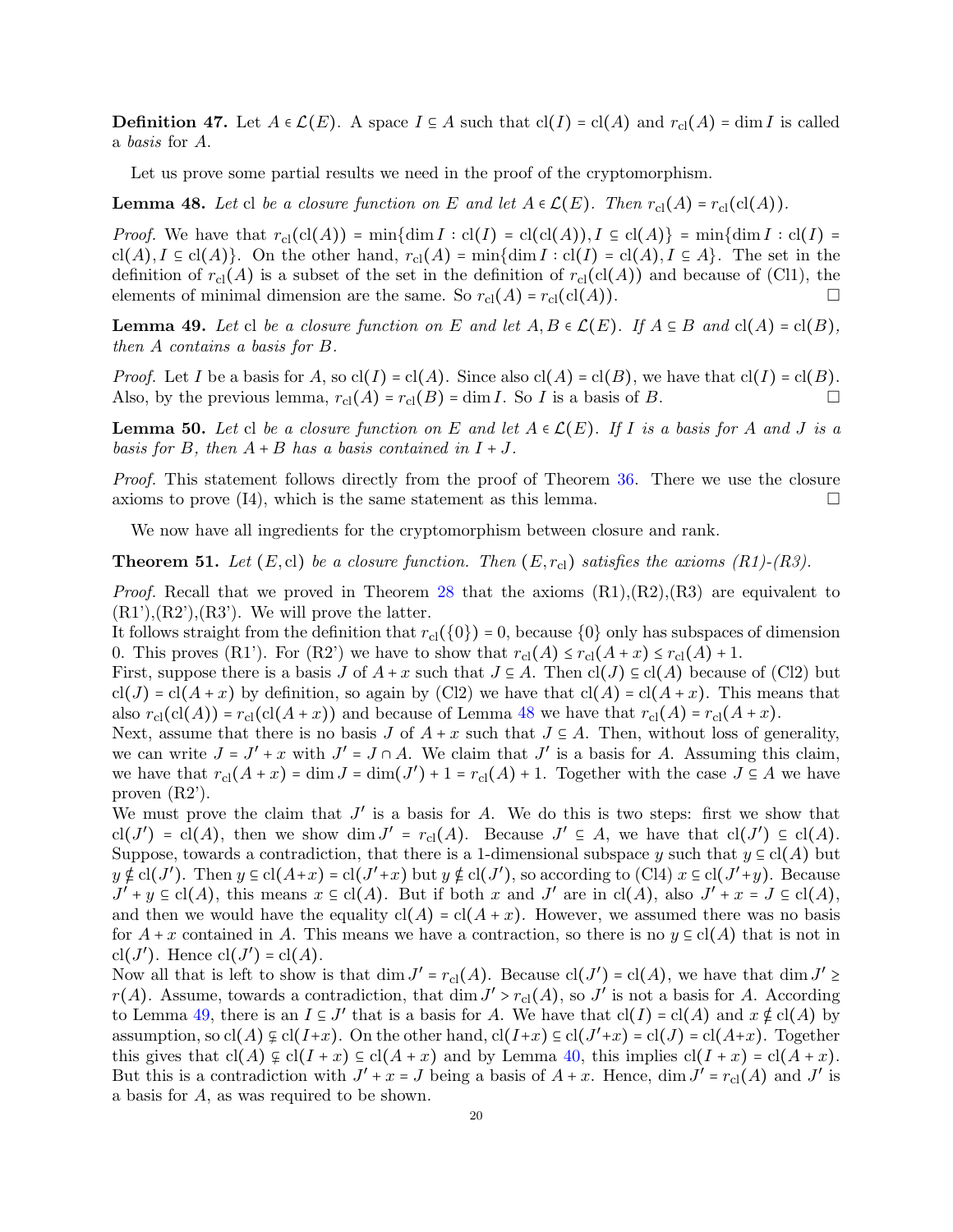Finally, we show that if  $r_{\text{cl}}(A) = r_{\text{cl}}(A + x) = r_{\text{cl}}(A + y)$  then  $r_{\text{cl}}(A + x + y) = r_{\text{cl}}(A)$ . We need only show this for  $\dim(A + x + y) = \dim(A) + 2$  as the other cases clearly hold. Suppose  $r_{\text{cl}}(A)$  =  $r_{\text{cl}}(A+x) = r_{\text{cl}}(A+y)$ . Then by the proof of  $(R2')$ ,  $A, A+x$  and  $A+y$  have a common basis  $I \subseteq A$ . Apply Lemma [50](#page-19-2) to  $A + x$  and  $A + y$ : this gives that  $A + x + y$  has a basis contained in  $I + I = I$ . Hence  $r_{\text{cl}}(A+x+y) \le r_{\text{cl}}(A+x) = r_{\text{cl}}(A+y)$  and by (R2'), equality holds. This proves (R3').  $\square$ 

<span id="page-20-0"></span>**Corollary 52.** Let  $(cl, E)$  be a closure function and let  $r_{cl}$  be defined as in Definition [46.](#page-18-3) Then  $(E, r_{\text{cl}})$  *is a q-matroid with closure function*  $cl_{r_{\text{cl}}} = cl$ *. Conversely, if*  $(E, r)$  *is a q-matroid then*  $(E, cl_r)$  *is a closure function and*  $r = r_{cl_r}$ .

*Proof.* It is proven in [\[JP18,](#page-30-0) Theorem 68] that if  $(E, r)$  is a q-matroid, then  $(E, cl_r)$  is a closure function. From Theorem [51](#page-19-3) we know that if  $(E, cl)$  is a closure function, then  $(E, r_{cl})$  is a q-matroid with rank function as in Definition [46.](#page-18-3) The only thing that remains to be proved is that rank and closure compose correctly, namely  $cl \to r \to cl'$  implies  $cl = cl'$  and  $r \to cl \to r'$  implies  $r = r'$ . The first of these compositions was proven in Corollary [45.](#page-18-0) For the second composition, given a rank function r, define  $\text{cl}_r(A)$  as in Definition [5.](#page-3-1) Then let  $r'(A) = r_{\text{cl}_r}(A) = \min{\{\dim(I) : \text{cl}_r(I) = \text{cl}_r(A), I \subseteq A\}}$ . Let  $J \subseteq A$  be such that  $r(A) = \dim(J) = r(J)$ . We know that J has minimal dimension with this property. Then  $J \subseteq cl_r(A)$  and  $cl_r(J) = cl_r(A)$  by Lemma [31.](#page-14-1) So by minimality of J,  $r'(A) = \dim(J) = r(A).$ 

### 8. Flats and Hyperplanes

<span id="page-20-1"></span>In this section, we prove the cryptomorphism relating flats and hyperplanes. We start with assuming a collection of flats and deriving a collection of hyperplanes.

<span id="page-20-5"></span>**Definition 53.** Let  $(E, \mathcal{F})$  be a collection of flats. We define a collection of subspaces of E by

 $\mathcal{H}_{\mathcal{F}} \coloneqq \{H \in \mathcal{F} : \nexists H' \in \mathcal{F} \text{ such that } H \subsetneq H' \subsetneq E\}.$ 

Our first aim is to prove that  $\mathcal{H}_{\mathcal{F}}$  is a collection of hyperplanes. We first recall the following result from [\[BCI](#page-29-3)+21, Section 3].

<span id="page-20-2"></span>Proposition 54. The members of a collection of flats form a semimodular lattice under inclusion, *where for any two flats*  $F_1$  *and*  $F_2$  *the meet is defined to be*  $F_1 \wedge F_2 \coloneq F_1 \cap F_2$  *and the join*  $F_1 \vee F_2$ is the smallest flat containing  $F_1 + F_2$ . This implies that the lattice of flats satisfies the Jordan-*Dedekind property, that is: all maximal chains between two fixed elements of the lattice have the same finite length.*

We will show some partial results that we use in the proofs of Theorem [58](#page-21-0) and Corollary [66.](#page-23-0)

<span id="page-20-3"></span>**Lemma 55.** Let  $F \in \mathcal{F}$ . Then  $F \notin \mathcal{H}_{\mathcal{F}}$  if and only if F has at least two covers in  $\mathcal{F}$ .

*Proof.* It follows directly from the definition that if  $H \in H_{\mathcal{F}}$  then is has only the cover E, since E is the maximal element in the lattice of flats. For the other direction, suppose that  $F \in \mathcal{F}$  has only one cover. By axiom (F3) there is a unique cover of F for every  $x \notin F$  that contains x. If there is only one cover, this cover needs to contain all  $x \in E$ ,  $x \notin F$ , as well as F itself. This means the one cover of F is E, and hence  $F \in \mathcal{H}_{\mathcal{F}}$ .

<span id="page-20-4"></span>**Proposition 56.** Let  $F \in \mathcal{F}$ . Then F is the intersection of all  $H \in \mathcal{H}_{\mathcal{F}}$  such that  $F \subseteq H$ .

*Proof.* We follow the proof for the classical case as given in [\[GM12,](#page-29-7) Proposition 2.56]. For every  $F \in \mathcal{F}$ , let  $F = F_0 \nsubseteq F_1 \nsubseteq \cdots \nsubseteq F_n = E$  be a maximal chain between F and E. The length of a maximal chain is well defined by Proposition [54](#page-20-2) and we denote this length it by  $n(F)$ . (This is in fact the **corank** or **nullity** of F.) We proceed by induction on  $n(F)$ .

If  $n(F) = 0$ , then  $F = E$  and it is the intersection of an empty subset of  $\mathcal{H}_{\mathcal{F}}$ . If  $n = 1$  then  $F \in \mathcal{H}_{\mathcal{F}}$ . Now let  $F \in \mathcal{F}$  with  $n(F) = k+1, k \ge 1$  and assume that every flat with  $n(F) \le k$  is the intersection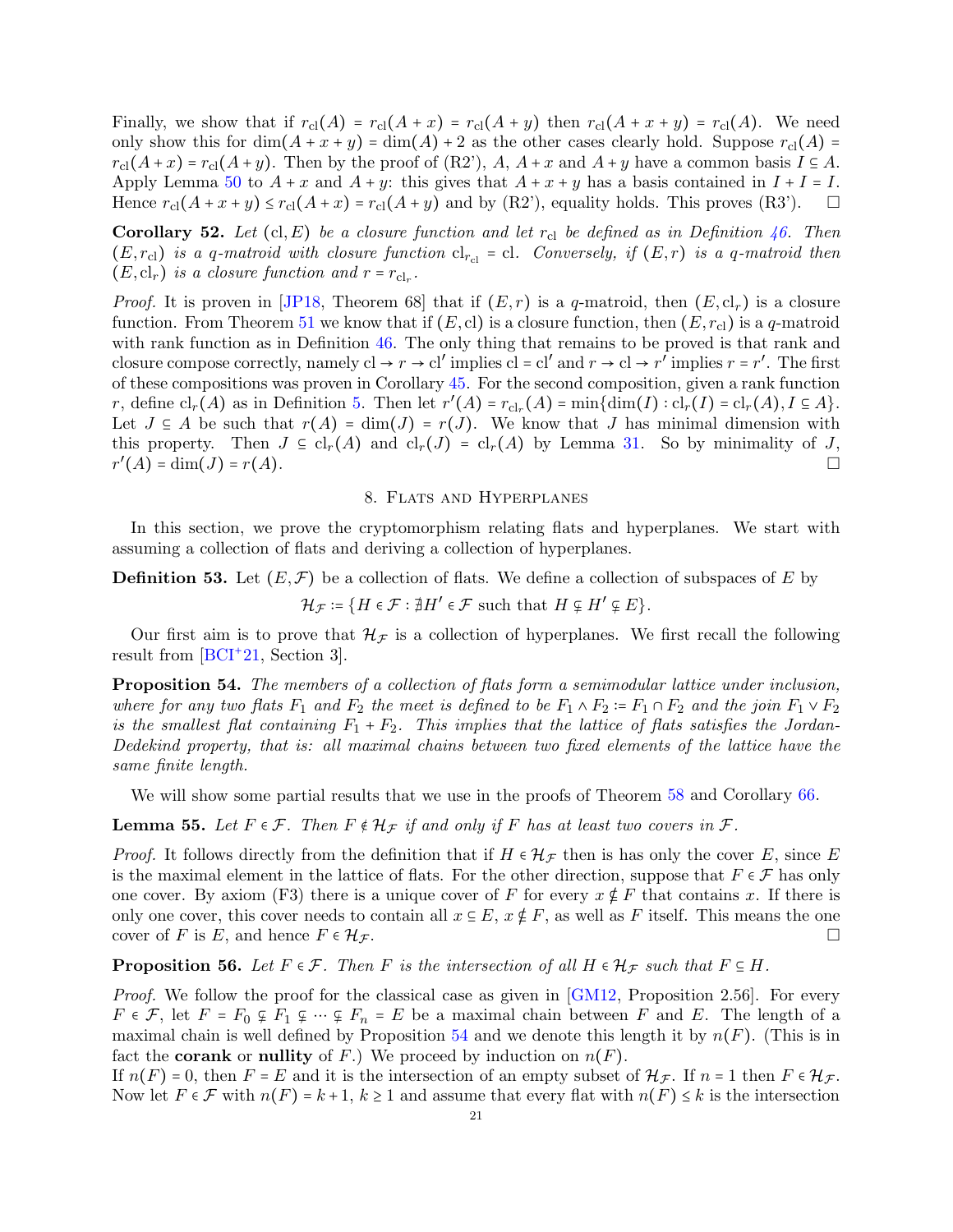of the members of  $\mathcal{H}_{\mathcal{F}}$  containing it. Let  $I \subseteq \mathcal{H}_{\mathcal{F}}$  be the collection of members of  $\mathcal{H}_{\mathcal{F}}$  containing F. Clearly  $F \subseteq \bigcap_{H \in I} H$ . We will prove the other inclusion by contradiction.

Suppose there is a 1-dimensional  $x \in E$  such that  $x \in H$  for all  $H \in I$  and  $x \notin F$ . Because F is not in  $\mathcal{H}_{\mathcal{F}}$ , it has at least two covers by Lemma [55.](#page-20-3) Since x is contained in a unique cover of F by axiom (F3), there is a cover F' of F that does not contain x. Let  $J \subseteq \mathcal{H}_{\mathcal{F}}$  be the members of  $\mathcal{H}_{\mathcal{F}}$  that contains  $F'$ . Then  $J \subseteq I$ , because every member of  $\mathcal{H}_{\mathcal{F}}$  that contains  $F'$  contains  $F \subseteq F'$ as well. Clearly,  $n(F') = k$ , so by the induction hypothesis,  $F' = \bigcap_{H \in J} H$ . Since  $x \notin F'$ , there is an  $H \in J$  such that  $x \notin H$ . But this is a contradiction of the fact that x is contained in all members of I and  $J \subseteq I$ . We conclude that  $F \subseteq \bigcap_{H \in I} H$  and hence equality holds.

The above shows that the lattice of flats is co-atomic. We point out the next direct consequence of the proof of Proposition [56.](#page-20-4)

# <span id="page-21-1"></span>**Lemma 57.** Let  $F \in \mathcal{F}$  and  $F \neq E$ . Then there exists an  $H \in \mathcal{H}_{\mathcal{F}}$  containing  $F$ .

Now we can conclude the first part of our goal, the cryptomorphism from flats to hyperplanes.

<span id="page-21-0"></span>**Theorem 58.** Let  $(E, \mathcal{F})$  be a collection of flats and define a collection  $\mathcal{H}_{\mathcal{F}}$  as in Definition [53.](#page-20-5) *Then*  $(E, \mathcal{H}_F)$  *is a collection of hyperplanes.* 

*Proof.* We will show that  $\mathcal{H}_{\mathcal{F}}$  satisfies the axioms (H1), (H2), (H3). Since E cannot be a proper subspace of itself, it is not contained in  $\mathcal{H}_{\mathcal{F}}$ , which proves (H1). For (H2), let  $H_1, H_2 \in \mathcal{H}_{\mathcal{F}}$  satisfy  $H_1 \subseteq H_2$ . Towards a contradiction, assume  $H_1 \nsubseteq H_2$ . Since  $E \notin \mathcal{H}_{\mathcal{F}}$  by (H1) and  $H_2 \in \mathcal{H}_{\mathcal{F}}$  by assumption, we have that  $H_2 \neq E$ . So for  $H_1$ , we have  $H_1 \nsubseteq H_2 \nsubseteq E$  and therefore  $H_1 \notin \mathcal{H}_{\mathcal{F}}$ . This is a contradiction, so  $H_1 = H_2$ .

Now we will prove (H3). Consider two distinct members  $H_1, H_2$  of  $\mathcal{H}_F$  and a 1-dimensional subspace  $x \in \mathcal{L}(E)$ . We need to find an  $H_3 \in \mathcal{H}_{\mathcal{F}}$  such that  $(H_1 \cap H_2) + x \subseteq H_3$ . By construction of  $\mathcal{H}_{\mathcal{F}}$ we have that  $H_1, H_2 \in \mathcal{F}$  and so by (F2),  $F \coloneq H_1 \cap H_2 \in \mathcal{F}$ . If  $x \in F$  then  $F + x = F$  and this is contained in some  $H_3 \in \mathcal{H}_{\mathcal{F}}$  by Lemma [57.](#page-21-1) If  $x \notin F$ , then by (F3) there is a unique  $F' \in \mathcal{F}$  covering F and containing x. Since F' is a flat, again by Lemma [57](#page-21-1) it is contained in some  $H_3 \in \mathcal{H}_{\mathcal{F}}$ . This proves that  $H_3 \in \mathcal{H}_{\mathcal{F}}$  satisfies (H3).

Conversely, we will start with a collection of hyperplanes and show that this collection determines a collection of flats.

<span id="page-21-4"></span>**Definition 59.** Let  $(E, \mathcal{H})$  be a collection of hyperplanes. Define a collection of subspaces of E:

$$
\mathcal{F}_{\mathcal{H}} \coloneqq \left\{ \bigcap_{H \in I \subseteq \mathcal{H}} H : I \subseteq \mathcal{H} \right\}.
$$

We will prove that  $\mathcal{F}_\mathcal{H}$  satisfies axioms (F1)-(F3), having proved some preliminary results. Until stated otherwise, we will assume that  $\mathcal H$  is a collection of hyperplanes.

<span id="page-21-3"></span>**Lemma 60.** *Let*  $I, J \subseteq \mathcal{H}$ *. Suppose*  $I \subseteq J$  *and let*  $F_1 := \bigcap_{H \in I} H$  *and*  $F_2 := \bigcap_{H \in J} H$ *. Then*  $F_2 \subseteq F_1$ *.* 

*Proof.* By construction, we have that

$$
F_2 = \bigcap_{H \in J} H = \left(\bigcap_{H \in J} H\right) \cap \left(\bigcap_{H \in J \setminus I} H\right) = F_1 \cap \left(\bigcap_{H \in J \setminus I} H\right)
$$

and thus  $F_2 \subseteq F_1$ .

<span id="page-21-2"></span>**Lemma 61.** Let  $F_1, F_2 \in \mathcal{F}_{\mathcal{H}}$  with  $F_2 \subseteq F_1$ . Let  $I \subseteq \mathcal{H}$  be such that  $F_1 = \bigcap_{H \in I} H$ . Then there is a  $J \subseteq \mathcal{H}$  such that  $F_2 = \bigcap_{H \in J} H$  and  $I \subseteq J$ .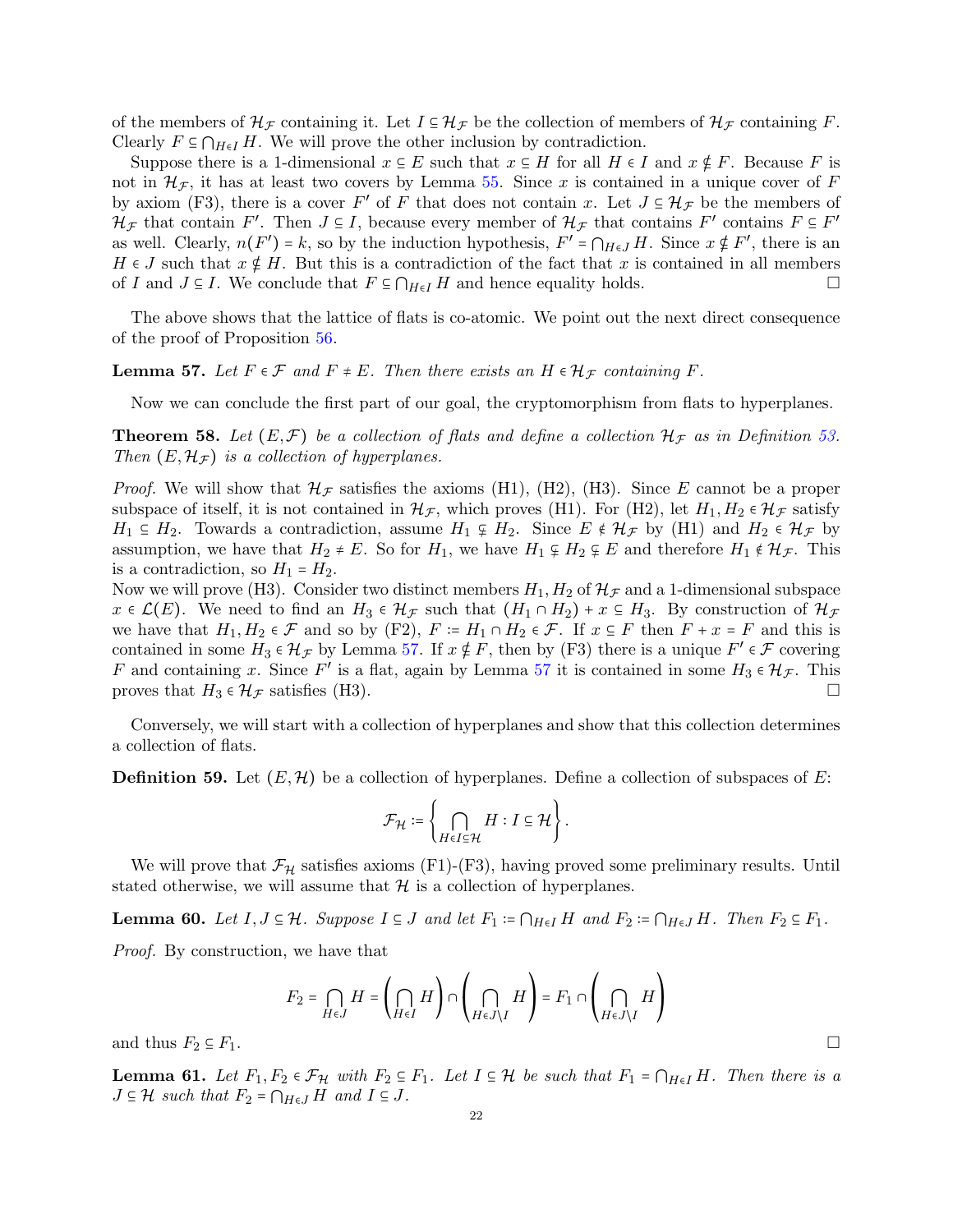*Proof.* Let J be the subset of H such that  $F_2 \subseteq H$  for all  $H \in J$ . Since all the elements of H containing  $F_1$  form a subset of all elements of H containing  $F_2$ , and I is a subset of all elements of H containing  $F_1$ , we have that  $I \subseteq J$ .

<span id="page-22-1"></span>**Proposition 62.** Let  $F_1, F_2 \in \mathcal{F}_{\mathcal{H}}$  where  $F_1$  is a cover of  $F_2$  in  $\mathcal{F}_{\mathcal{H}}$ . Then there is an  $H \in \mathcal{H}$  such *that*  $F_2 = F_1 \cap H$ .

*Proof.* Let I be the set of all elements of H containing  $F_1$  so we can write  $F_1 = \bigcap_{H \in I} H$ . By Lemma [61](#page-21-2) there is a J such that  $F_2 = \bigcap_{H \in J} H$  and  $I \subseteq J$ . Because I contains all the members of H containing  $F_1$  and  $F_2 \nsubseteq F_1$ , I is a proper subset of J. Let H be a member of  $J \setminus I$  and let  $F' = F_1 \cap H$ . Then  $F' \subsetneq F_1$  because H does not contain  $F_1$ . Write  $I' = I \cup \{H\}$ , so  $F' = \bigcap_{H \in I'} H$ . By Lemma [60](#page-21-3) we have that  $F_2 \subseteq F'$ . Combining gives that  $F_2 \subseteq F' \nsubseteq F_1$ . But  $F_2 \subseteq F_1$  is a cover, so  $F_2 = F'$  and thus  $F_2 = F_1 \cap H$ .

Note that the converse of this statement is not true: if  $F_1 \cap H = F_2$ , then  $F_1$  need not cover  $F_2$ . The following example illustrates this.

**Example 63.** Let us consider  $E = (\mathbb{F}_2)^5$  and denote by  $e_i$ ,  $1 \le i \le 5$  the element in the canonical basis of E with 1 in position i and zeroes in all the other positions. Consider the uniform  $q$ -matroid  $U_{4.5}(\mathbb{F}_2)$  of rank 4 on E (see [\[JP18,](#page-30-0) Example 4]). Clearly all 3-subspaces are hyperplanes. If we consider  $F_1 = \langle e_1, e_2, e_3 \rangle$  this is then a hyperplane and so also a flat. Take then  $H_1 = \langle e_2, e_3, e_4 \rangle$  and  $H_2 = \langle e_2, e_4, e_5 \rangle$ . Let  $F' \coloneqq F_1 \cap H_1$  and  $F_2 \coloneqq F_1 \cap H_2$ . Then we have  $F_2 \subsetneq F' \subsetneq F_1$  and the number of hyperplanes over  $F_2$  is one more the number of hyperplanes over  $F_1$ . Therefore  $F_1 \neq F_2$  and  $F_1$ is not a cover of  $F_2$ .

In the next lemma we use the hyperplane axiom (H3'). Recall that in Theorem [29](#page-13-1) it is proven that the axioms (H1), (H2), (H3') are an equivalent set of axioms for a collection of hyperplanes.

<span id="page-22-0"></span>**Lemma 64.** Let  $F \in \mathcal{F}_H$  and let  $J \subseteq \mathcal{H}$  be the set of elements of  $\mathcal{H}$  containing  $F$ . Let  $x$  be a 1*-dimensional space not contained in* F*. Let* I ⊆ J *be the set of all elements of* J *containing* x*. For each*  $H' \in J \setminus I$ , let  $F' = (\bigcap_{H \in I} H) \cap H'$ . Then  $F' = F$ .

*Proof.* Suppose by contradiction that there is  $H' \in J \setminus I$ , with  $F' \neq F$ . In particular  $F' \supsetneq F$  and there should be a y,  $\dim(y) = 1$ , such that  $y \notin F$  but  $y \in F'$ . Since  $F' = (\bigcap_{H \in I} H) \cap H'$ , then  $y \in H$ for each  $H \in I$  and  $y \in H'$ . For  $H'$ , then, we know that does not contain x but it contains y. All the H contain y too. But y is not in F so there is some  $H_u \in J \setminus I$  such that  $y \notin H_u$ . Consider H and  $H_u$ . We know that  $x \notin H', H_u$  and  $y \in H', y \notin H_u$ . By (H3') there is a hyperplane  $\overline{H}$ containing  $(H_u \cap H') + x$ , but  $y \notin \overline{H}$ . Therefore  $\overline{H}$  contains F and x so it should be an element of I, contradicting that all elements of I contain y.

After all this ground work, we can now prove the cryptomorphism from hyperplanes to flats.

**Theorem 65.** Let  $(E, \mathcal{H})$  be a collection of hyperplanes and define a collection  $\mathcal{F}_{\mathcal{H}}$  as in Definition *[59.](#page-21-4)* Then  $(E, \mathcal{F}_H)$  *is a collection of flats.* 

*Proof.* We will prove that  $\mathcal{F}_{\mathcal{H}}$  satisfies the flat axioms (F1),(F2),(F3). E is a flat since it is the empty intersection of hyperplanes, hence (F1) holds. Let  $F_1 = \bigcap_{H \in I} H$  and  $F_2 = \bigcap_{j \in J} H$  two elements in  $\mathcal{F}_{\mathcal{H}}$ . Then  $F_1 \cap F_2 = \bigcap_{H \in I \cup J} H$  and so  $F_1 \cap F_2 \in \mathcal{F}$ . This proves (F2).

Now we come to (F3). We have a flat  $F \in \mathcal{F}_{\mathcal{H}}$  and  $x \notin F$ . We want to prove the existence of a unique  $F'$  which contains x and covers F. We take J, the set of all hyperplanes containing F and we consider the intersection  $F'$  of all the hyperplanes in J which also contain x. Now we can use the Lemma [64](#page-22-0) to see that such a flat is a cover: being  $x \notin F$  there is also an element of J not containing  $x$  but for all of them the intersection is  $F$ .

The uniqueness of the flat covering  $F$  and containing x can be easily proved by contradiction.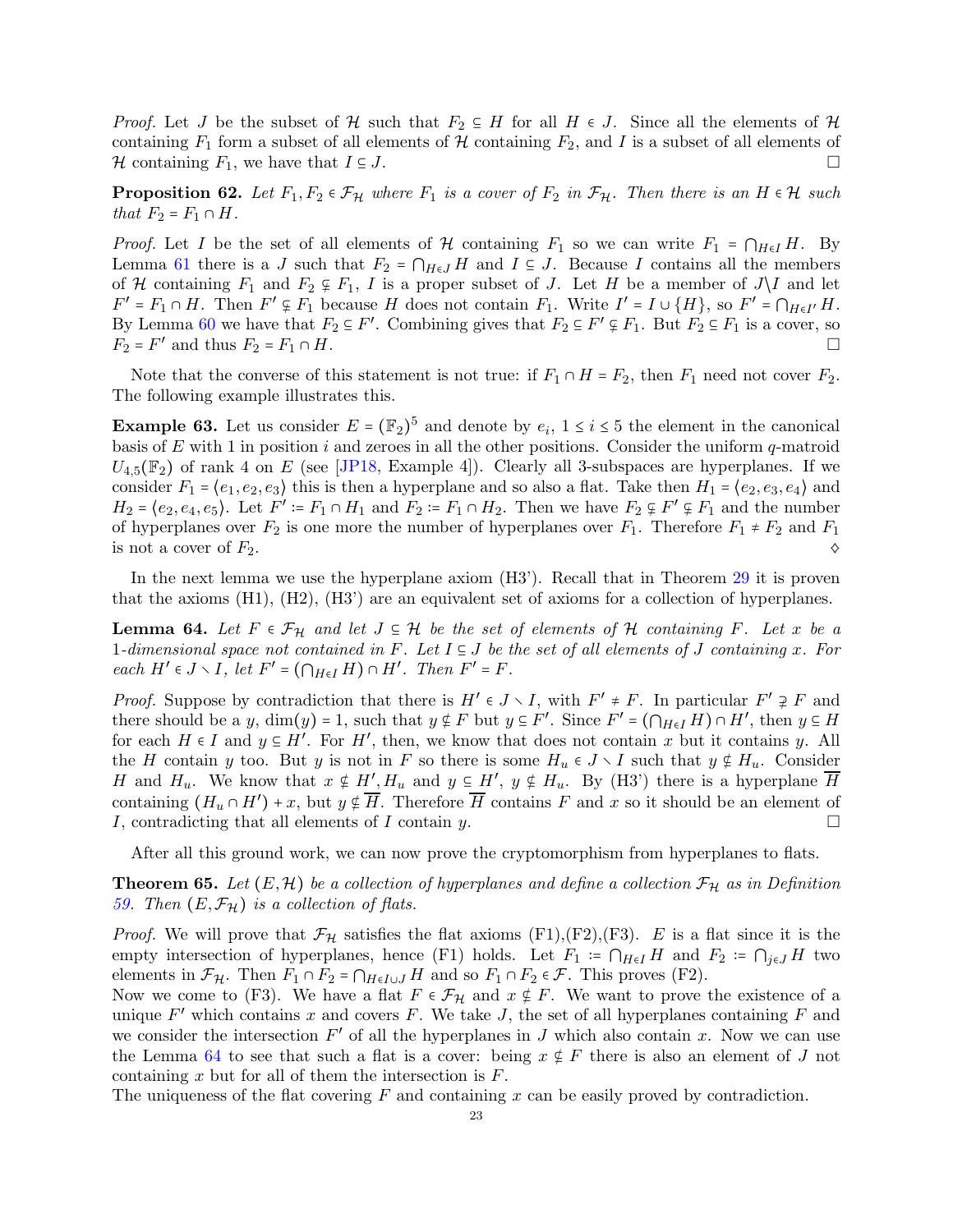Suppose there is another flat  $F''$  covering F and containing x. Then, by (F2),  $F''' = F' \cap F''$  is a flat, which obviously contains F and x and it is contained in  $F'$  and  $F''$ . This contradicts the fact that  $F'$  covers F. We therefore conclude that  $F'$  is unique. This completes the proof of (F3).  $\Box$ 

<span id="page-23-0"></span>**Corollary 66.** Let  $(E, \mathcal{F})$  be a collection of flats and let  $(E, \mathcal{H})$  be a collection of hyperplanes.

- (1)  $(E, \mathcal{F})$  determines a q-matroid with collection of flats  $\mathcal{F}$  and collection of hyperplanes  $\mathcal{H}_{\mathcal{F}}$ .
- (2)  $(E, \mathcal{H})$  determines a q-matroid with collection of hyperplanes  $\mathcal{H}$  and collection of flats  $\mathcal{F}_{\mathcal{H}}$ .

*Proof.* To prove (1), we show that  $\mathcal{F}_{\mathcal{H}_{\mathcal{F}}} = \mathcal{F}$ . Let  $F \in \mathcal{F}$ . We have to prove that  $F \in \mathcal{F}_{\mathcal{H}_{\mathcal{F}}}$ . From Proposition [56](#page-20-4) we know that F is the intersection of all members of  $\mathcal{H}_{\mathcal{F}}$  containing F. This intersection is in  $\mathcal{F}_{\mathcal{H}_{\mathcal{F}}}$  by definition, so  $F \in \mathcal{F}_{\mathcal{H}_{\mathcal{F}}}$ .

For the other inclusion, start with  $F \in \mathcal{F}_{\mathcal{H}_{\mathcal{F}}}$ . We can find a finite chain  $F \subsetneq F_1 \subsetneq F_2 \subsetneq \cdots \subsetneq F_k \subsetneq E$ of flats of  $\mathcal{F}_{H_{\mathcal{F}}}$  by using axiom (F3) multiple times. By Proposition [62](#page-22-1) we can find a hyperplane  $H_1 \in \mathcal{H}_{\mathcal{F}}$  such that  $F = F_1 \cap H_1$ . In the same way we find  $H_i \in \mathcal{H}_{\mathcal{F}}$  such that  $F_{i-1} = F_i \cap H_i$  for all  $1 \leq i \leq k$ . This gives that  $F = \bigcap_{i \in \{1,\ldots,k\}} H_i$ , a finite intersection. By applying the axiom (F2) multiple (but a finite number of) times, we get that  $F \in \mathcal{F}$ . This shows  $\mathcal{F}_{\mathcal{H}_{\mathcal{F}}} \subseteq \mathcal{F}$  and hence equality holds.

To show  $\mathcal{H}_{\mathcal{F}_{\mathcal{H}}} = \mathcal{H}$  for part (2), let  $H \in \mathcal{H}$  and let  $I = \{H\} \subseteq \mathcal{H}$ . Then  $H = \bigcap_{H' \in I} H'$  hence  $H \in \mathcal{F}_{\mathcal{H}}$ . We need to show that  $H \in \mathcal{H}_{\mathcal{F}_{H}}$ . This is the case if there is no flat in  $\mathcal{F}_{H}$  that covers H and is not equal to  $E$ . This is impossible, since  $H$  is the intersection of only one hyperplane. Therefore,  $\mathcal{H} \subseteq \mathcal{H}_{\mathcal{F}_{\mathcal{H}}}$ . Now suppose that  $H \in \mathcal{H}_{\mathcal{F}_{\mathcal{H}}}$ . Then H is a maximal element of  $\mathcal{F}_{\mathcal{H}} = \{\bigcap_{H \in I} : I \subseteq \mathcal{H}\}.$ But then in particular,  $H \in \mathcal{H}$ . It follows that  $\mathcal{H}_{\mathcal{F}_{\mathcal{H}}} = \mathcal{H}$ .

We know from Theorem [44](#page-18-4) that  $(E, \mathcal{F})$  determines a q-matroid with  $r = r_{\mathcal{F}}$  and  $\mathcal{F} = \mathcal{F}_{r_{\mathcal{F}}}$ . It follows from the above that also  $(E, \mathcal{H})$  defines a q-matroid with  $\mathcal{H} = \mathcal{H}_{\mathcal{F}_r}$ . It follows directly from Definition [6](#page-3-2) that  $\mathcal{H}_{\mathcal{F}_r} = \mathcal{H}_r$ . Hence we have a q-matroid in both parts (1) and (2).

### 9. Dependence and Independence

<span id="page-23-1"></span>We now establish that the independence axioms and the dependence axioms are cryptomorphic. It is worth noting at this point that while we require the four axioms (I1)-(I4) in order to define a  $q$ -matroid, the three dependence axioms  $(D1)-(D3)$  are sufficient.

**Theorem 67.** Let  $(E, \mathcal{I})$  be a collection of independent spaces. Let  $\mathcal{D} = \text{opp}(\mathcal{I})$ . Then  $\mathcal{D}$  is a *collection of dependent spaces.*

*Proof.* By (I1), *I* is non-empty. Let  $I \in \mathcal{I}$ . Then  $0 \in \mathcal{I}$  by (I2), so  $0 \notin \mathcal{D}$  and (D1) holds. Let  $D_1 \in \mathcal{D}$ and let  $D_1 \subseteq D_2 \in \mathcal{L}(E)$ . Then  $D_2 \notin \mathcal{I}$  by (I2), so (D2) holds.

Now let  $D_1, D_2 \in \mathcal{D}$  such that  $D_1 \cap D_2 \in \mathcal{I}$ . By Lemma [24,](#page-11-1) there exist  $I_1 \in \max(D_1, \mathcal{I})$  and  $I_2 \in \mathcal{I}$  $\max(D_2, \mathcal{I})$  such that  $D_1 \cap D_2 \subseteq I_1, I_2$  and clearly  $I_i \subseteq D_i$  for  $i = 1, 2$ . Then we have  $D_1 \cap D_2 = I_1 \cap I_2$ . Moreover,  $\dim(I_1) \leq \dim(D_1) - 1$  and  $\dim(I_2) \leq \dim(D_2) - 1$  since  $I_i \notin \mathcal{D}$  for  $i = 1, 2$ .

Let  $D \subseteq D_1 + D_2$  have codimension one in  $D_1 + D_2$ . Suppose now, towards a contradiction, that  $D \in \mathcal{I}$ . By (I4),  $D_1 + D_2$  has a maximal independent subspace V contained in  $I_1 + I_2$ , which, by maximality, satisfies  $\dim(V) \ge \dim(D) = \dim(D_1 + D_2) - 1$ . Therefore,  $\dim(D_1 + D_2) - 1 \le \dim(V) \le$  $\dim(D_1 + D_2) - 1$ , and so  $\dim(D_1 + D_2) - 1 = \dim(V) \leq \dim(I_1 + I_2)$ . We have

$$
\dim(D_1 + D_2) - 1 \le \dim(I_1 + I_2),
$$
  
= 
$$
\dim(I_1) + \dim(I_2) - \dim(I_1 \cap I_2),
$$
  

$$
\le \dim(D_1) + \dim(D_2) - \dim(D_1 \cap D_2) - 2,
$$
  
= 
$$
\dim(D_1 + D_2) - 2,
$$

yielding the required contradiction. It follows that  $(D3)$  holds.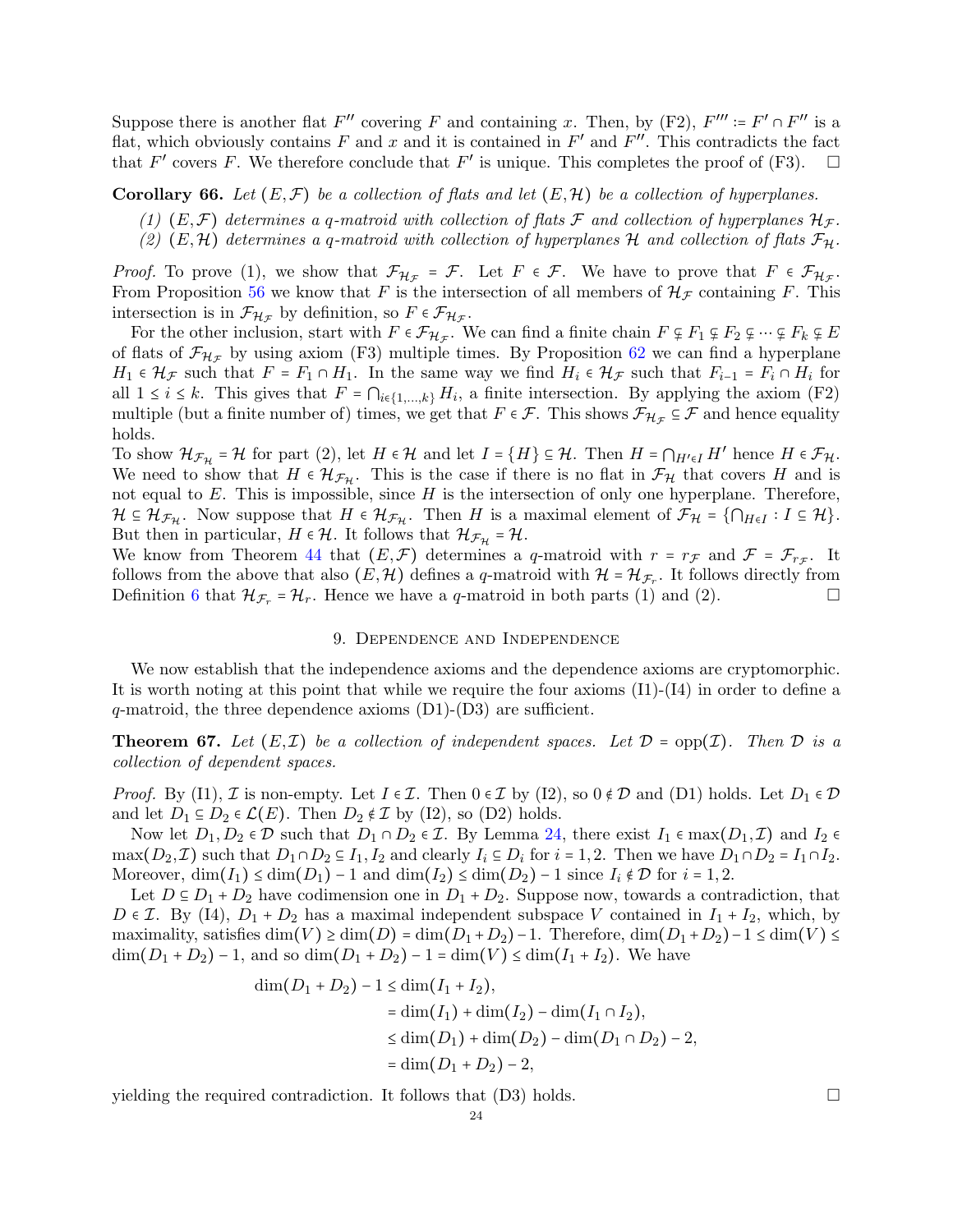**Theorem 68.** Let  $(E, \mathcal{D})$  be a collection of dependent spaces. Let  $\mathcal{I} = \text{opp}(\mathcal{D})$ . Then  $\mathcal{I}$  is a family *of independent spaces.*

*Proof.* Since  $\{0\} \notin \mathcal{D}, \{0\} \in \mathcal{I}$  and so (I1) holds. If  $J \in \mathcal{I}$  and  $I \subseteq J$  then from (D2) it must be the case that  $I \in \mathcal{I}$ , so (I2) holds.

Now let  $I, J \in \mathcal{I}$  such that  $\dim(I) < \dim(J)$ . We will apply induction on  $\dim(I/(I \cap J))$ . If  $\dim(I/(I \cap J)) = 0$  then  $I \subseteq J$  and so clearly (I3) holds for the pair I, J. Now let k be a nonnegative integer and suppose that (I3) holds for all subspaces  $U, V \in \mathcal{I}$  satisfying  $\dim(V) > \dim(U)$ and  $\dim(U/(U\cap V)) \leq k$ . Suppose that  $\dim(I/(I\cap J)) = k+1$ . We claim that there exists  $x \subseteq J$ ,  $x \notin I$ such that  $x + I \in \mathcal{I}$ .

Let  $I_1$  be a subspace of codimension one in I that contains  $I \cap J$ . Then  $I_1 \cap J = I \cap J$ , dim(J) >  $\dim(I_1)$  and by (I2),  $I_1 \in \mathcal{I}$ . Since

$$
\dim(I_1/(I_1 \cap J)) = \dim(I_1) - \dim(I_1 \cap J) = \dim(I) - 1 - \dim(I \cap J) = k,
$$

by the induction hypothesis (I3) holds for the pair  $I_1, J$ ; that is, there exists a 1-dimensional space  $a \subseteq J, a \notin I_1$  such that  $I_2 = a + I_1 \in \mathcal{I}$ . We have  $a \subseteq J, a \notin I_1$  and so  $a \notin I_1 \cap J = I \cap J$ . Clearly,  $\dim(I_2) = \dim(I)$ . We have  $I_2 \cap J = (a + I_1) \cap J = a + (I_1 \cap J) = a + (I \cap J)$ , and  $a \notin I \cap J$ , so  $\dim(I_2 \cap J) = \dim(I \cap J) + 1$ . Therefore,

$$
\dim(I_2/(I_2 \cap J)) = \dim(I_2) - \dim(I_2 \cap J) = \dim(I) - \dim(I \cap J) - 1 = k,
$$

hence again by hypothesis, there exists a 1-dimensional space  $b \subseteq J$ ,  $b \notin I_2$  such that  $I_3 = b + I_2 \in \mathcal{I}$ . Clearly,  $a \notin I$ . Also,  $b \subseteq J$ ,  $b \notin I_2$  and since  $a + (I \cap J) = I_2 \cap J$ , it follows that  $b \notin a + I$ . Therefore,  $a+I \neq b+I$  and so we have  $(a+I)\cap (b+I) = I \in \mathcal{I}$ . If both  $a+I, b+I \in \mathcal{D}$ , then by (D3) every subspace of codimension 1 in  $a+b+I$  is dependent. Now  $\dim(a+b+I) = \dim(I) + 2$  and  $\dim(I_3) = \dim(I_1) + 2$ , so codim<sub>a+b+I</sub> $(I_3)$  = 1, so in particular this implies that  $I_3 \in \mathcal{D}$ , which contradicts  $I_3 \in \mathcal{I}$ . We deduce that at least one of  $a + I$  or  $b + I$  is in  $\mathcal I$ . This establishes (I3).

Let A be a subspace of E and let  $x \in \mathcal{L}(E)$  be a 1-dimensional space. Let  $I \in \max(A,\mathcal{I})$ . We claim that there exists a member of  $\max(x + A, \mathcal{I})$  contained in  $x + I$ . This will prove that (I4) holds, by Lemma [23.](#page-11-2) If  $A = I$  then any subspace of  $x + A$  is a subspace of  $x + I$ , so the result holds. Suppose then that  $I \subsetneq A$ . If  $x \in A$  then  $\max(x+A,\mathcal{I}) = \max(A,\mathcal{I})$  and so I is the required member of max $(x + A, \mathcal{I})$  contained  $x + I$ . Therefore, for the remainder we assume that  $x \notin A$ .

Let  $M \in \max(x + A, \mathcal{I})$ . By Lemma [24,](#page-11-1) we may choose M such that  $I \subseteq M$ . If  $M = I$  then I gives the required subspace in  $\max(x + A, \mathcal{I})$ , so assume that  $I \subsetneq M$ , i.e. that  $\dim(M) > \dim(I)$ . In particular, this means that  $M \notin A$ , by the maximality of I in A. Furthermore,  $y + I \notin \mathcal{I}$  for any 1-dimensional space  $y \subseteq A, y \notin I$ .

By Lemma [25,](#page-12-0)  $\dim(M) = \dim(I) + 1$  and so  $M = m + I$  for some 1-dimensional space  $m \notin A$ .

If  $x \in M$ , then as  $x \notin I$  and since  $\operatorname{codim}_M(I) = 1$ , we have  $M = m + I = x + I$  and M gives the subspace satisfying (I4), so suppose that  $x \notin M$ . If  $x + I \in \mathcal{I}$  then  $x + I \in \max(x + A, \mathcal{I})$ , so suppose otherwise, i.e. that  $x + I \in \mathcal{D}$ . We have  $m + I \in \max(x + A, \mathcal{I})$  and  $m \subseteq x + A$ ,  $m \notin A$ . Therefore,  $m = \langle \bar{x} + \bar{a} \rangle$  for  $x = \langle \bar{x} \rangle$  and a 1-dimensional subspace  $a = \langle \bar{a} \rangle \subseteq A$ . By the maximality of I in A,  $a+I \in \mathcal{D}$ . Now  $(x+I) \cap (a+I) = I \in \mathcal{I}$ , since  $x \notin A$  and I has codimension 1 in both  $a+I$  and  $x+I$ . Then by (D3), every subspace of codimension 1 in  $a+x+I$  is a member of D. But as  $m+I \subseteq x+a+I$ is independent, by assumption, and as it has codimension 1 in  $x+a+I$ , we arrive at a contradiction. We deduce that  $\dim(M) = \dim(I)$  and so (I4) holds.

<span id="page-24-0"></span>**Corollary 69.** Let  $(E, \mathcal{I})$  be a collection of independent spaces and let  $(E, \mathcal{D})$  be a collection of *dependent spaces. Suppose that*  $\mathcal{D} = \text{opp}(\mathcal{I})$ *. Then*  $(E, \mathcal{I})$  *and*  $(E, \mathcal{D})$  *each determine the same* q*matroid*  $(E, r)$  *such that*  $\mathcal{D}$  *is the collection*  $\mathcal{D}_r$  *of dependent spaces of*  $(E, r)$  *and*  $\mathcal{I}$  *is the collection of independent spaces*  $\mathcal{I}_r$  *of*  $(E, r)$ *.*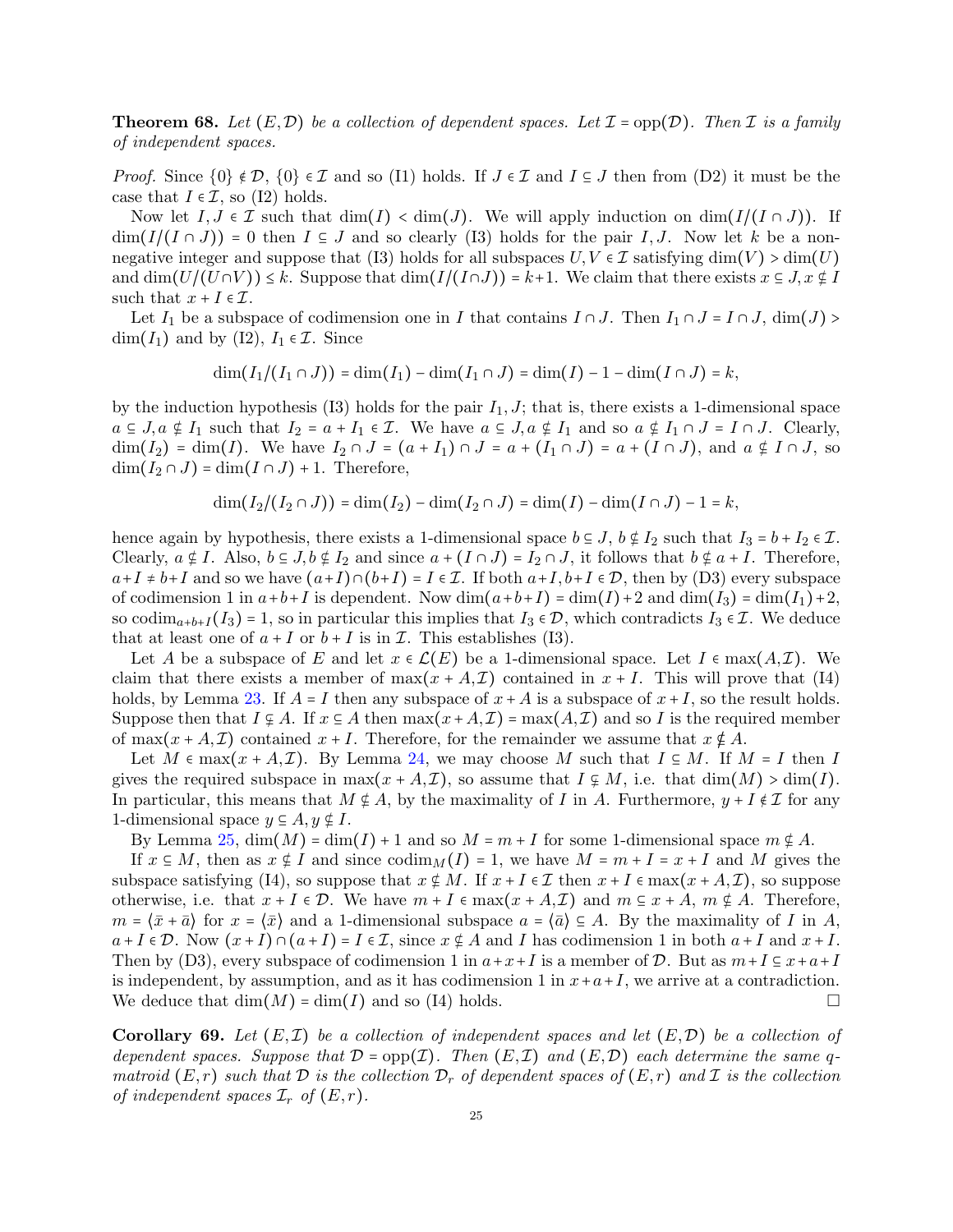*Proof.* By [\[JP18,](#page-30-0) Theorem 8],  $(E, \mathcal{I})$  determines a q-matroid  $(E, r)$  such that  $\mathcal{I} = \mathcal{I}_r$ . Since  $\mathcal{D} =$ opp(*I*), we have  $D \in \mathcal{D}$  if and only if  $D \notin \mathcal{I}_r$  and in particular  $\mathcal D$  must be the set of dependent spaces of  $(E, r)$ .

### 10. Dependent Spaces and Circuits

<span id="page-25-1"></span>Recall that for a collection of subspaces S of E that  $\min(\mathcal{S}) = \{A \in \mathcal{S} : B \notin A, \text{ any } B \in \mathcal{S}, A \neq B\}.$ 

**Lemma 70.** Let  $(E, \mathcal{D})$  be a collection of dependent spaces. Let  $\mathcal{C} = \min(\mathcal{D})$ . Then  $(E, \mathcal{C})$  is a *collection of circuits of* E*.*

*Proof.* Since  $\mathcal{C} = \min(\mathcal{D})$ , we have  $\mathcal{C} \subseteq \mathcal{D}$ . Therefore,  $\{0\} \notin \mathcal{C}$  by (D1), which gives (C1). Let  $C_1, C_2 \in \mathcal{C}$  such that  $C_1 \subseteq C_2$ . By the definition of min(D),  $C_1$  is not properly contained in any other member of C. It follows that  $C_1 = C_2$  so that (C2) holds.

Now let  $C_1, C_2 \in \mathcal{C}$  with  $C_1 \neq C_2$  we claim that every space of codimension 1 in  $C_1 + C_2$  contains a circuit. Since  $C_1 \neq C_2$ , we have  $C_1 \cap C_2 \nsubseteq C_1$ ,  $C_2$ , therefore, by (C2) we have  $C_1 \cap C_2 \notin \mathcal{C}$  and in particular is not a dependent space. Then by  $(D3)$ , there is a space  $D \in \mathcal{D}$  of codimension one in  $C_1 + C_2$ . Let  $C_3 \in \mathcal{D}$  be a subspace of D such that no member of D is contained in  $C_3$ . Such a space clearly exists since E has finite dimension. Then  $C_3 \in \min(\mathcal{D}) = \mathcal{C}$  and so (C3) holds.

**Lemma 71.** Let  $(E, \mathcal{C})$  be a collection of circuits. Let  $\mathcal{D} = \text{upp}(\mathcal{C})$ . Then  $(E, \mathcal{D})$  is a collection of *dependent subspaces of* E*.*

*Proof.* By (C1),  $\{0\} \notin \mathcal{C}$  and so in particular  $\{0\} \notin \mathcal{D}$  and so (D1) holds. If  $D_1 \subseteq D_2$  and  $D_1 \in \mathcal{D}$ then there exists  $C \in \mathcal{C}$  contained in  $D_1$ , by the definition of upp $(\mathcal{D})$ , and so  $C \subseteq D_2$  which gives  $D_2 \in \mathcal{D}$ . This shows that (D2) holds. Now let  $D_1, D_2 \in \mathcal{D}$  such that  $D_1 \cap D_2 \notin \mathcal{D}$ . Let H be a subspace of codimension 1 in E. We claim that  $(D_1 + D_2) \cap H \in \mathcal{D}$ .

There is no circuit contained in  $D_1 \cap D_2$  by definition of upp(C). Let  $C_1$  and  $C_2$  be circuits contained in  $D_1$  and  $D_2$ , respectively. We have  $C_1 \neq C_2$ , since otherwise  $D_1 \cap D_2$  contains a circuit.

By (C3), there exitst a circuit  $C_3 \subseteq (C_1 + C_2) \cap H$ . Then clearly  $(D_1 + D_2) \cap H \in \mathcal{D}$ , since  $C_3 \subseteq (C_1 + C_2) \cap H \subseteq (D_1 + D_2) \cap H$  implies  $(D_1 + D_2) \cap H \in \text{upp}(\mathcal{C}) = \mathcal{D}$ .

<span id="page-25-0"></span>Corollary 72. Let  $(E, \mathcal{D})$  be a collection of dependent spaces and let  $(E, \mathcal{C})$  be a collection of *circuits such that*  $\mathcal{D} = \text{upp}(\mathcal{C})$ *. Then*  $(E, \mathcal{D})$  *and*  $(E, \mathcal{C})$  *both each determine a q-matroid*  $(E, r)$ *whose collection of dependent spaces is* D *and whose collection of circuits is* C*.*

<span id="page-25-2"></span>*Proof.* By Corollary [69,](#page-24-0)  $(E, \mathcal{D})$  determines a q-matroid whose dependent spaces comprise  $\mathcal{D}$ . The result now follows since  $\mathcal{C} = \min(\mathcal{D})$ .

### 11. Hyperplanes and (Co)circuits

We will prove a cryptomorphism between cocircuits and hyperplanes, implying a cryptomorphism between hyperplanes and circuits. We call  $C^*$  the family of **cocircuits** of a q-matroid.

**Theorem 73.** Let  $\mathcal{C}^*$  and  $\mathcal{H}$  be two families of subspaces of E such that  $\mathcal{C}^* = \mathcal{H}^{\perp}$ . Then  $(E, \mathcal{H})$  is *a collection of hyperplanes if and only if*  $(E, \mathcal{C}^*)$  *is a collection of circuits.* 

*Proof.* Suppose  $H$  is a collection of hyperplanes, so it satisfies the hyperplane axioms. Since  $C^* = H^{\perp}$ , we get that  $\mathcal{C}^*$  satisfies the circuit axioms by taking orthogonal complements in all the hyperplane axioms. Since  $(\mathcal{H}^{\perp})^{\perp} = \mathcal{H}$ , we get the other implication by taking orthogonal complements again.  $\Box$ 

Remark 74. Recall that in Theorem [29](#page-13-1) we proved that the axioms (H1), (H2), (H3) are equivalent to the axioms  $(H1)$ ,  $(H2)$ ,  $(H3')$ . From the theorem above it follows that the axioms  $(C1)$ ,  $(C2)$ ,  $(C3)$  are equivalent to the axioms  $(C1)$ ,  $(C2)$ ,  $(C3')$ , with  $(C3')$  equal to the following: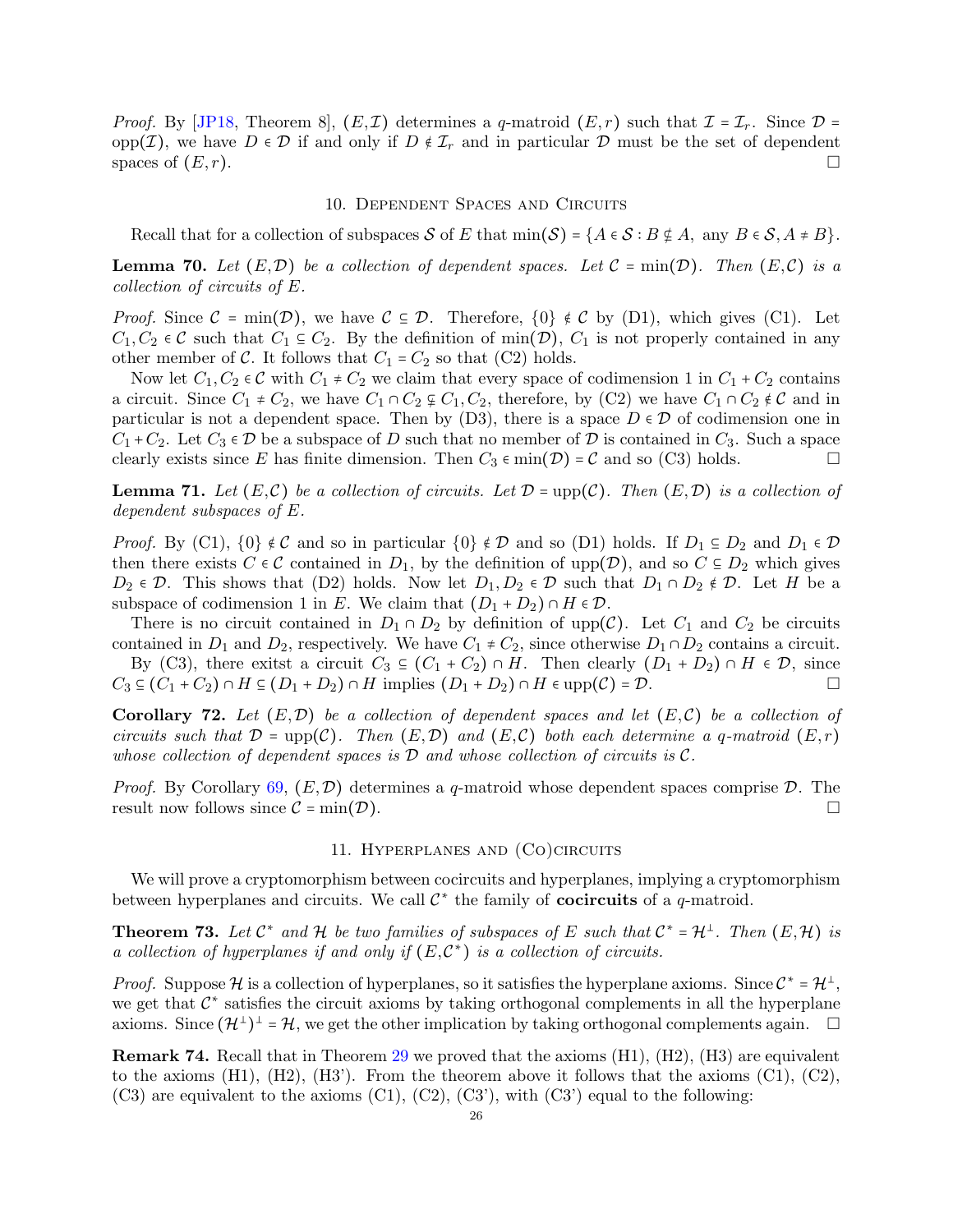(C3') For distinct  $C_1, C_2 \in \mathcal{C}$  and any  $X, Y \in \mathcal{L}(E)$  of codimension 1 with  $X \not\supseteq C_1, C_2, Y \supseteq C_1$ ,  $Y \not\supseteq C_2$ , there is a circuit  $C_3 \subseteq \mathcal{C}$  such that  $C_3 \subseteq (C_1 + C_2) \cap X$  and  $Y \not\supseteq C_3$ .

<span id="page-26-0"></span>Corollary 75. Let  $(E, \mathcal{H})$  be a collection of hyperplanes and let  $(E, \mathcal{C}^*)$  be a collection of cir*cuits such that*  $C^* = H^{\perp}$ . Then  $(E, H)$  and  $(E, C^*)$  both each determine a q-matroid  $(E, r)$  whose *collection of hyperplanes is*  $H$  *and whose collection of cocircuits is*  $C^*$ *.* 

*Proof.* By Corollary [66,](#page-23-0)  $(E, \mathcal{H})$  determines a q-matroid whose hyperplanes comprise  $\mathcal{H}$ . The result now follows since  $\mathcal{C}^* = \mathcal{H}^{\perp}$ .

As the result above suggest, cocircuits are closely related to circuits. This is made precise by the results below. First we prove a small lemma.

<span id="page-26-1"></span>Lemma 76. *A hyperplane is a maximal space with respect to not containing a basis.*

*Proof.* A hyperplane H has rank  $r(M) - 1$  and is rank-maximal because it is a flat. This means that for all 1-dimensional spaces  $x \notin H$  we have that  $r(H + x) = r(H) + 1 = r(M)$  and thus  $H + x$ contains a basis.

<span id="page-26-2"></span>Proposition 77. *The circuits of the matroid* M *are the cocircuits of the dual matroid* M<sup>∗</sup> *.*

*Proof.* We follow Proposition 3.18 of [\[GM12\]](#page-29-7). We use that for subspaces if  $A \subseteq B$  then  $B^{\perp} \subseteq A^{\perp}$ . The following are equivalent (see Theorem [19](#page-5-2) and Lemma [76\)](#page-26-1):

C is a circuit of  $M \Leftrightarrow C$  is a minimal dependent space in M  $\Leftrightarrow$  C is minimal with respect to not being contained in any basis B of M ⇔  $C^{\perp}$  is maximal with respect to not containing any  $B^{\perp}$ ⇔  $C^{\perp}$  is maximal with respect to not containing a basis  $B^{\perp}$  of  $M^*$ ⇔  $C^{\perp}$  is a hyperplane of  $M^*$  $\Leftrightarrow$  C is a cocircuit of  $M^*$ From this proposition it follows directly that the circuits of a  $q$ -matroid are a collection of circuits.

**Corollary 78.** Let  $(E, \mathcal{C}^*)$  be the collection of cocircuits of a q-matroid M. Then  $(E, \mathcal{C})$  is the *collection of circuits of* M<sup>∗</sup> *.*

Remark 79. In [\[JP18,](#page-30-0) Theorem 64] the following statement, which is a variation on (C3), is proven for a q-matroid:

(C3) For distinct  $C_1, C_2 \in \mathcal{C}$  and any 1-dimensional subspace  $x \in C_1 \cap C_2$ , there is a circuit  $C_3 \subseteq \mathcal{C}$ such that  $C_3 \subseteq C_1 + C_2$  and  $x \notin C_3$ .

This is, at first sight, a more straightforward q-analogue of the axiom for classical matroids. For classical matroids, the two statements are equivalent, but we will see that for  $q$ -matroids they are not. We will see a similar issue with the axiom (O3) for open spaces in Remark [85.](#page-28-1)

However, (C3) is a weaker version of the axiom (C3) we have proven above, as we will show. Let  $C_1, C_2$  be distinct circuits and let x be a 1-dimensional space contained in  $C_1 \cap C_2$ . Then there is a space  $X \in \mathcal{L}(E)$  of codimension 1 that intersects trivially with x. Apply (C3) to  $C_1, C_2$  and X: this gives a circuits  $C_3 \subseteq (C_1 + C_2) \cap X$ . This is clearly a circuit contained in  $C_1 + C_2$  that does not contain x. So  $(C3)$  implies  $(C3)$ . The implication does not go the other way: it can be that  $C_1, C_2 \notin X$  but  $C_1 \cap C_2 \subseteq X$ . In that case, the statement above does not imply the existence of a circuit  $C_3 \subseteq (C_1 + C_2) \cap X$ . We illustrate this in the next example.

**Example 80** (Example 10 of [\[JP18\]](#page-30-0)). Let  $E = \mathbb{F}_2^4$  and let  $I \in \mathcal{L}(E)$  be the subspace given by

$$
I = \left( \begin{array}{rrr} 1 & 0 & 0 & 1 \\ 0 & 1 & 1 & 0 \\ 27 & 0 & 0 & 0 \end{array} \right).
$$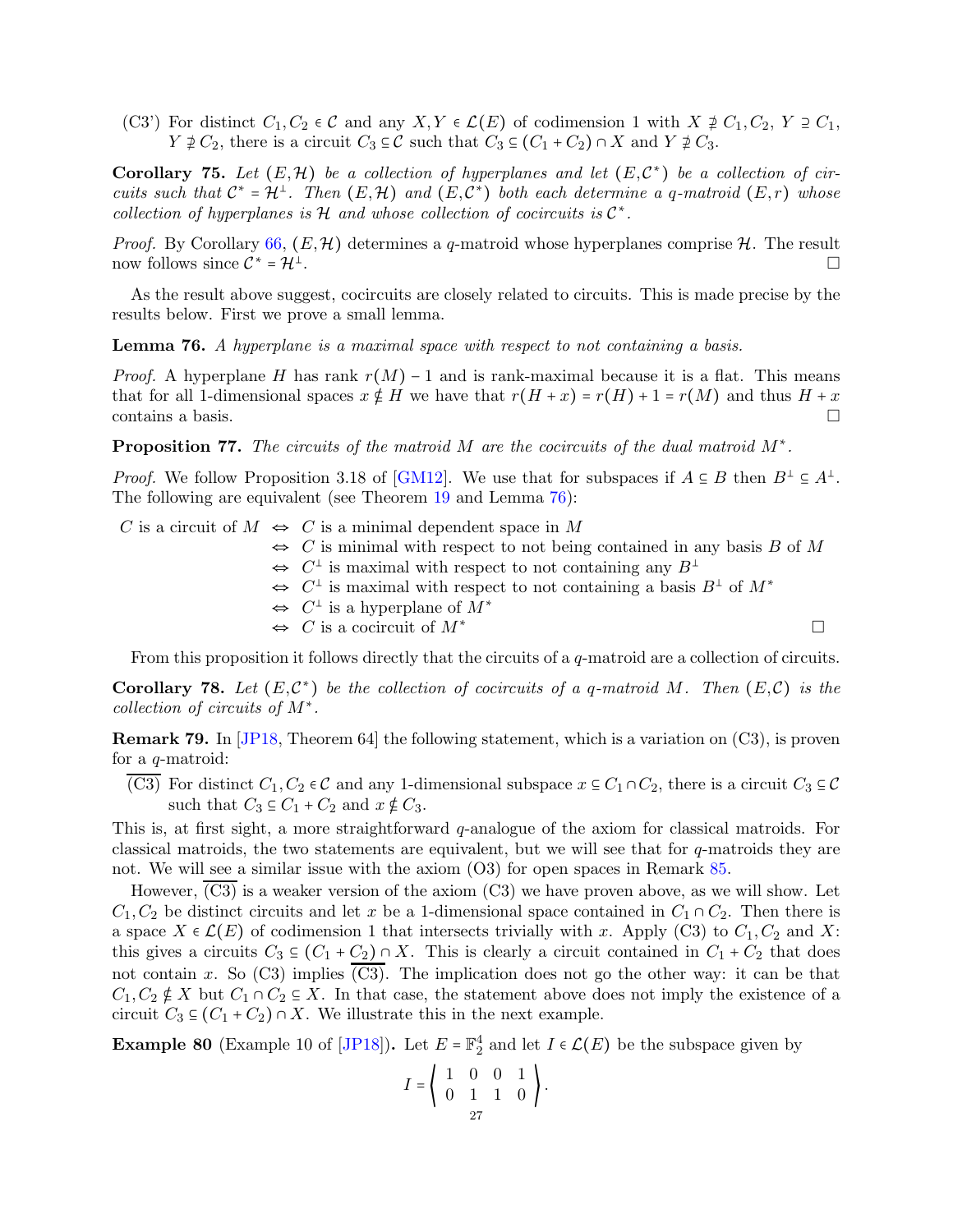Let  $\mathcal I$  be the family of subspaces of E that contains I and all subspaces of I. As is pointed out in [\[JP18\]](#page-30-0), **Z** satisfies the independence axioms (I1)-(I3) but not (I4). Let  $C_{\mathcal{I}} = \min(\text{opp}(\mathcal{I}))$ , that is, the family of 'circuits' implied by  $\mathcal I$ . Let us examine  $\mathcal C_{\mathcal I}$ . It contains all 1-dimensional subspaces of E that are not in I; we call them *loops*. Any 4- and 3-dimensional subspace of E contains a loop, hence none of these is a member of  $C_{\mathcal{I}}$ . Every 2-dimensional subspaces of E either contains a loop, or is equal to I, so none of these is a member of  $\mathcal{C}_{\mathcal{I}}$ . Hence  $\mathcal{C}_{\mathcal{I}}$  only contains loops.

It is clear that  $C_{\mathcal{I}}$  satisfies the circuits axioms (C1) and (C2). Since all pairs of members of  $C_{\mathcal{I}}$ intersect trivially,  $C_{\mathcal{I}}$  satisfies  $\overline{(C3)}$  as well. This shows that  $(C1)$ ,  $(C2)$ ,  $\overline{(C3)}$  can not be a full axiom system for a q-matroid, as was also noted in the discussion after [\[JP18,](#page-30-0) Theorem 64].

The family of subspaces  $\mathcal{C}_\mathcal{I}$  does not satisfy the axiom (C3): for a counter example, take  $C_1$  =  $\langle 1100 \rangle$ ,  $C_2 = \langle 0011 \rangle$  and  $X = \langle 1001 \rangle$ <sup>1</sup>. Then  $(C_1 + C_2) \cap X = \langle 1111 \rangle$  and this does not contain a member of  $C_{\mathcal{I}}$ . This shows that (C3) is a stronger axiom than (C3).

## 12. Open Spaces and Flats

<span id="page-27-1"></span>In this section, we discuss the axiomatic definition of open spaces and prove the cryptomorphism between open spaces and flats. We follow the same approach as in the previous section and call  $\mathcal{O}^*$ the family of **co-open spaces** of a  $q$ -matroid.

**Theorem 81.** Let  $\mathcal{O}^*$  and  $\mathcal{F}$  be two families of subspaces of E such that  $\mathcal{O}^* = \mathcal{F}^{\perp}$ . Then  $(E, \mathcal{F})$ *is a collection of flats if and only if*  $(E, \mathcal{O}^*)$  *is a collection of open spaces.* 

*Proof.* Suppose  $(E, \mathcal{F})$  is a collection of flats, so that it satisfies the flat axioms. Since  $\mathcal{O}^* = \mathcal{F}^{\perp}$ , we get that  $\mathcal{O}^*$  satisfies the open space axioms by taking orthogonal complements in all the flat axioms. Since  $(\mathcal{F}^{\perp})^{\perp} = \mathcal{F}$ , we get the other implication by taking orthogonal complements again.

The fact that a collection of co-open spaces determines q-matroid is the content of the following corollary.

<span id="page-27-0"></span>Corollary 82. Let  $(E, \mathcal{O}^*)$  be a collection of open spaces and let  $(E, \mathcal{F})$  be a collection of flats. *Suppose that*  $O^* = \mathcal{F}^{\perp}$ . Then both  $(E, O^*)$  and  $(E, \mathcal{F})$  each determine the same q-matroid  $(E, r)$ *such that*  $O^*$  *is the collection of co-open spaces of*  $(E,r)$  *and*  $\mathcal F$  *is the collection of flats of*  $(E,r)$ *.* 

*Proof.* By Theorem  $44, (E, \mathcal{F})$  $44, (E, \mathcal{F})$  is a q-matroid whose family of flats is equal to  $\mathcal{F}$ . The result now follows since  $\mathcal{O}^* = \mathcal{F}^\perp$ .

As with cocircuits and circuits, co-open spaces are open spaces of the dual  $q$ -matroid.

**Proposition 83.** The flats of a q-matroid  $M = (E, r)$  are the orthogonal spaces of the open spaces *of the dual* q*-matroid* M<sup>∗</sup> *.*

Proof. In [\[BCI](#page-29-3)<sup>+</sup>21], it was proved that the lattice of flats is semimodular with the meet of two flats  $F_1, F_2$  defined to be  $F_1 \wedge F_2 = F_1 \cap F_2$  and the join  $F_1 \vee F_2$  is defined to be the minimal flat containing  $F_1 + F_2$ , which is  $\text{cl}_r(F_1 + F_2)$ . The maximal flats of M are the hyperplanes.

Dualizing to co-open sets, we have an *anti-isomorphism* and we have a semimodular lattice of open spaces, where, if  $O_1$ ,  $O_2 \in \mathcal{O}$ ,  $O_1 \wedge O_2 = O_1 + O_2$ , while their meet is the maximal subspace contained in their intersection. Since the orthogonal complements of hyperplanes are cocircuits, it follows that every co-open space is the sum of cocircuits. By Proposition  $77$ , cocircuits are circuits in  $M^*$ , hence sums of cocircuits are sums of circuits in  $M^*$  and these are by definition open spaces.  $\Box$ 

From this proposition it follows directly that the open spaces of a  $q$ -matroid are a collection of open spaces.

Corollary 84. Let  $(E, \mathcal{O}^*)$  be a collection of co-open spaces of a q-matroid M. Then  $(E, \mathcal{O})$  is *the collection of open spaces of* M<sup>∗</sup> *.*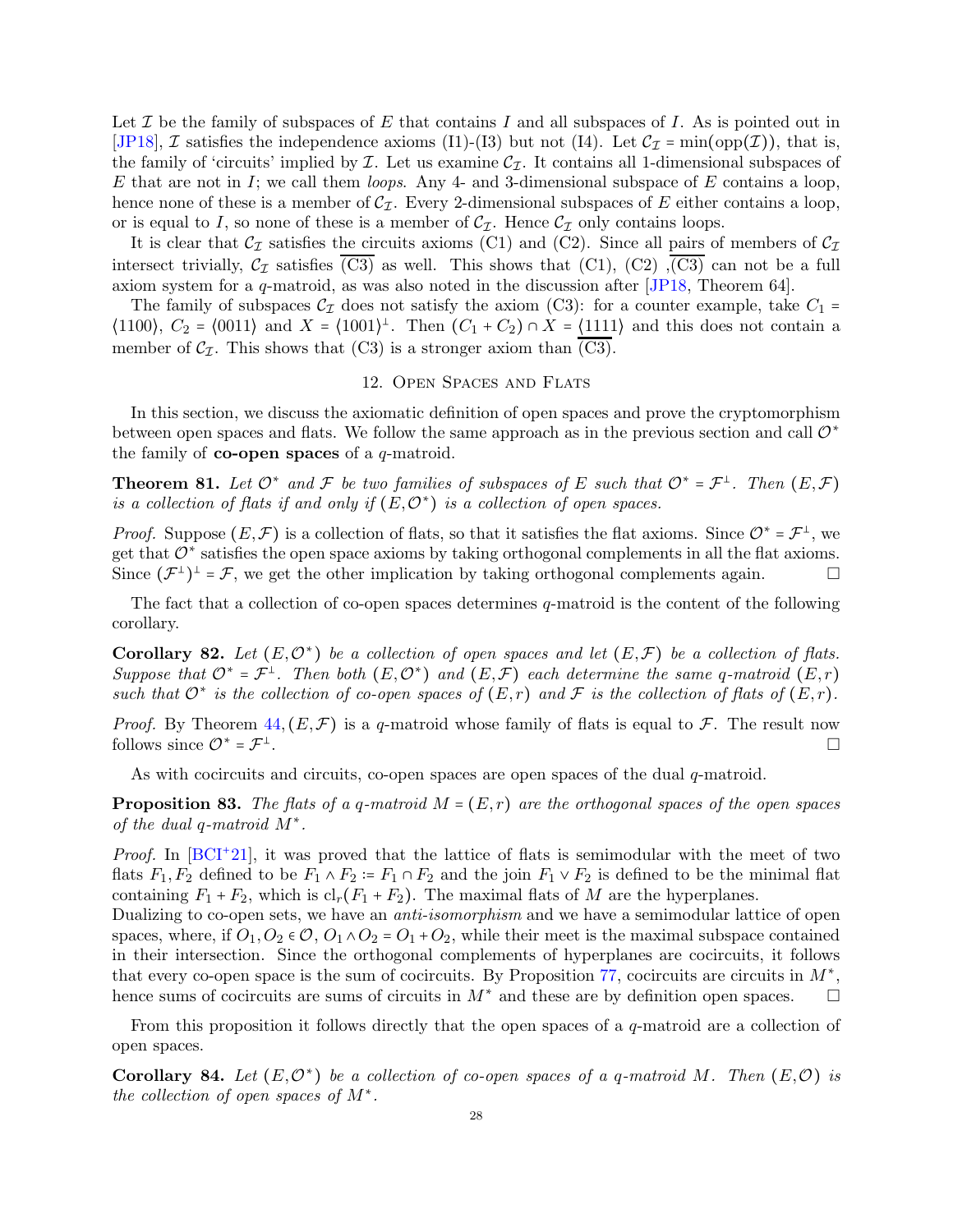<span id="page-28-1"></span>Remark 85. Consider the following open *set* axioms for classical matroids, for a collection O of subsets of some ground set  $S$  of finite cardinality  $n$ .

- (O1) The empty set is a member of  $\mathcal{O}$ .
- (O2) If  $O_1, O_2 \in \mathcal{O}$  then  $O_1 \cup O_2 \in \mathcal{O}$ .
- (O3) For each  $O \in \mathcal{O}$  and each subset  $X \subset S$  of cardinality  $n-1$  such that  $O \notin X$ , there exists a unique set  $O' \in \mathcal{O}$ , such that  $O' \subseteq X \cap O$  and  $O'$  is covered by O in  $\mathcal{O}$ .
- $(\overline{O3})$  For each  $O \in \mathcal{O}$ , if  $O_1, \ldots, O_k \in \mathcal{O}$  are all the sets in  $\mathcal O$  covered by  $O$  in  $\mathcal O$ , then  $\bigcap_{i=1}^k O_i = \emptyset$ .

The direct q-analogue of the axioms  $(O1)-(O3)$  given above are given by the open spaces axioms of Definition [11,](#page-4-0) while the axioms (O1), (O2) and (O3) are the usual classical open space axioms. In fact, as we now show, the open set axioms  $(01)$ ,  $(02)$ ,  $(03)$ , are equivalent to  $(01)$ ,  $(02)$ ,  $(03)$ . Let M be a matroid with ground set S of size n and let  $\mathcal O$  be a collection of subsets of S.

 $(03) \Rightarrow (03)$ : Assume that  $(03)$  holds. Let  $O \in \mathcal{O}$  and let  $O_1, \ldots, O_k$  be all the open sets covered by O in O. Suppose that  $\bigcap_{i=1}^k O_i$  is non-empty and so contains some element h. Let  $X' = S \setminus \{h\}$ . By (O3), there exists a unique open set  $O' \subseteq X' \cap O = O \setminus \{h\}$  that is covered by O in  $O$ . By construction, this set  $O'$  does not contain h, which contradicts the assumption that h is contained in the intersection of all such sets.

 $(03) \Rightarrow (03)$ : Now assume that  $(03)$  holds. Let  $O \in \mathcal{O}$  and let X be a subset of S of cardinality  $n-1$  such that  $O \notin X$ . Then  $S = X \cup \{h\}$  for some  $h \in S$ . Now suppose, towards a contradiction, that there is no subset of  $X \cap O$  that is covered by O in  $O$ . Then in particular, there no such set contained in X, so all sets covered by O in  $\mathcal O$  contain h. However, this contradicts (O3), which we have assumed by hypothesis. We deduce that  $(O3)$  holds.

- A direct q-analogue of  $(\overline{O3})$  is given by the following for a collection  $\mathcal O$  of subspaces of E.
- $(\overline{O3})$  For each  $O \in \mathcal{O}$ , if  $O_1, \ldots, O_k \in \mathcal{O}$  are all the subspaces in  $\mathcal O$  covered by  $O$  in  $\mathcal O$ , then  $\bigcap_{i=1}^{k} O_i = \{0\}.$

However, even though  $(O3)$  and  $(O3)$  are equivalent in the classical case, this cannot be said of their  $q$ -analogues, as the following example shows.

**Example 86.** We give an easy counterexample, coming from the q-matroid  $M_6^*$ , namely the dual of  $M_6$  from Example [20.](#page-6-0) By dualizing the flats in Table [1,](#page-7-0) we see that the open spaces of the q-matroid  $M_6^*$  are  $0, \mathbb{F}_2^6$  and the orthogonal complements of  $G_1, \ldots, G_9$ , namely  $G_1^{\perp}, \ldots, G_9^{\perp}$ .

It can be easily observed that the set  $L_{O'} = \{0\}, G_1^{\perp}, \ldots, G_8^{\perp}, \mathbb{F}_2^6\}$ , which is the set of open spaces of  $M_6$  excluding  $G_9^{\perp}$ , satisfies (O1), (O2), and ( $\overline{O3}$ ), as we now show. Clearly,  $\{0\} \in L_{O'}$ . Since the  $G_1^{\perp}, \ldots, G_8^{\perp}$  all have trivial pairwise intersections, their pairwise vector-space sums are all equal to  $\mathbb{F}_2^6$  and clearly the sum of any member  $L_{O'}$  with  $\{0\}$  or  $\mathbb{F}_2^6$  is contained in  $L_{O'}$  so that  $(O2)$  holds. Also  $(\overline{O3})$  holds; the only nontrivial case to consider is that involving the open spaces covered by  $\mathbb{F}_2^6$ , which are  $G_1^{\perp}, \ldots, G_8^{\perp}$  and have trivial intersection. We will now show that  $L_{O'}$  does not satisfy (O3). Let  $O = \mathbb{F}_2^6$  and let  $X = G_9^{\perp} + \{(1,0,0,1,0,0), (1,0,0,0,0,1)\}\)$ . Then X has codimension 1 in  $\mathbb{F}_2^6$  and clearly  $\overline{X} \cap O = X$ . The only space in  $L_{O'}$  in X that is not covered by O is the zero space and in particular, it is not true that there is a unique open space covered by O in  $X \cap O = X$ . Therefore (O3) fails for the collection  $L_{O'}$ .

# 13. Spanning and Non-spanning Spaces

<span id="page-28-0"></span>In this short section, we discuss spanning and non-spanning spaces. We follow the same approach as the previous two sections. Therefore we prove the duality between independent and spanning spaces between and dependent and non-spanning spaces.

<span id="page-28-2"></span>Proposition 87. *The orthogonal complements of the independent spaces of* M *are the spanning spaces of* M<sup>∗</sup> *.*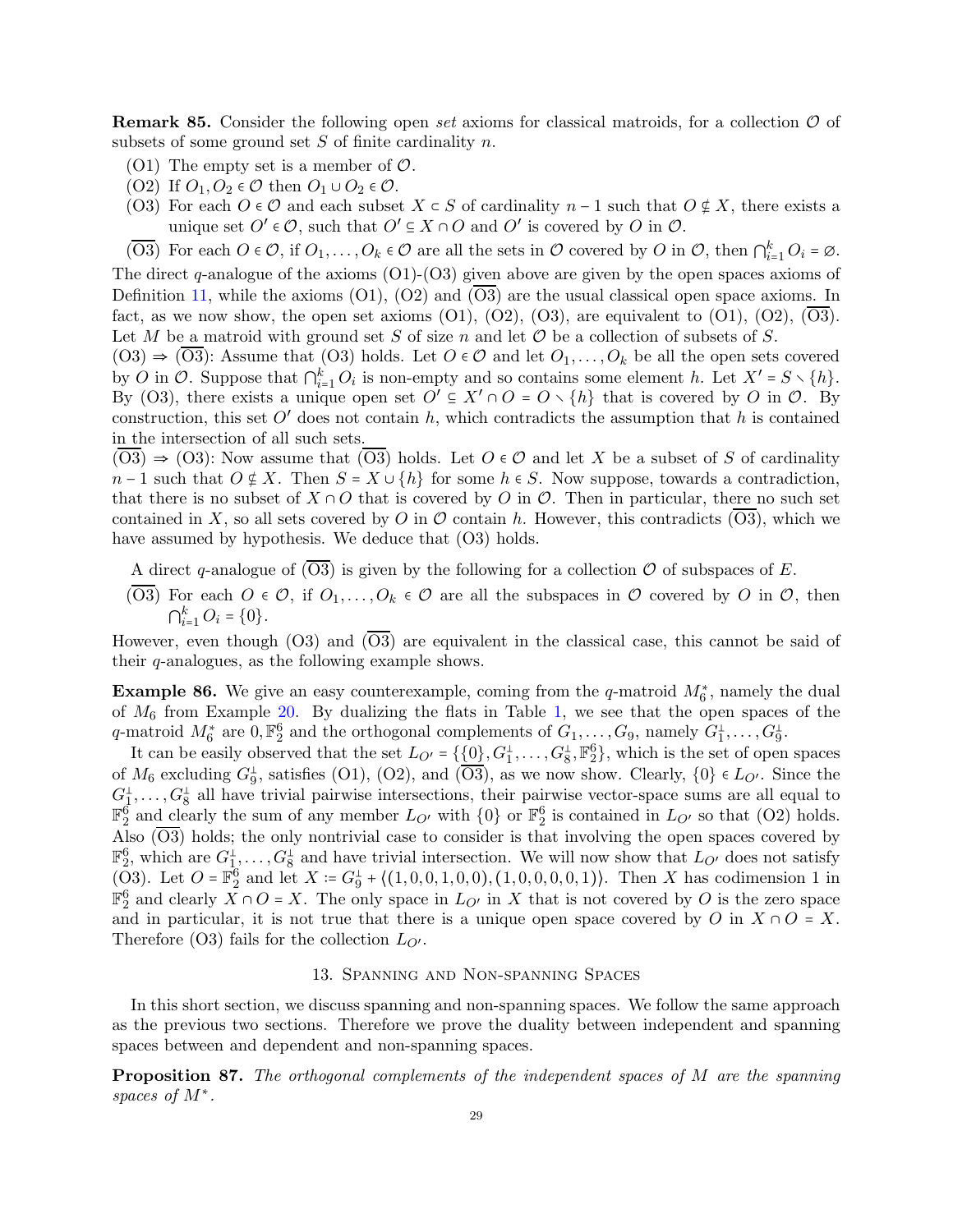*Proof.* By definition, an independent space I has  $r(I) = \dim(I)$ . Applying the dual rank function to  $I^{\perp}$  and E gives that

$$
r^*(I^{\perp}) = \dim(I^{\perp}) - r(E) + r(I)
$$
  
= 
$$
\dim(E) - \dim(I) - r(E) + \dim(I)
$$
  
= 
$$
\dim(E) - r(E)
$$
  
= 
$$
r^*(E)
$$

and this is exactly saying that  $I^{\perp}$  is a spanning space of  $M^*$ 

In a similar fashion as the previous two sections, we can now prove that  $S^* = \mathcal{I}^{\perp}$  is a collection of spanning spaces, and in combination with the proposition above we arrive at the following.

<span id="page-29-4"></span>Corollary 88. Let  $(E, S)$  be a collection of spanning spaces and let  $(E, \mathcal{I})$  be a collection of *independent spaces. Suppose that*  $S^{\perp} = I$ . Then both  $(E, S)$  and  $(E, I)$  each determine the same q-matroid  $(E, r)$  *such that* S *is the collection of spanning spaces of*  $(E, r)$  *and* I *is the collection of independent spaces of*  $(E, r)$ *.* 

We can repeat the very same reasoning for non-spanning spaces. In particular, spanning sets should be substituted by non-spanning spaces and independent spaces should be replaced by dependent spaces. We get then the following.

Proposition 89. *The orthogonal complements of the dependent spaces of* M *are the non-spanning spaces of* M<sup>∗</sup> *.*

*Proof.* Let  $\mathcal{N}^*$  be the non-spanning spaces of  $M^*$ . Then  $opp(\mathcal{N}^*) = \mathcal{S}^*$  are the spanning spaces of  $M^*$ . By Proposition [87,](#page-28-2) these are the orthogonal complements of the independent spaces of M. The result now follows because  $\mathcal{I} = \text{opp}(\mathcal{D})$ . See also Figure [2.](#page-2-2)

<span id="page-29-5"></span>**Corollary 90.** Let  $(E, \mathcal{N})$  be a collection of non-spanning spaces and let  $(E, \mathcal{D})$  be a collection *of dependent spaces. Suppose that*  $\mathcal{N}^{\perp} = \mathcal{D}$ . Then both  $(E, \mathcal{N})$  and  $(E, \mathcal{D})$  each determine the *same* q-matroid  $(E, r)$  *such that*  $N$  *is the collection of non-spanning spaces of*  $(E, r)$  *and*  $D$  *is the collection of dependent spaces of*  $(E, r)$ *.* 

# 14. Acknowledgements

This paper stems from a collaboration that was initiated at the Women in Numbers Europe (WIN-E3) conference, held in Rennes, August 26-30, 2019. The authors are very grateful to the organisers: Sorina Ionica, Holly Krieger, and Elisa Lorenzo García, for facilitating their participation at this workshop, which was supported by the Henri Lebesgue Center, the Association for Women in Mathematics (AWM) and the Clay Mathematics Institute (CMI).

### **REFERENCES**

- <span id="page-29-3"></span>[BCI<sup>+</sup>21] Eimear Byrne, Michela Ceria, Sorina Ionica, Relinde Jurrius, and Elif Saçıkara. Constructions of new matroids and designs over Fq. *Women in Numbers Europe III: Research Directions in Number Theory*, 2021.
- <span id="page-29-6"></span>[BCJ17] Guus Bollen, Henry Crapo, and Relinde Jurrius. The Tutte q-Polynomial. <https://arxiv.org/abs/1707.03459>, 2017.
- <span id="page-29-0"></span>[Cra64] Henry Crapo. *On the theory of combinatorial independence*. PhD thesis, M.I.T., 1964.
- <span id="page-29-2"></span>[GJ20] Sudhir R. Ghorpade and Trygve Johnsen. A polymatroid approach to generalized weights of rank metric codes. *Designs, Codes and Cryptography*, 88(12):2531–2546, 2020.
- <span id="page-29-1"></span>[GJLR20] Elisa Gorla, Relinde Jurrius, Hiram H López, and Alberto Ravagnani. Rank-metric codes and qpolymatroids. *Journal of Algebraic Combinatorics*, 52:1–19, 2020.
- <span id="page-29-7"></span>[GM12] Gary Gordon and Jennifer McNulty. *Matroids, a Geometric Introduction*. Cambridge University Press, 2012.

.